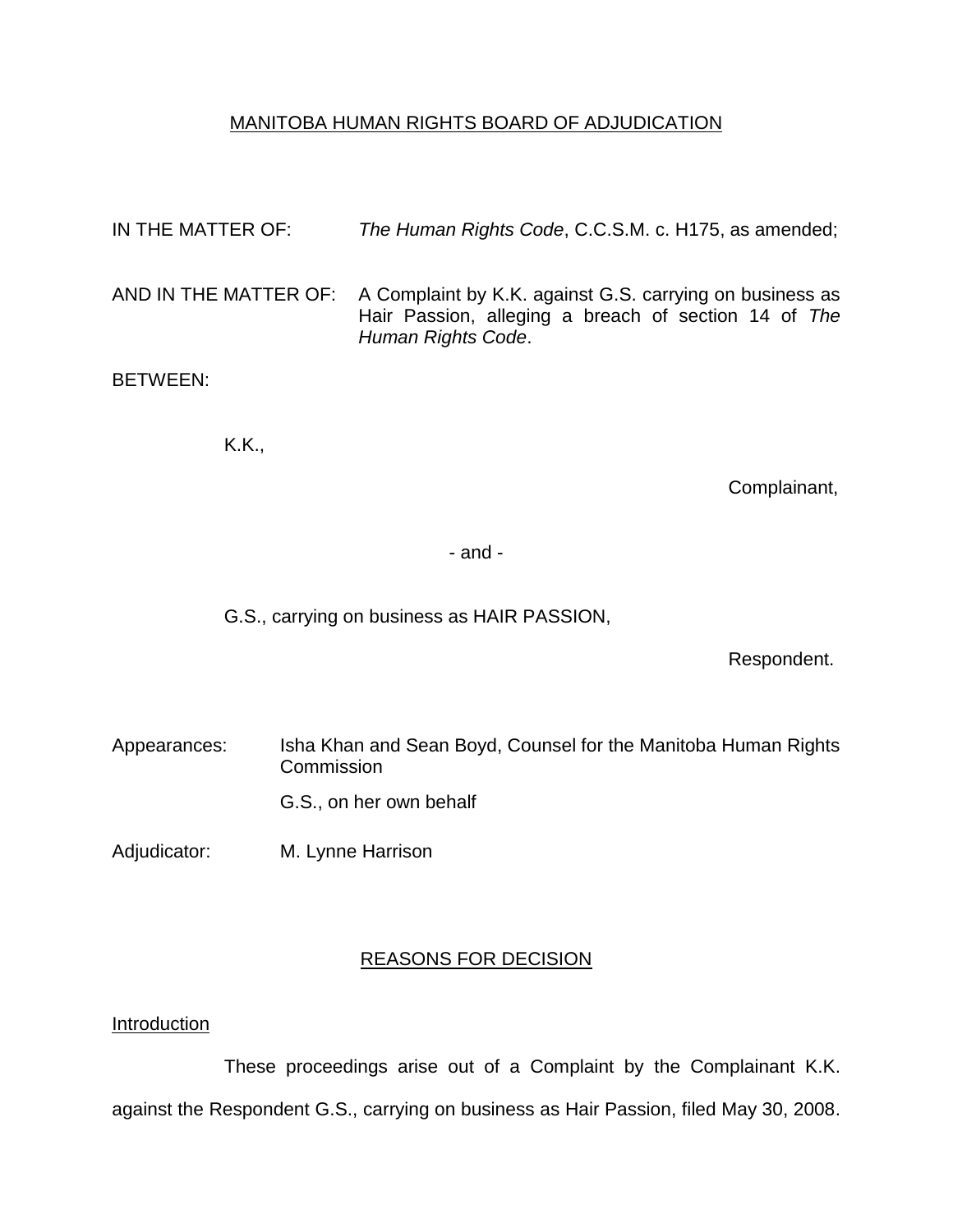The Complainant alleges that the Respondent discriminated against her in her employment on the basis of her disability (bipolar depression) by terminating her employment, and that the discrimination was not based upon *bona fide* and reasonable requirements or qualifications for the employment or occupation, contrary to section 14 of *The Human Rights Code* (the "*Code*"). It is further alleged that the Respondent failed to reasonably accommodate the Complainant's special needs which are based on her disability, contrary to section 14 of the *Code*.

On March 10, 2010, I was designated by the Minister of Justice under section 32 of the *Code*, as a Board of Adjudication, to hear and decide this Complaint.

The hearing took place in Winnipeg on November 29 and 30, 2010. Notice of the hearing was provided to the parties and the public in accordance with the *Code*. The Manitoba Human Rights Commission (the "Commission") was represented by counsel, who advised that they were also appearing on behalf of the Complainant. The Complainant was not in attendance at the hearing, except when she herself was testifying. The Respondent appeared on her own behalf. At the outset of the hearing, the Respondent confirmed that she was aware that she was entitled to be represented by counsel and was prepared to proceed without counsel.

In its opening statement, the Commission noted that the Complainant commenced her employment with the Respondent in or around 2000, having disclosed to the Respondent that she had bipolar depression. Counsel stated that there was no dispute that the Respondent accommodated the Complainant's mental disability to a certain extent over the course of her employment. What was in dispute was whether

- 2 -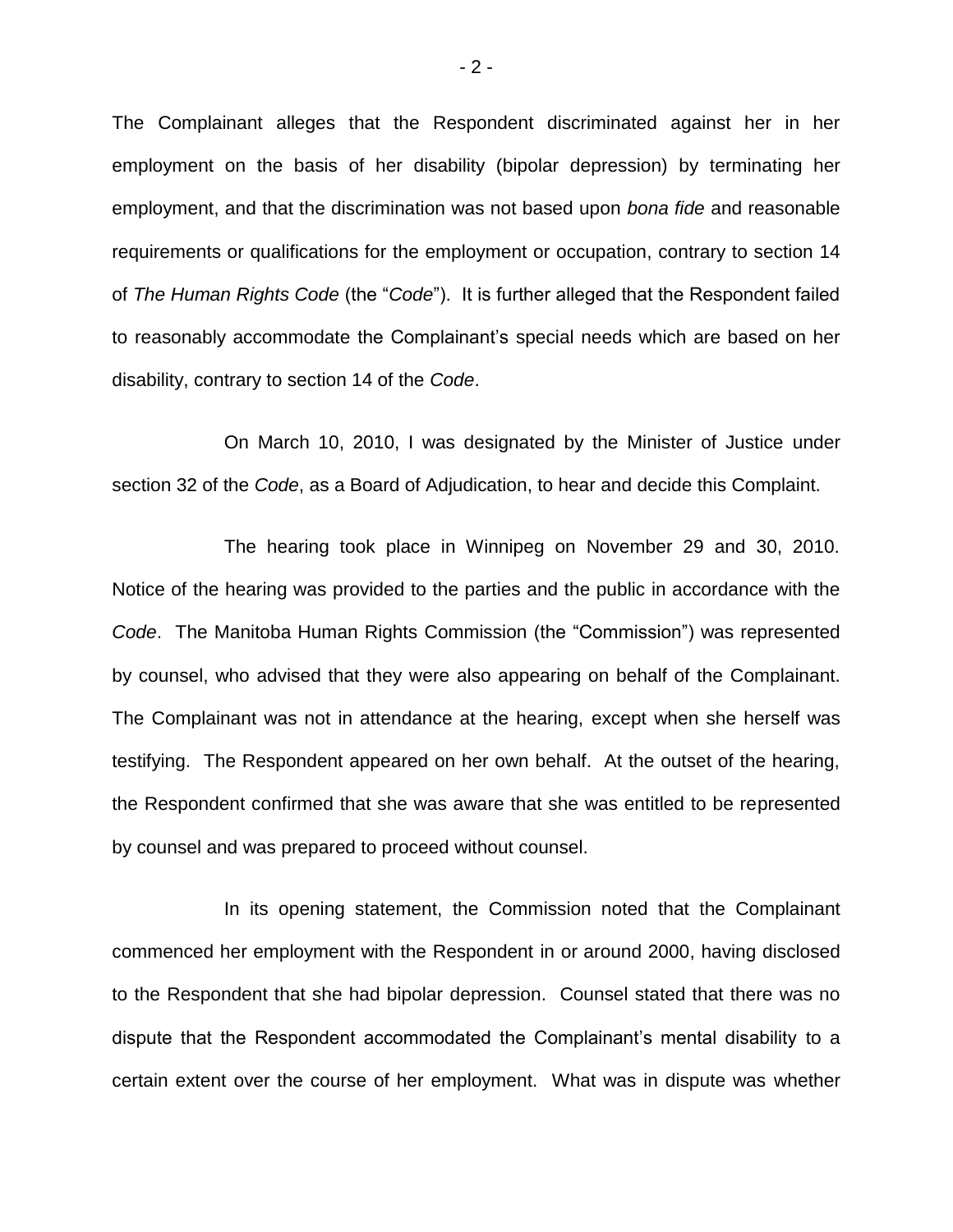the Respondent accommodated her disability to the point of undue hardship, whether the Respondent engaged in a reasonable accommodation process with the Complainant to address her special needs, and whether the termination of the Complainant's employment was reasonable and justified in the circumstances.

The Respondent, in her opening remarks, stated that the termination of the Complainant's employment was based solely on the Complainant's increasingly poor performance, and was in no way an act of discrimination against the Complainant because of her illness.

Three witnesses were called by the Commission: Dr. D.H., a psychiatrist; K.K., the Complainant; and J.M., a longtime friend of the Complainant. The Respondent called eight witnesses: E.P., T.M., D.B., and R.F., customers of the Respondent; B.A., an employee of the Respondent; W.T., the Respondent's bookkeeper or accountant; S.S.; and C.W., a friend of the Complainant's family. The Respondent G.S. also testified.

I would note at the outset, that while I have carefully reviewed and considered all of the evidence and argument in this case, it is not my intention to recite all that I have heard and considered, but to refer to its most salient points only, as necessary.

#### The Facts

#### The Complainant/Commission's Evidence

The Complainant suffers from bipolar depression. She began working on her illness in or around 1998, at which time her regular physician started treating her for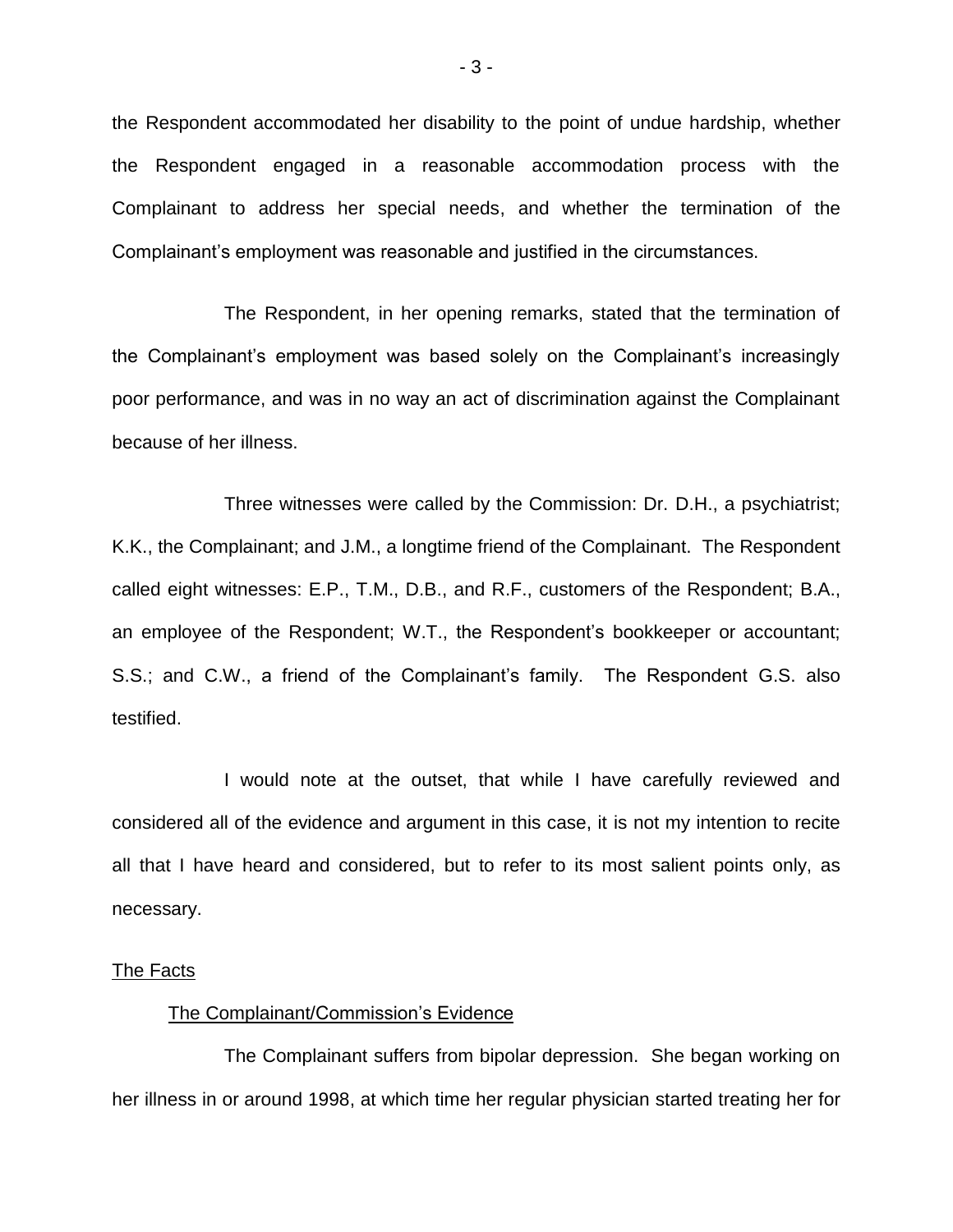depression by prescribing antidepressants. When her physician could not keep her regulated, he referred her to a psychiatrist. The psychiatrist prescribed further medication, but did not give her a formal diagnosis. She continued to see her regular physician, and in 2002, he referred her to Dr. D.H. who, she said, formally diagnosed her as having bipolar depression with borderline personality traits.

In describing how bipolar depression presents itself in her, the Complainant stated that she can be in either a depressive state, a stabilized state or a manic state. In a depressive state, she is fairly fatigued, has no zest for life, has suicidal thoughts and is emotionless. In a stabilized state, everything goes well, she is functioning fully and has emotions. In a manic state, she is basically out of control; she does and says things that are inappropriate, spends money, tears things apart to keep busy, and does not sleep for days on end. The Complainant takes medications to treat her symptoms. The medications, she said, produce side effects. They can cause sedation, and definitely memory loss and confusion.

In or around September 2000, the Complainant was hired by the Respondent to work as a hairstylist at Hair Passion. There is no dispute that the Complainant advised the Respondent when she was hired that she suffered from mental health issues. No specific accommodations were discussed at that time with respect to the Complainant's duties and her mental health.

Hair Passion is a small hair salon. The Complainant described the duties of a hairdresser at Hair Passion as, among other things, keeping the shop clean, working with clients, booking appointments, helping other hairdressers out or asking for

- 4 -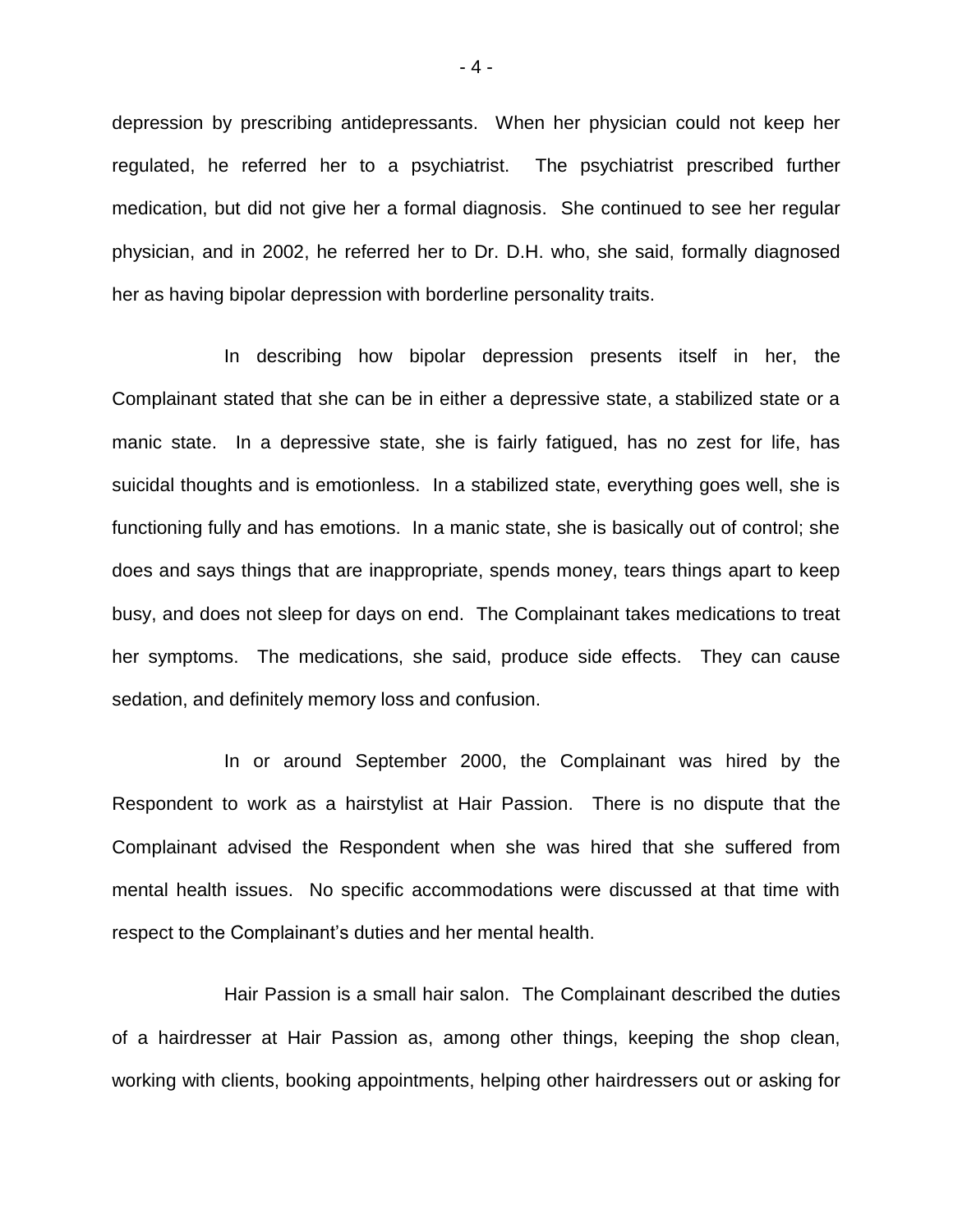help when needed, shampooing, doing perms, colours, highlights, haircuts, blow dries, and basic customer satisfaction.

The Complainant described the atmosphere at Hair Passion as being very informal or unprofessional, where clients and staff were always joking and the language that was used was not always appropriate. There was no dress code policy, although stylists had to wear appropriate clothing and be presentable. There was no sick leave policy, but employees were definitely provided with time off if they were sick. They only had to phone the Respondent to let her know, and she never questioned them or had any problem giving people time off.

The Complainant worked full-time at Hair Passion from 2000 through to the middle of 2004. She did not recall there having been any concerns expressed with respect to her performance during that time. There may have been some comments in passing, but nothing that she could put a finger on. Describing her relationship with the Respondent during those first four years, she said that she would have considered the Respondent her best friend, like a sister.

In August 2004, the Complainant began showing aggressive signs of depression. She was not able to perform or conduct herself properly or look after herself, and her doctor suggested that she take some time off, which she did. She was admitted to the Victoria General Hospital (the "Hospital"), where she was treated and eventually released.

The Complainant was away on sick leave from August through to December 2004. She believed that this was her first long-term absence from work due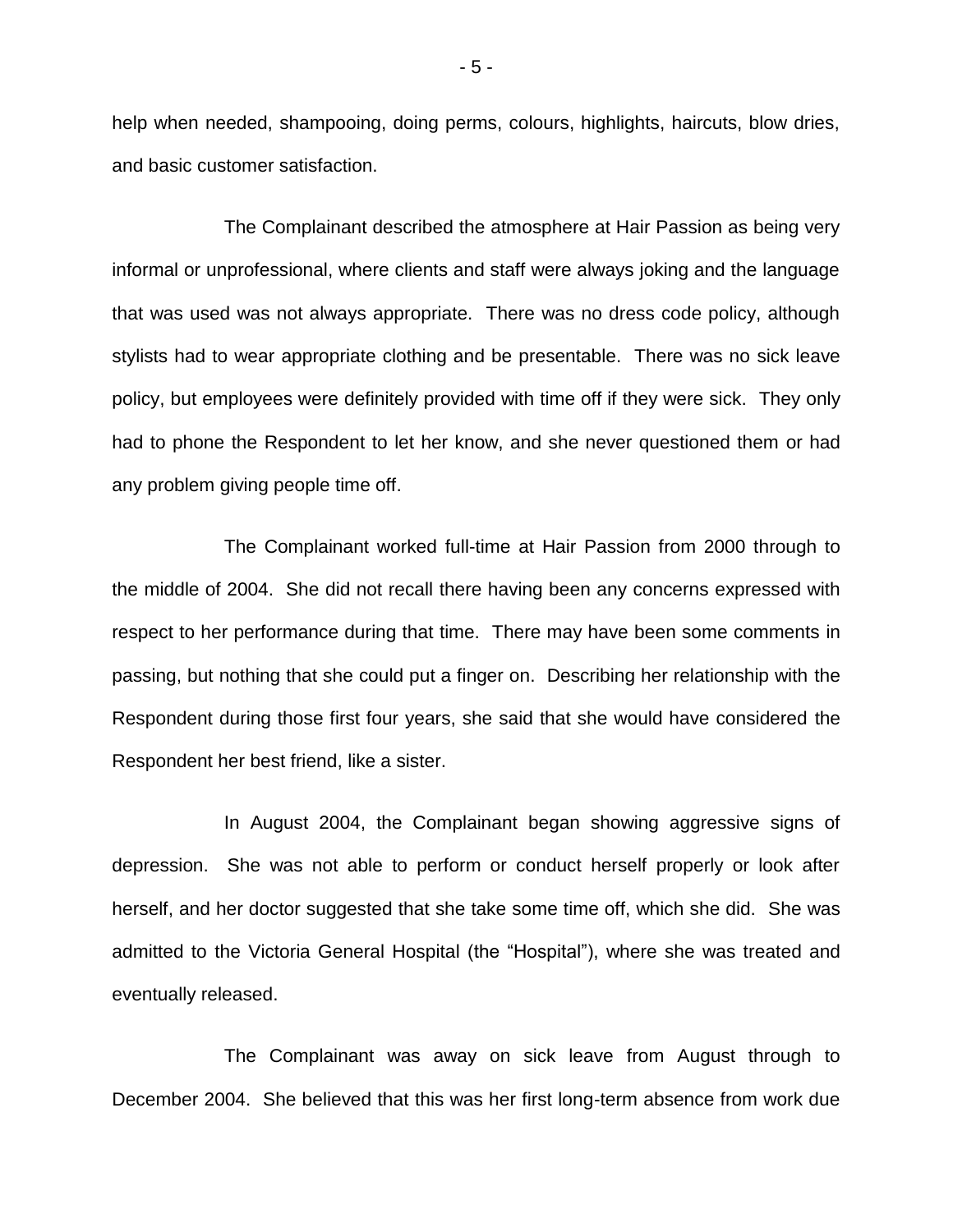to her illness. Up until then, she may have missed a few days here and there, but had not been away frequently or for any real length of time. During her absence, the Respondent hired another hairstylist on a full-time basis, to perform the Complainant's duties until she could return to work.

While the Complainant was absent from work, she and the Respondent kept in touch and were often together. She testified that the Respondent could see her progress. The Complainant returned to work in December 2004, when she told the Respondent, and the Respondent could see, that she was ready to go back. The Respondent did not ask for a note or other documentation from the Complainant's doctor, or for any other information about her illness at that time. When asked whether there were any discussions about accommodating her when she came back to work, the Complainant stated "maybe a few shorter hours". As to whether the Respondent had raised any concerns at that time with respect to her performance, the Complainant said that she was made aware in passing that there had been some complaints, but was not provided with details and was told that she should be focussing on her work and making sure that she was turning out quality work. Asked whether it is common in the hairdressing industry to have complaints from customers, the Complainant responded that it "most definitely" is.

The Complainant continued to work at Hair Passion, with shorter hours, from December 2004 to February 2005.

In late February 2005, the Complainant was again admitted to the Hospital, where she stayed until April 2005. From April to August 2005, she remained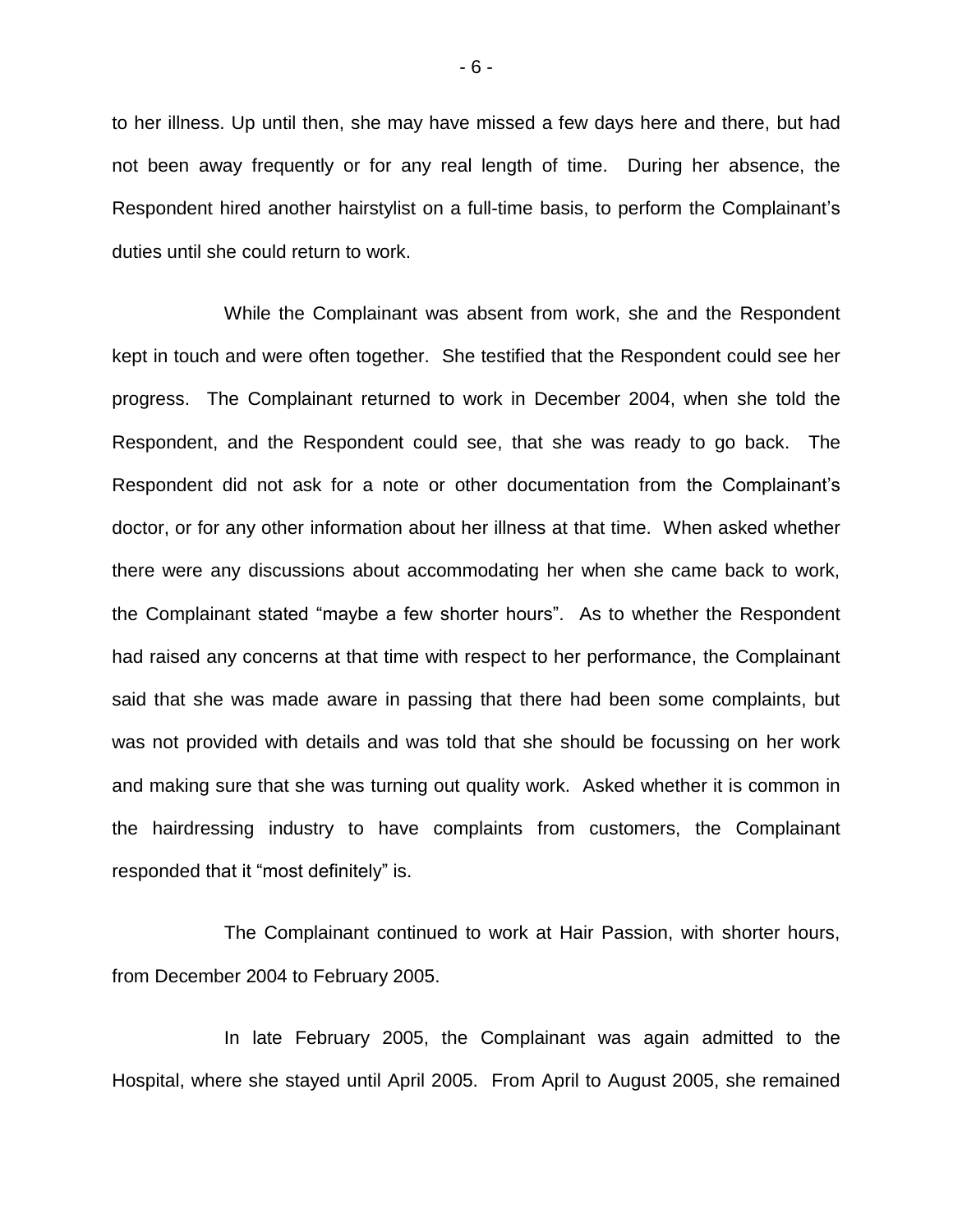off work, on leave. In August 2005, she was readmitted to hospital for another seven to eight weeks.

The Complainant and the Respondent remained in communication throughout this time. The Complainant testified that the Respondent would come to see her when she was in the Hospital and would phone her mother to see how she was doing, and that she would go over to the Respondent's house and have coffee with her when she had her weekend passes. The Complainant said that the Respondent always knew what stage she was at.

The Complainant returned to work in November or December 2005, on a part-time basis. She said that she would alternate full days or do shorter days, adding that the Respondent always accommodated her that way, all the time.

In response to a question as to whether the Respondent asked for permission to communicate with the Complainant's doctor or for other information about her illness, the Complainant said no.

In terms of any other ways in which the Respondent accommodated the Complainant's illness, the Complainant stated that at the beginning, Dr. D.H. had given her a note as to where she could pick up a seasonal affective disorder lamp which would help her with her depression. The Respondent noticed the note, and shortly thereafter bought the lamp for her. The Complainant said that she would use the lamp at home, and would bring it to work in the "grey months". Sometimes she would come in early in the morning, and after making sure that all the laundry was done for the start of the day, would sit in front of her lamp for a while and have a coffee.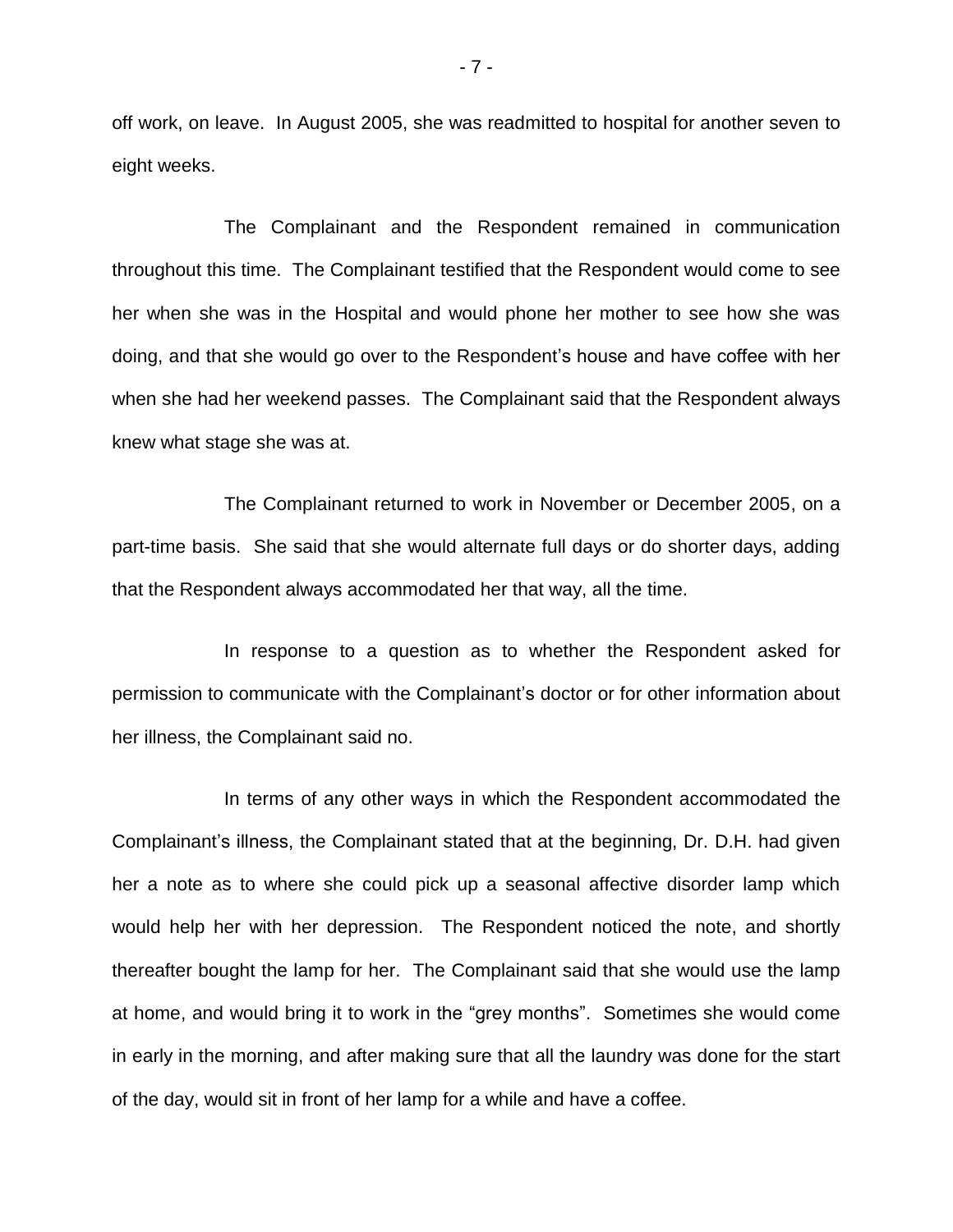In addition, the Complainant said that the Respondent did her "foils" for her from day one. This process involves singling out parts of a client's hair with foil, putting colour on the hair and folding the foil. The Complainant said that she could not hold the paper steady enough because she was so shaky from her medication, so the Respondent always took care of this for her. She said that in return, she would do as much as she could to help the Respondent, including shampooing, rinsing colours and perms, starting blow dries, making sure clients had coffee and were comfortable, and helping the other girls if they needed help.

The Complainant testified that she was also off work, on short leave, for a period of time in 2006. She could not, however, recall anything else in this regard, except that her next hospitalization was in December 2007.

The Complainant said that the Respondent never told her that the business was being impacted by her performance or her working fewer hours. She said that the Respondent did raise certain concerns relating to her attire, including with respect to certain specific items she had worn, and that she did not wear those items after that. She also said that the Respondent had raised issues about her language, that she "would just sort of say ..., in passing or whatever, ... you need to watch your language, or you need to think before you speak or whatever." The Complainant repeated that it was not a professional shop, it was very casual and laid back, very homey, and everyone felt comfortable there. She had worked in a high end salon, where none of that behaviour or language would have been tolerated, but it was tolerated in this shop, and it was sort of like "monkey see, monkey do" on her part. On cross-examination, the Complainant said that she was in total agreement with the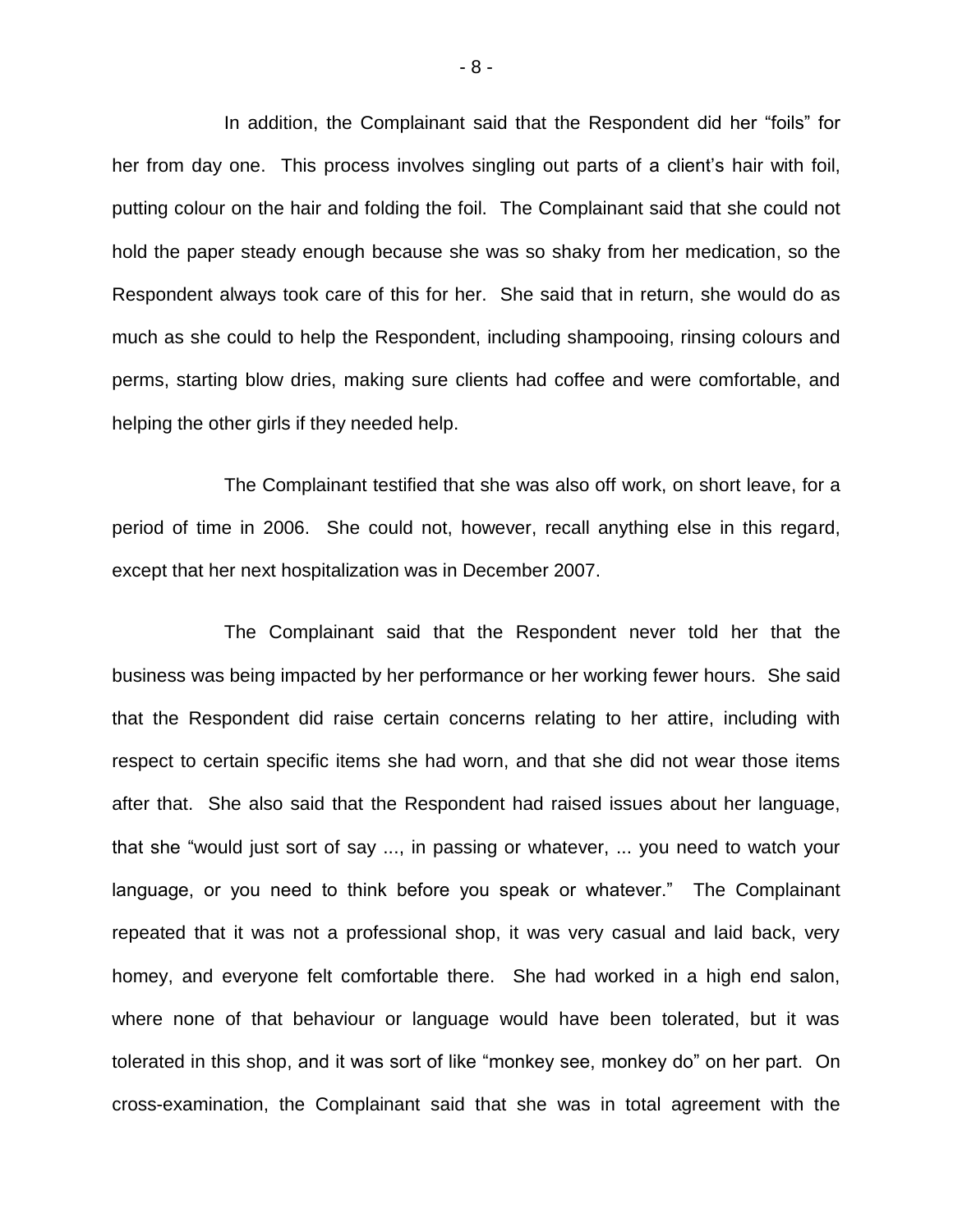suggestion that she took part in a lot of the inappropriate behaviour.

On cross-examination, the Complainant agreed that she could not remember the formulas when she was asked to help mix colours, stating that that was why she would write them down. She did not agree that she could not wrap a perm properly without the Respondent having to redo most of it, but did agree that the Respondent had bought larger papers to help her in this regard and that the Respondent may have ended up rewrapping the odd rod here or there, but not most of them. She also agreed that she could not do highlights without her hand shaking, and that the Respondent bought her different papers to accommodate her in this regard, but added that she remembered them being used by other people also.

The Complainant confirmed, on cross-examination, that she always had a job each time she came back from the hospital. She agreed that the Respondent tried to accommodate her by purchasing supplies, adding "you always accommodated me, you always took … care of me. … [E]verything was okay, and then it was like … maybe the last two years, was when problems were arising …." She subsequently acknowledged that in the last year or two before she was let go, she was allowed ample time for manicures and pedicures and tanning during business hours, and was allowed to leave the shop to pick up supplies from suppliers and to clear her head at Wal-Mart.

The Complainant said that her last day worked was either December 13 or 15, 2007. Her doctor had been working hard at that point to keep her stable, but could not get her medications under control and decided to put her in the Hospital, where he could wean her off her medications, then introduce new ones.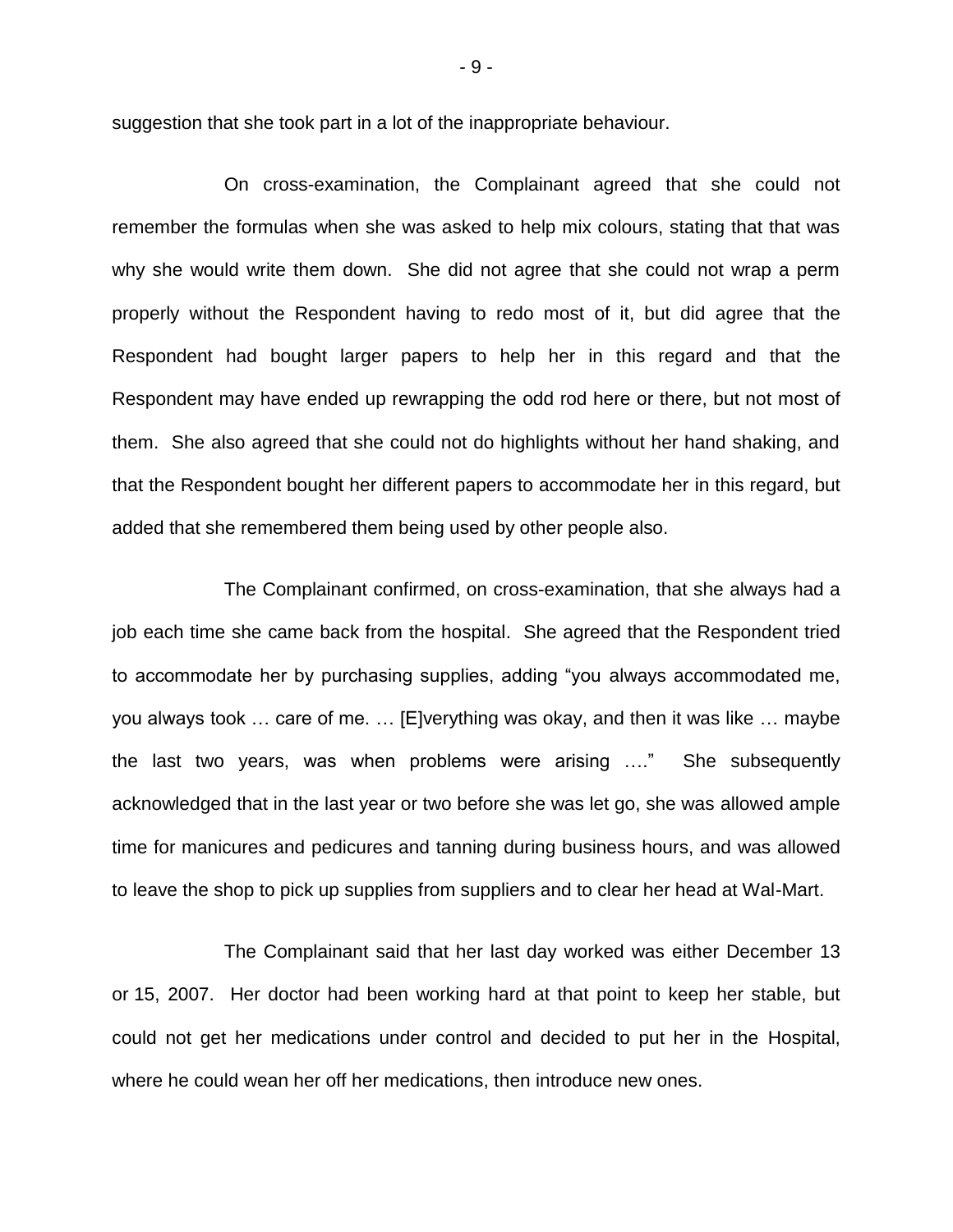The Complainant said that her illness does not manifest itself suddenly; it usually builds over a period of six or eight weeks before getting to the point where hospitalization is required. She said that in mid-December, she was in a mixed state, and acknowledged that not all of her work was 100%. She was not informed, however, that the Respondent or other staff were doing corrections for her, and was never given the opportunity to see what she could do to fix the problem.

The Complainant was admitted to the Hospital on December 17, 2007, and phoned the Respondent to let her know. She said that she did not have any other communication with the Respondent while she was in the Hospital until January.

On January 13, 2008, the Complainant was home from hospital on her first weekend pass. She phoned the Respondent and, feeling that the conversation was strained, asked her whether she still had a job when she came out of the Hospital. At that point, she said, the Respondent informed her that December 13 was her last day, and that she had to let her go because her shop was in jeopardy. The Respondent told her that she had had some complaints, but did not mention names or what the problem was, only that she could not afford the Complainant anymore or could not keep her on as she was a bad name for her shop. The Complainant said that they did not discuss her health at any point in that conversation because she hung up as soon as the Respondent told her that she was fired. When asked whether the Respondent mentioned something about a Record of Employment ("ROE") during that conversation, she said that she believed so. The Complainant indicated that she had told the Respondent, and that the Respondent was aware at the time of their phone conversation, that she was on a weekend pass.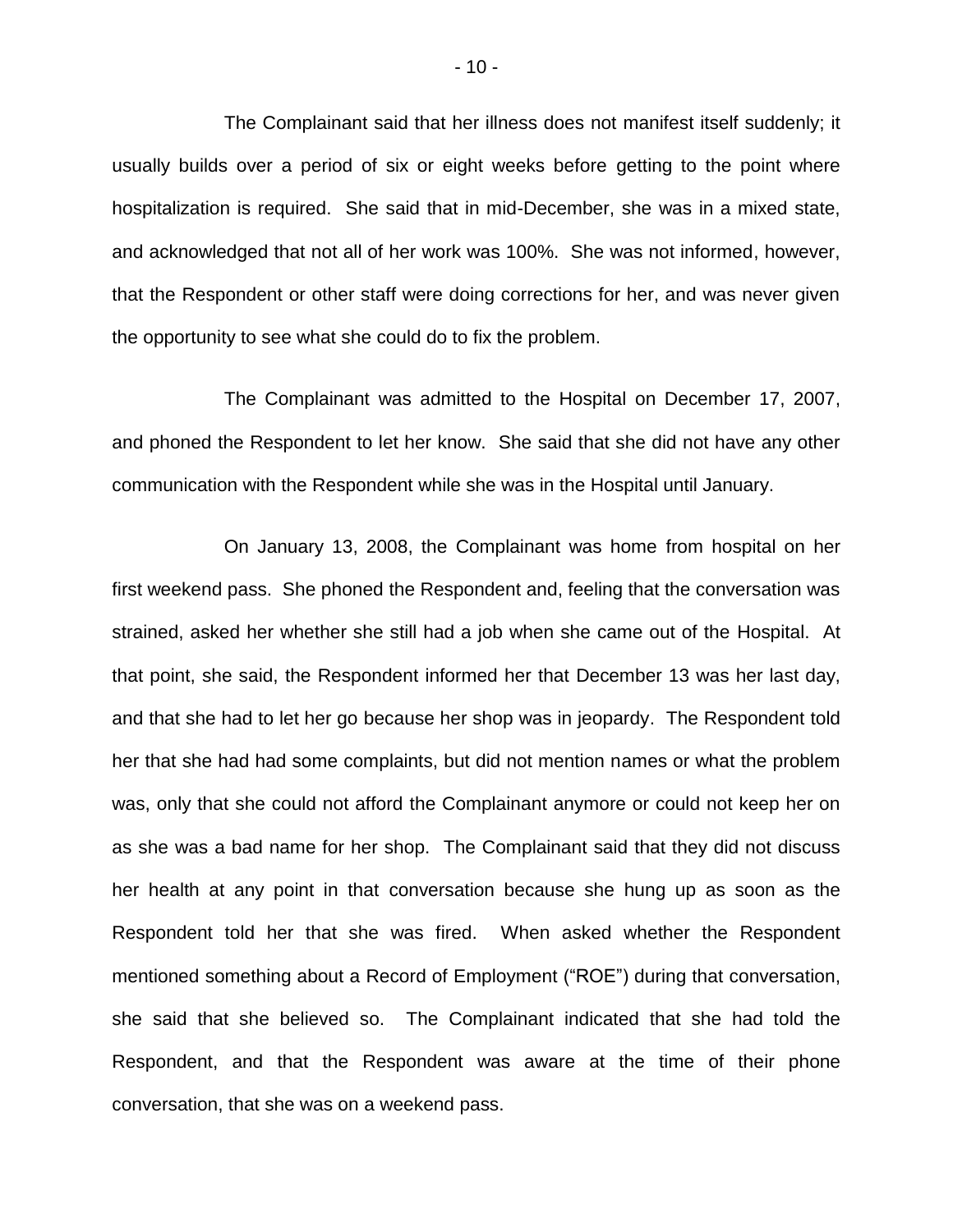On cross-examination, the Complainant stated that the Respondent informed her that she was letting her go because she could no longer afford to have her there, that there had been complaints for a couple of months, "like probably October, November, December, where you were really bringing them to my attention, at which point I was sick and I know that my work is not 100%, but I was never given an option to try to fix anybody's hair." When pressed as to whether the Respondent had named some of the people who had complained, the Complainant stated that she could only think of one name for highlights, but could not recall any names for haircuts. She also acknowledged that the Respondent had said during their phone conversation that she would be putting shortage of work on the ROE because the Complainant had insufficient clientele and there had been complaints before she left. The Complainant did not agree that the Respondent had spoken to her about helping her find a less stressful job.

The Complainant returned to the Hospital at the end of the weekend. She was discharged in February 2008. It was her evidence that "due to the upset", her stay "ended up being extended by probably another two weeks".

The Complainant was originally provided with an ROE dated January 29, 2008 (Exhibit 5), and two weeks' wages as severance pay. The ROE showed shortage of work as the reason for its issuance, and the expected date of recall as "unknown".

Sometime after receiving this ROE, the Complainant phoned the Respondent and said that she had been told that she was entitled to additional wages in lieu of notice under the employment standards legislation. The Respondent indicated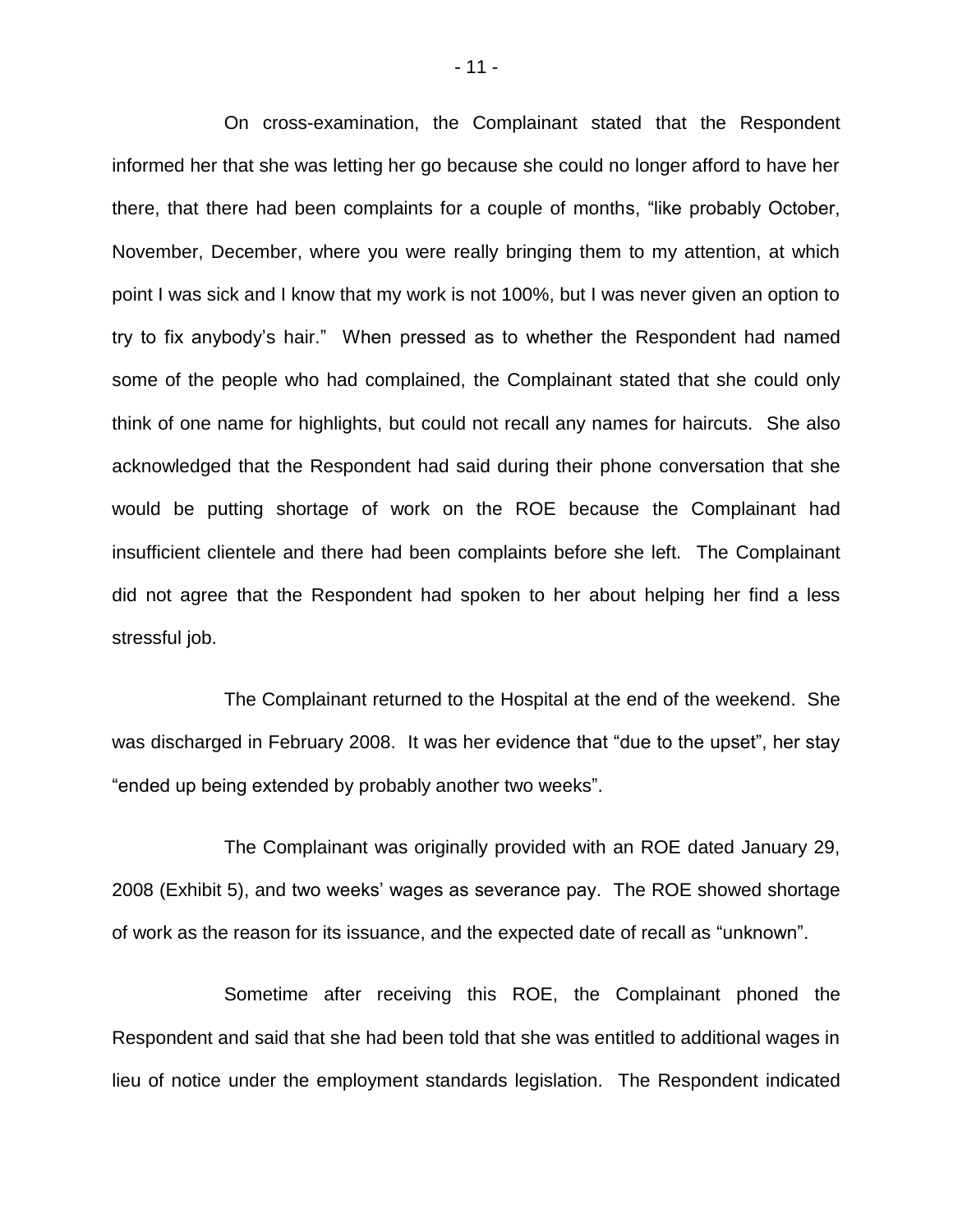that she would check into it, and that the Complainant should call her back the following day. When she phoned back the next day, the Respondent told her that she had checked with Employment Standards, that the Complainant was entitled to an additional amount, and that the cheque was in the mail.

The Complainant subsequently received a second ROE, dated February 8, 2008 (Exhibit 6), which showed shortage of work as the reason for its issuance and "not returning" as the expected date of recall. It also referred to severance pay for 108 hours, in the amount of \$1,123.20, as having been paid.

There is no dispute that the Complainant received the total amount of \$1,123.20 on account of wages in lieu of notice, representing six weeks' wages, based on 18 hours of work per week at the rate of \$10.40 per hour.

On cross-examination, the Complainant confirmed that she had been working 36 hours or four nine-hour shifts (which included lunch and other things) in a two week period. When asked how much money she brought into the shop for cutting hair, she responded that she believed that the business was being funneled at that time to other stylists in the salon, that basically her role was to assist the other stylists, to make sure the customers were comfortable and the shop was clean, and that she did not feel that she was a hairdresser to any extent in the last year.

Starting in May 2008, the Complainant began working as a day care worker at a day care. She remained there until June 2010. In July 2010, she started working as a youth case worker with at-risk youth at Knowles Youth Centre. She was still employed at the Knowles Youth Centre at the time of the hearing.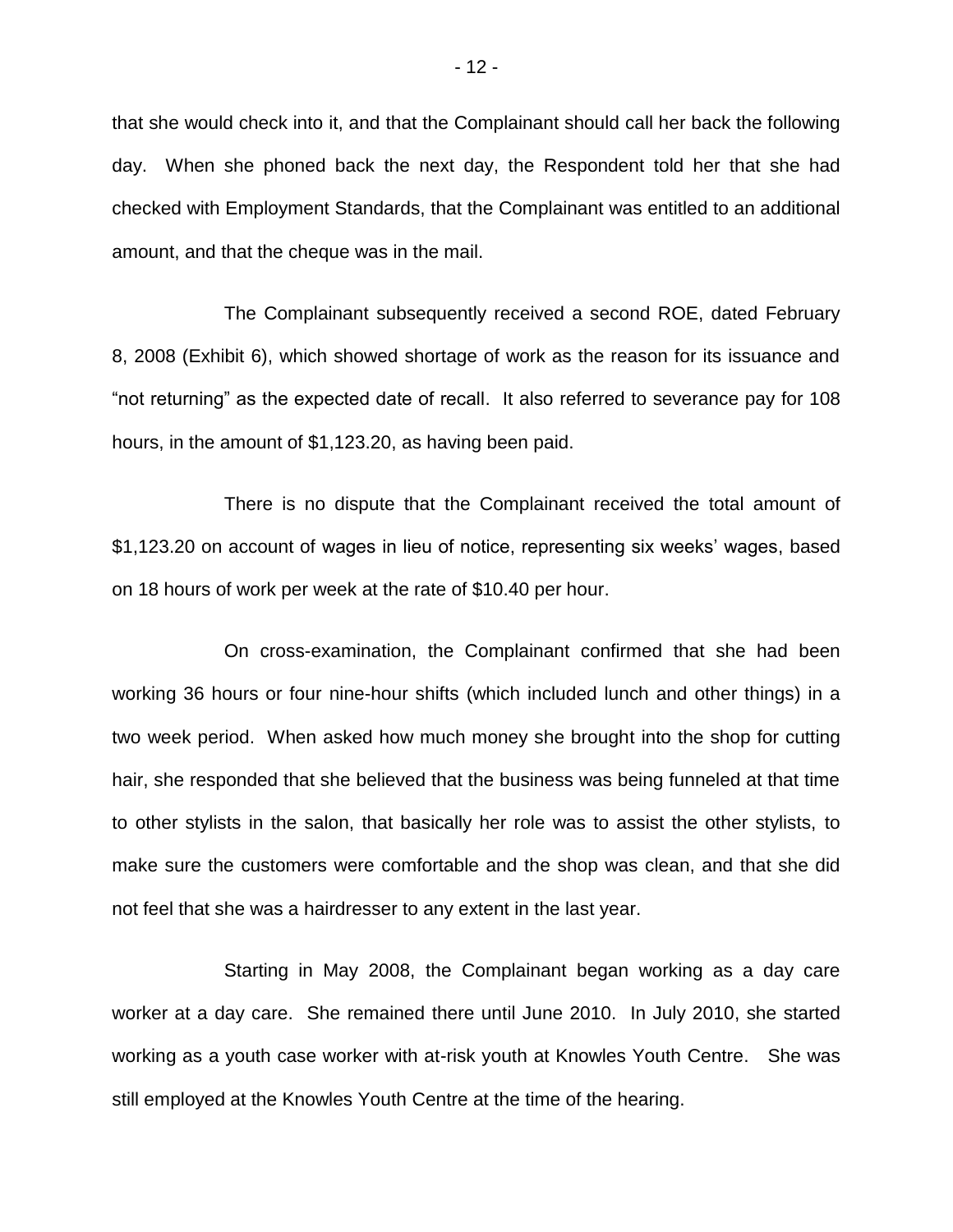Dr. D.H. was qualified as an expert on the effects and treatment of mental health conditions and the special needs of persons with mental health conditions, in particular with respect to mood disorders. Dr. D.H. is a physician and psychiatrist, who completed his residency in 1976 and has been practising as a specialist since then. In 1985, after several years in private practice, he moved to the Hospital, where he continued his practice in general psychiatry up to the date of the hearing. For much of his time at the Hospital, he was Head of the Department of Psychiatry, and for several years, Chief of Medical Staff at the Hospital. Dr. D.H. has spent his entire career treating individuals with conditions such as depression and mood disorders, mood and anxiety disorders being the specialty within his practice.

Dr. D.H. stated that treating major mental illness in the hospital-based practice involves, for the most part, a combination of the use of medication and psychotherapy and talk therapy. Individuals are hospitalized at times, but are mostly treated on an out-patient basis. Most individuals suffering with a major mental illness have to make accommodations and adapt to a lifestyle that best enhances their recovery and prevents relapse. Dr. D.H. stated that most individuals who are suffering from illnesses that are within his specialty tend to have problems when they become over-tired or overstressed, or when they get into highly anxious circumstances, and it is therefore important to talk and try to anticipate problems before they arise.

When asked if he has communicated with patients' employers around accommodating patients' conditions, Dr. D.H. responded that you cannot communicate with anyone without the patient's permission. He said that he has communicated with employers on this basis, "not frequently, but routinely".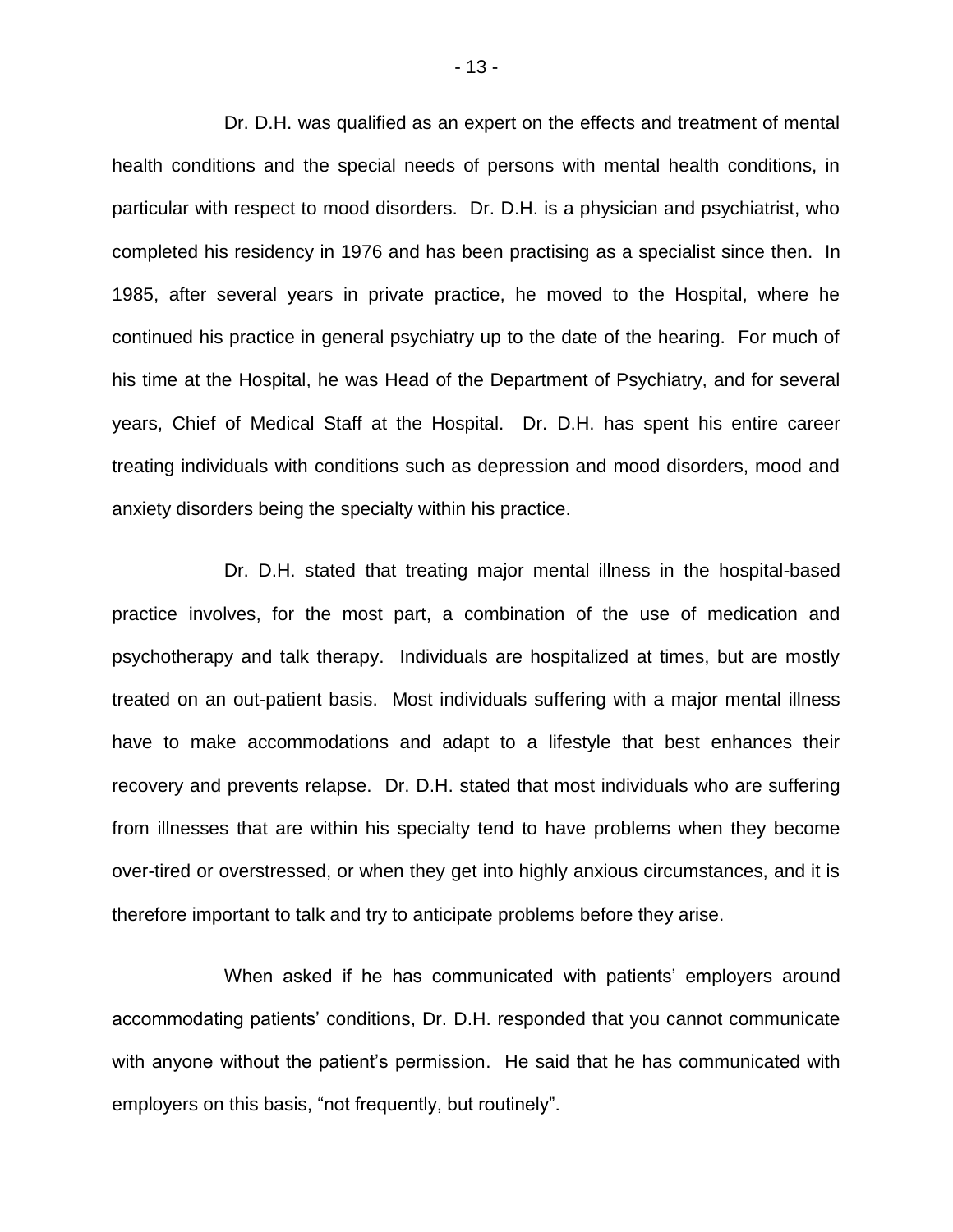Dr. D.H. testified that there are several types of bipolar disorders, the most prevalent being bipolar I, II and III. Individuals with bipolar I generally suffer from periods of profound depression and periods of mania, although some only have manic episodes. Individuals with bipolar II suffer from profound depressive episodes, as well as episodes of hypomania. The latter are similar to manic episodes, but the individuals do not lose touch with reality and do not become psychotic, which is what differentiates bipolar II from bipolar I. Individuals with bipolar III only become hypomanic or manic when they are prescribed an antidepressant; the natural course of their illness is just depression, not depression and mania.

Medication plays a large role in the treatment of individuals with bipolar disorder. Generally speaking, mood stabilizing medications are required. With individuals who are highly anxious, medications are prescribed to help reduce anxiety. During depressive episodes, antidepressant medications are prescribed. During hypomanic and manic episodes, medications are prescribed to bring the mood down to normal. When sleep becomes disturbed, medications are often prescribed to help with sleep.

Supportive therapy is also provided, to educate and help individuals understand their illness, how to deal with it, what types of things may precipitate episodes, what they can do to diminish the negative consequences of episodes, and how they can shorten episodes. In addition, individuals are encouraged to become involved with community organizations that can help them live more effectively with their illness.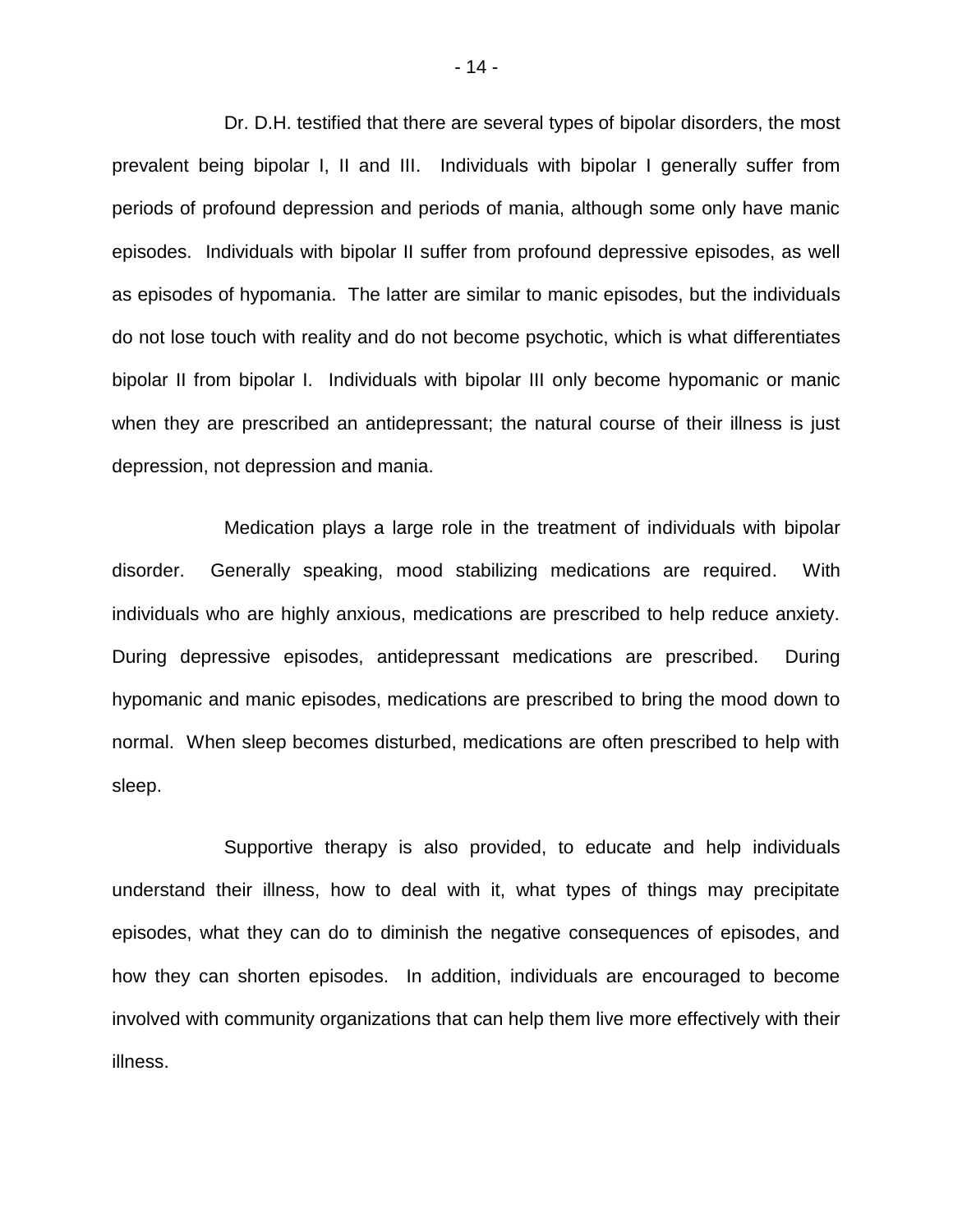Dr. D.H. stated that in his experience, most individuals with bipolar disorder are able to function in the workplace when they are not ill or in the throes of an episode. In some cases, however, the illness is so severe that the individuals are completely debilitated and unable to work at all.

The Complainant had been one of Dr. D.H.'s patients for several years. Dr. D.H. stated that she had initially been seen by one of his colleagues in consultation, and that he personally took over her care in 2002.

Dr. D.H. testified that the Complainant suffers from bipolar II. She has suffered from both depressive and hypomanic episodes. When she is depressed, her mood is obviously very low. She has diminished frustration tolerance and is very anxious and irritable. Her energy is compromised, her sleep is disturbed, she loses her usual interests and tends to become more withdrawn and more obsessive compulsive. When her mood is elevated, she is also irritable and can become quite volatile. She gets very speedy and does not sleep. She has limitless energy, talks incessantly and cannot interrupt her speech. She has ideas which are not necessarily grounded in reality, tends to become much more impulsive, spends money inappropriately, has a heightened sexual energy, and her judgment becomes impaired.

Dr. D.H. stated that when he first began treating the Complainant, she lacked the knowledge of her illness, and for the first three or four years, was less than compliant with taking her medications and following treatment advice. Over time, she has learned more about the illness and what is necessary to keep her well, and has become extremely compliant with taking her medications, never misses an appointment,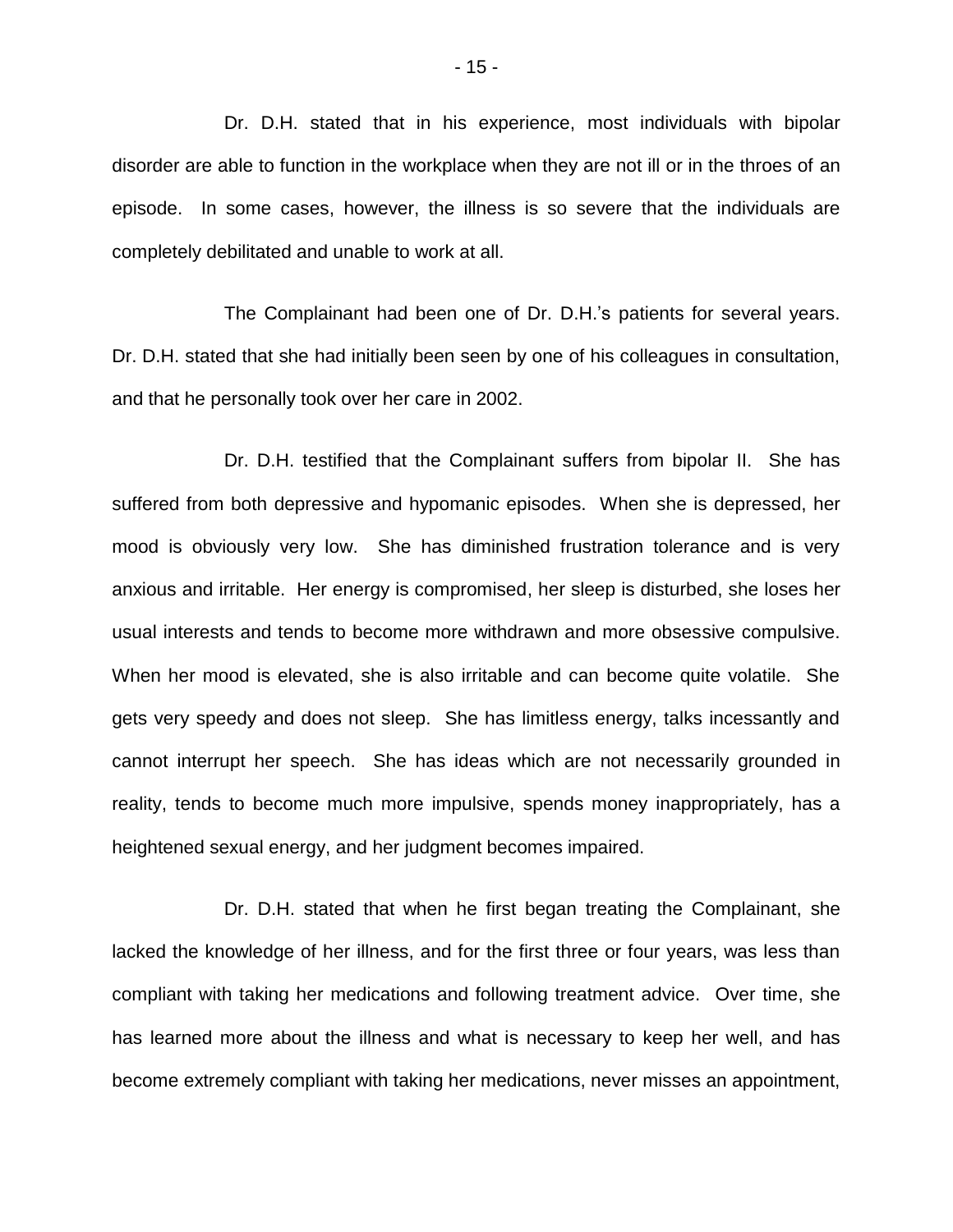and does the kinds of things that are advisable to maintain her health. She has become what he said they would describe as "a very excellent patient in terms of trying to stay well."

In terms of the effects of her illness on the Complainant's day-to-day life, Dr. D.H. stated that the effects are profound when she is ill. When she is well, her symptoms are all in control, and she is an extremely capable individual. She is very bright, and as capable as any other individual. When she is ill, that ability completely vanishes.

Dr. D.H. stated that the Complainant knows that there are certain things that she must do when she is well. She must take her medication and cannot compromise its efficacy by excessive drinking of alcohol. She must make sure that she gets enough sleep, avoid relationships that are too emotionally charged or negative and demanding, and be sure not to overdo things by expending too much energy on a dayto-day basis. Most of these things, Dr. D.H. stated, are relatively common sense.

As for some of the special needs that the Complainant might have at her workplace, Dr. D.H. referred to the kinds of things which, he said, are "not really unusual accommodations". Dr. D.H. stated that she would have to avoid very long hours, such as twelve or fourteen hour days, and should not be working late nights. She should have a lesser work week than most people, make sure that she takes breaks, has lunch, tries to relax and take it easy at various times during the day, and does not drink too much coffee.

When asked what effects or side effects medication may have on the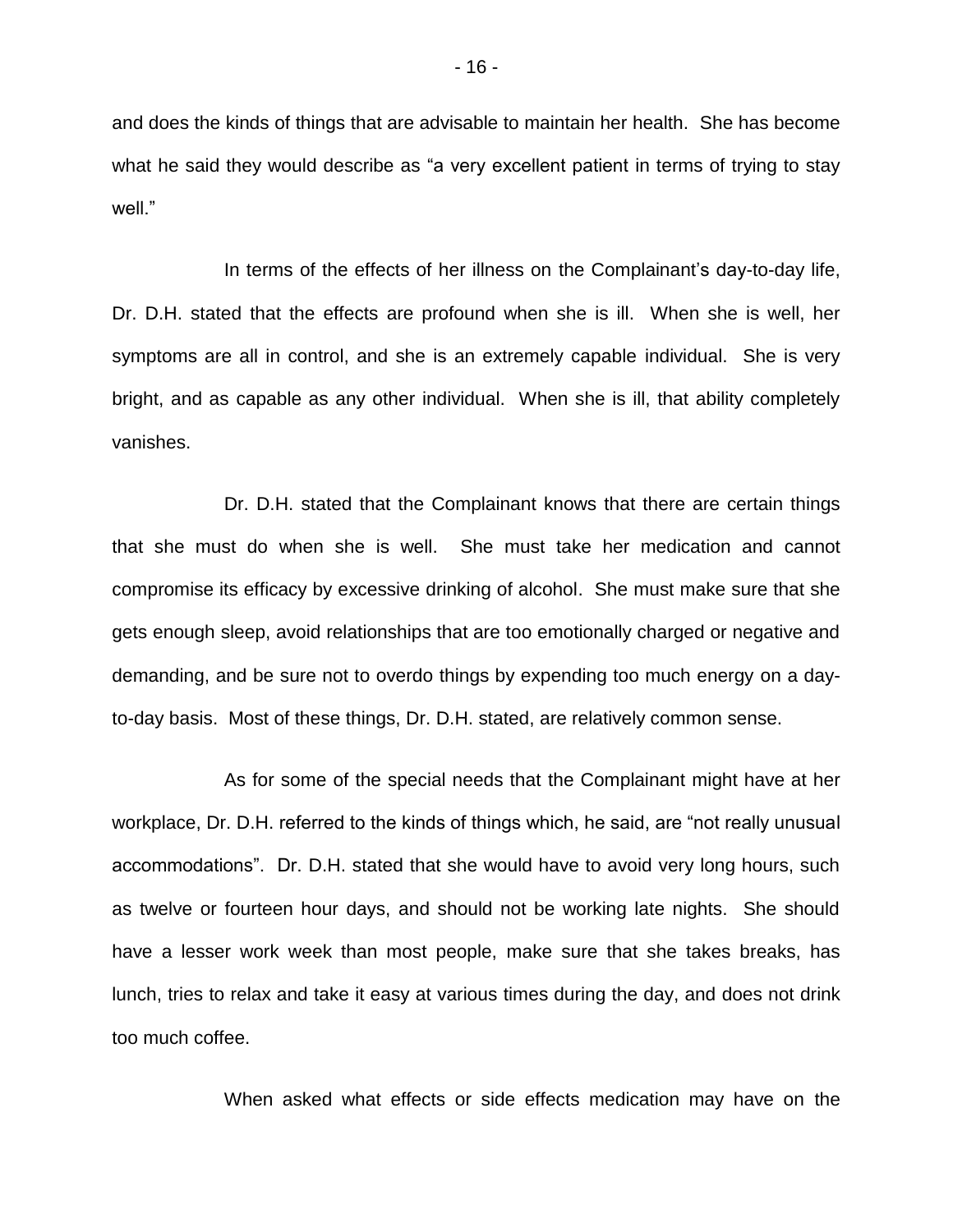Complainant in terms of her work, Dr. D.H. stated that all medications have side effects, which vary tremendously from individual to individual. In the Complainant's case, she has tolerated medication quite well. Her blood level tends to vary, and they constantly measure it. He indicated that one can become quite tremulous, adding that that would certainly be something they would have watched closely, as you would not want someone who was shaking to a significant extent cutting your hair. Fortunately, he said, this was not a real big problem for her. While some people could get such a profound tremor that they would certainly not be able to maintain the job of a hairdresser, that was not the case for the Complainant.

On cross-examination, Dr. D.H. acknowledged that he had never seen the Complainant in the workplace or cutting hair. When asked whether he thought it was safe for her to handle customers with chemicals and sharp objects with shaking hands "when on her high", he responded that he would be much more concerned about her handling the tools of the trade in terms of her judgment than in terms of her shaking. He stated that in his experience, having observed her just in his office, her tremor, while present, was "not significant when compared to other patients that [he] treated."

With respect to interpersonal relationships, Dr. D.H. stated that the medication would generally not have affected her disposition when the Complainant was well. However, when she was approaching or in an episode, she could have become angered or irritable much more easily, which would definitely affect her interpersonal relationships. Her cognitive skills, particularly her focus and her concentration, would all have declined at that stage.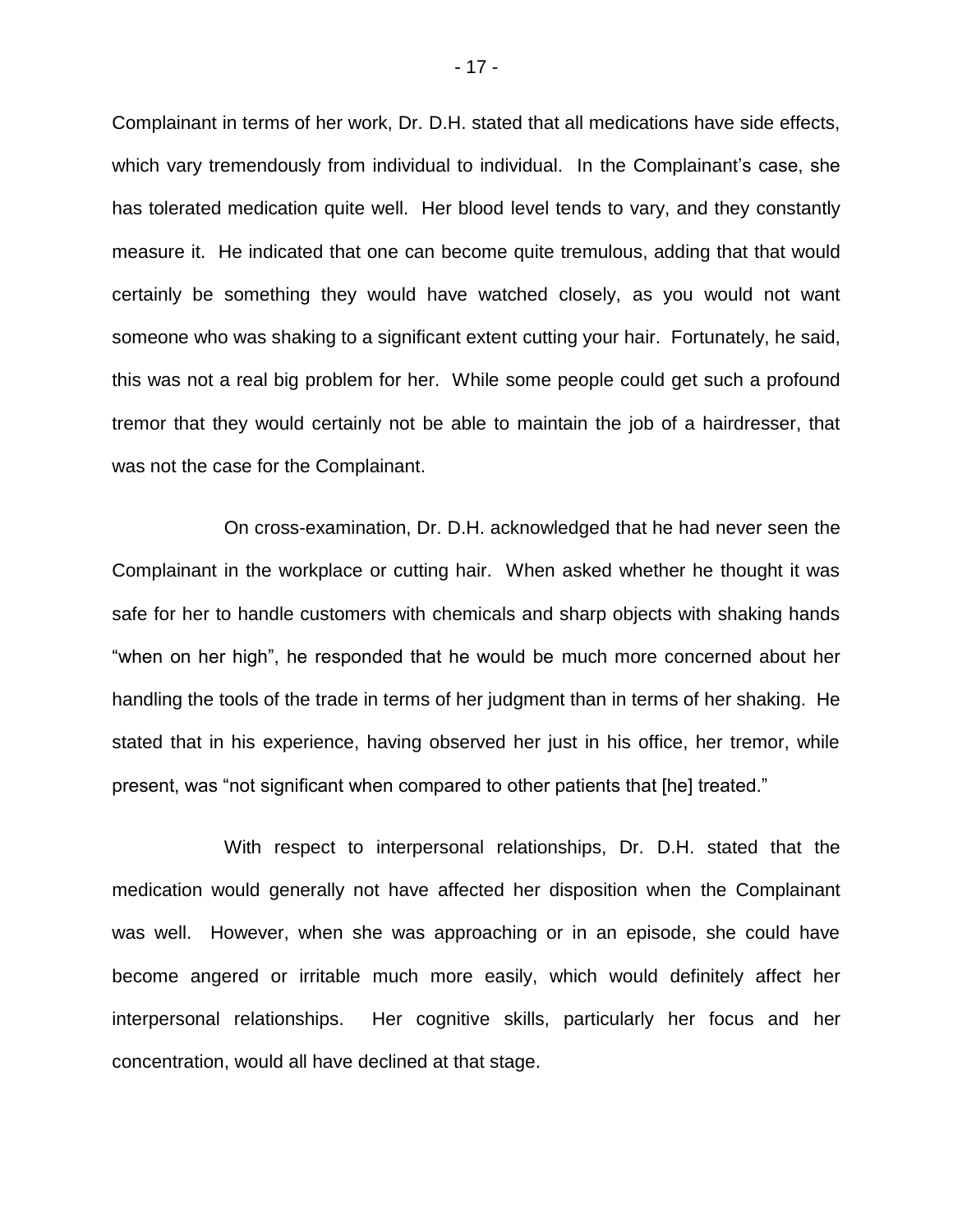In response to a question on cross-examination as to whether the Complainant was stable just before her last day of work in mid-December 2007, Dr. D.H. stated that she certainly was not, nor would he have said that she was stable for the entirety of the two years before that. He drew a distinction between someone being entirely well and someone being in the throes of a relapse. He stated that there were certainly times during the course of that two year period when the Complainant "wasn't at her best", but "it didn't necessitate hospitalization necessarily all those times". Asked whether taking her medicine properly would not stabilize the Complainant, Dr. D.H. stated that it would stabilize her to the extent that she might not manifest the full picture of hypomania or depression, but she could still demonstrate some symptoms. He noted that most people who have a bipolar illness will have some symptoms most of the time, but not be entirely debilitated by those symptoms. The hope in prescribing medication is that the illness will be modulated so that the symptoms will not be there in the extreme. It is very rare, however, that people are completely asymptomatic by virtue of their treatment.

Dr. D.H. acknowledged on cross-examination that he was aware that the Complainant did not take her medications sometimes, and that this was something that they talked about and worked on. He believed that she did better in terms of taking her medication and following her treatment regime in 2006 and 2007 than in 2002, but did not do as well as in 2010. When asked whether he thought that she was taking her medication properly, he replied that he thinks that all of his patients are taking their medication properly until he discovers that they are not.

Dr. D.H. agreed on cross-examination that alcohol and drugs and lots of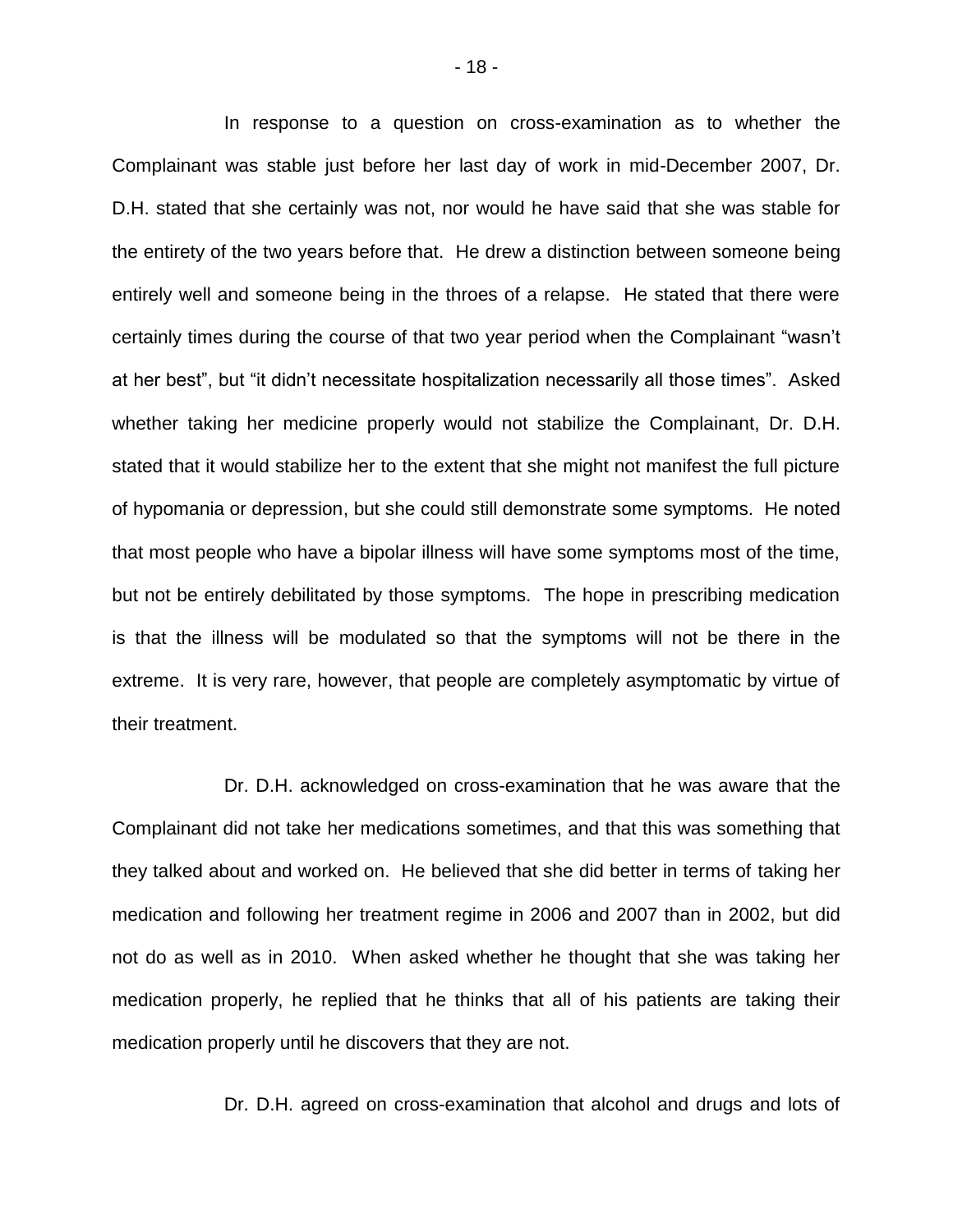coffee should not be mixed with medications such as those taken by the Complainant. Alcohol, he said, is not recommended, but he tells his patients that if they are going to have some, that they should limit the amount to one beer or one glass of wine. As for drugs, they are absolutely contraindicated. He recognizes, however, that his patients don't listen to him in this regard, and expects that they will from time to time indulge in such things. With respect to the Complainant, he said that he was aware that she certainly made her share of mistakes, and when asked whether she drank [alcohol] and coffee excessively and took drugs, notably marijuana, he said that she "fessed up, yes".

In re-direct, Dr. D.H. stated that it is quite common for people with this condition to use alcohol or drugs at some point. He explained that many such individuals drink alcohol when they are depressed, because a drink or two initially elevates their mood. They can also drink to excess during highs, not to elevate their mood, but by virtue of their having completely lost their judgment.

In his direct evidence, Dr. D.H. did not recall having ever spoken with the Respondent about the Complainant, but said that it was possible that he had, as he speaks with a lot of people. Nor did he think that he had ever been asked to provide any note or opinion to the Respondent. He added that he may have provided a note to the extent that the Complainant would be absent from work due to illness, but not any extensive notes explaining her illness or any immediate problem. When it was put to Dr. D.H. on cross-examination that he did speak with the Respondent by telephone in mid-2007, regarding arrangements while the Respondent was to be away on vacation, Dr. D.H. responded that he did not recall such a conversation, but was sure that the Respondent's recall was better than his, and was certain that it would have been with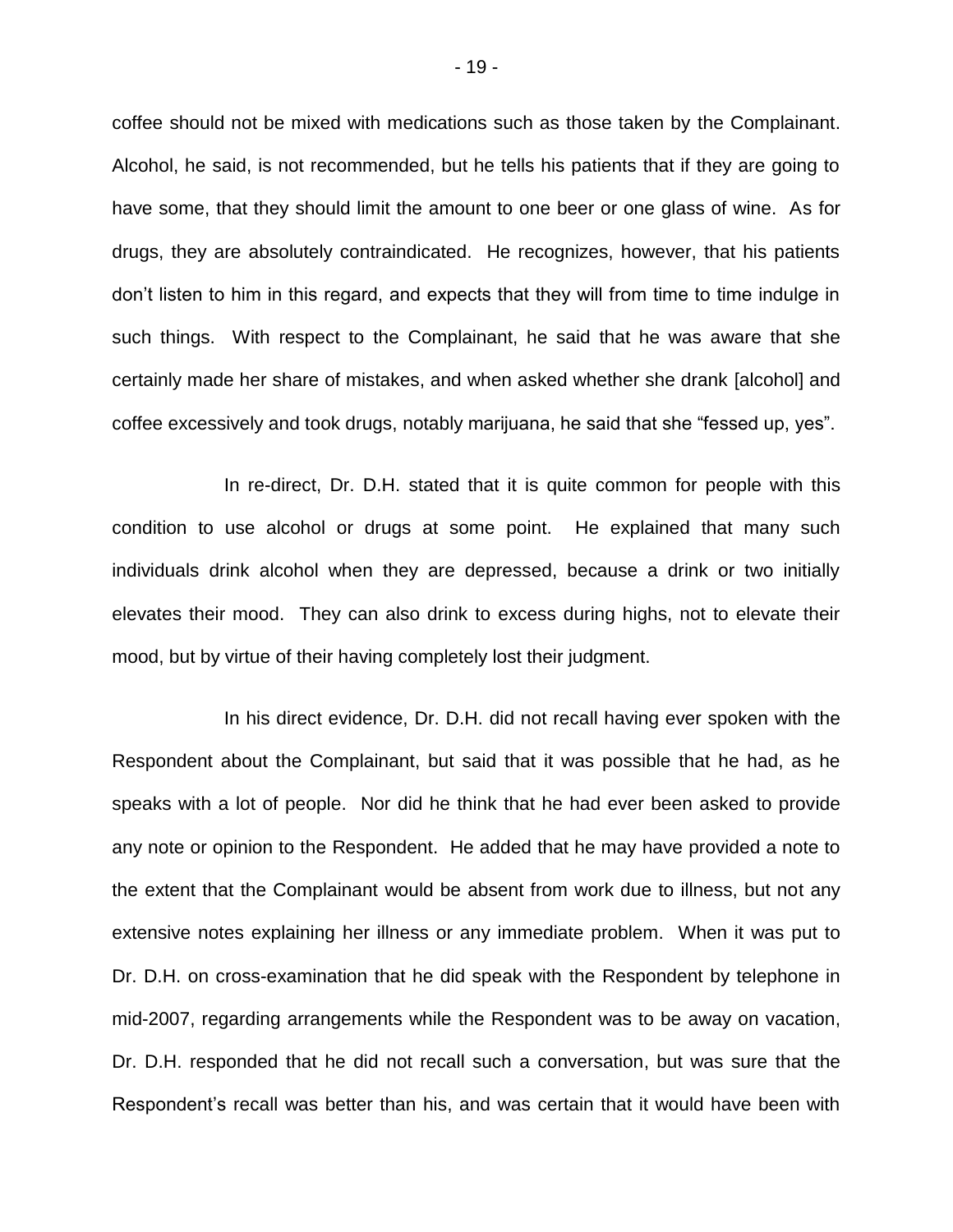the Complainant's permission.

Dr. D.H. stated that relapse is common with this illness, and most times is the result of individuals either stopping or changing their medication without proper consultation. It would be very unusual to have a single episode. When asked what was the cause of the Complainant's absences from work, Dr. D.H. stated that she would have been having a relapse of her illness, either a hypomanic episode or a depressive episode, for which she was hospitalized, for weeks or months, and therefore unable to work.

The Complainant was hospitalized in December 2007 and discharged in February 2008. Dr. D.H. saw the Complainant prior to her hospitalization, when her depression was developing, but was out of town and not present while she was hospitalized. He stated that when he later returned and treated her as an out-patient, they discussed her having been terminated and how she felt about it a number of times. When asked whether he was of the view that it had any effect on her mental health during her hospitalization, Dr. D.H. reiterated that his discussions with her were after her hospitalization, and said that in discussing how she felt about it, "it was another stressor at the time, and she was in the throes of a depression, and having lost her job it certainly didn't promote recovery." Dr. D.H. went on to say:

> It likely protracted her hospitalization, because for [the Complainant], it wasn't only losing her job that was significant, that was probably the least significant, what was most significant is she considered her employer even more than her friend.

> She described it as if they were like sisters, and she felt let down and hurt by her, and this caused her to feel more distraught, more sad, because she was losing a very significant relationship in her life.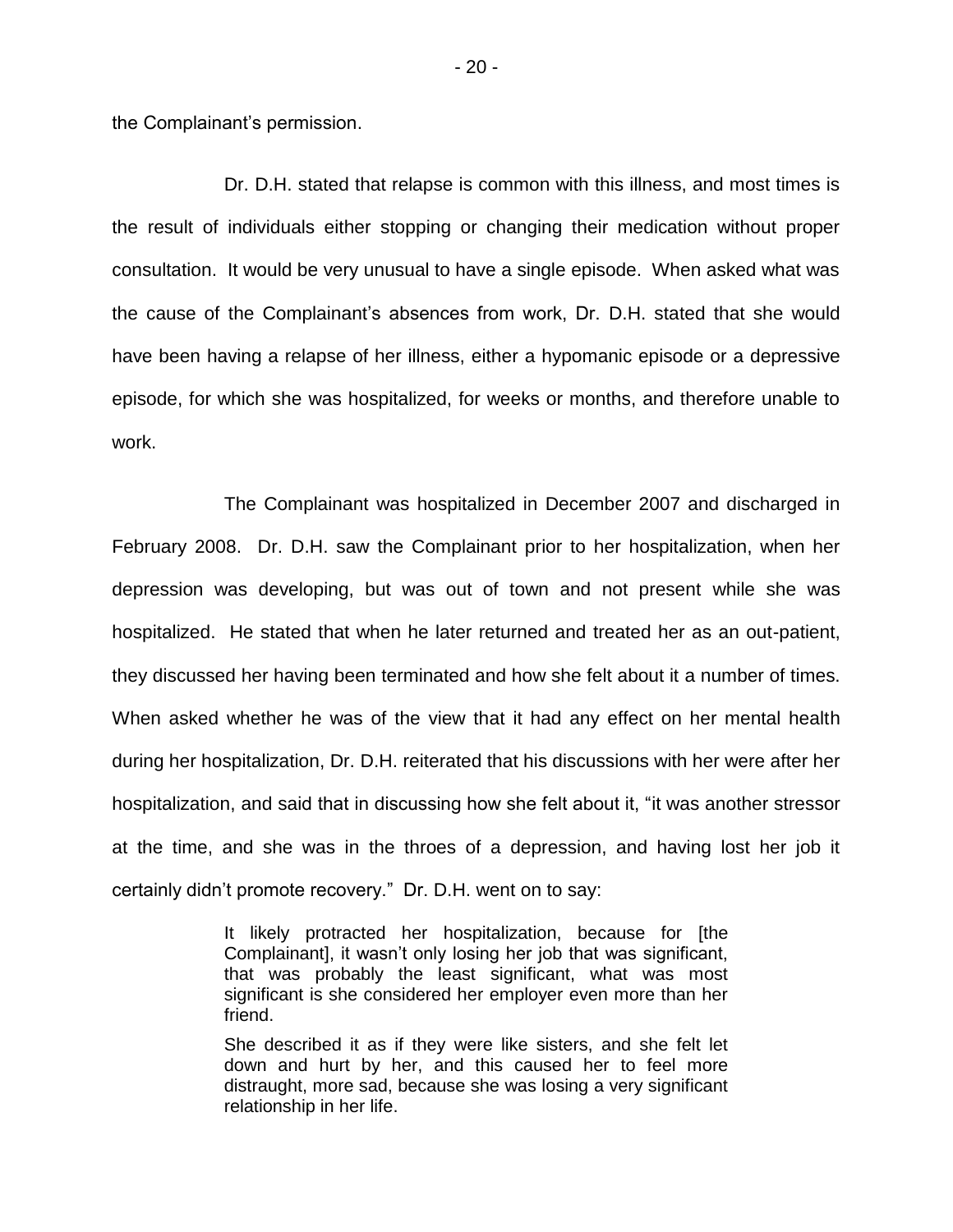So, that contributed to how she was feeling at the time, and certainly contributed to a lot of discussion afterwards, and a lot of work trying to help her overcome that loss.

With respect to the matter of accommodation, Dr. D.H. stated on crossexamination that prior to the Complainant's being terminated from her job, she only spoke of how she was treated by the Respondent in the workplace and elsewhere in the highest regard. She never voiced any complaints about her treatment, and until her termination, was extremely happy both with her job and with her relationship with the Respondent, who was like a sister. Dr. D.H. went on to say that "that's one of the things that made it so difficult for her, was that she didn't see this coming, and didn't anticipate it, and the loss of the relationship . . . hurt her more than the loss of the job itself."

J.M. has known the Complainant for more than 20 years. She sees her an average of three to four times a week and talks to her every day. She said that she would have seen or talked with her with the same frequency during the period in question, between 2000 and 2007, except when the Complainant was in hospital or home from the hospital and did not feel like seeing visitors or talking. During those periods of time, they might go a week or so without talking, but J.M. would talk with the Complainant's parents.

With respect to the period of time between 2000 and 2007, J.M. said that the Complainant's moods would change, sometimes very rapidly. She could be tired and lethargic one day and be cleaning like a mad woman the next. There were also periods where she would be stabilized, when most people would not know that there was anything wrong with her. J.M. said that those stable periods could have lasted six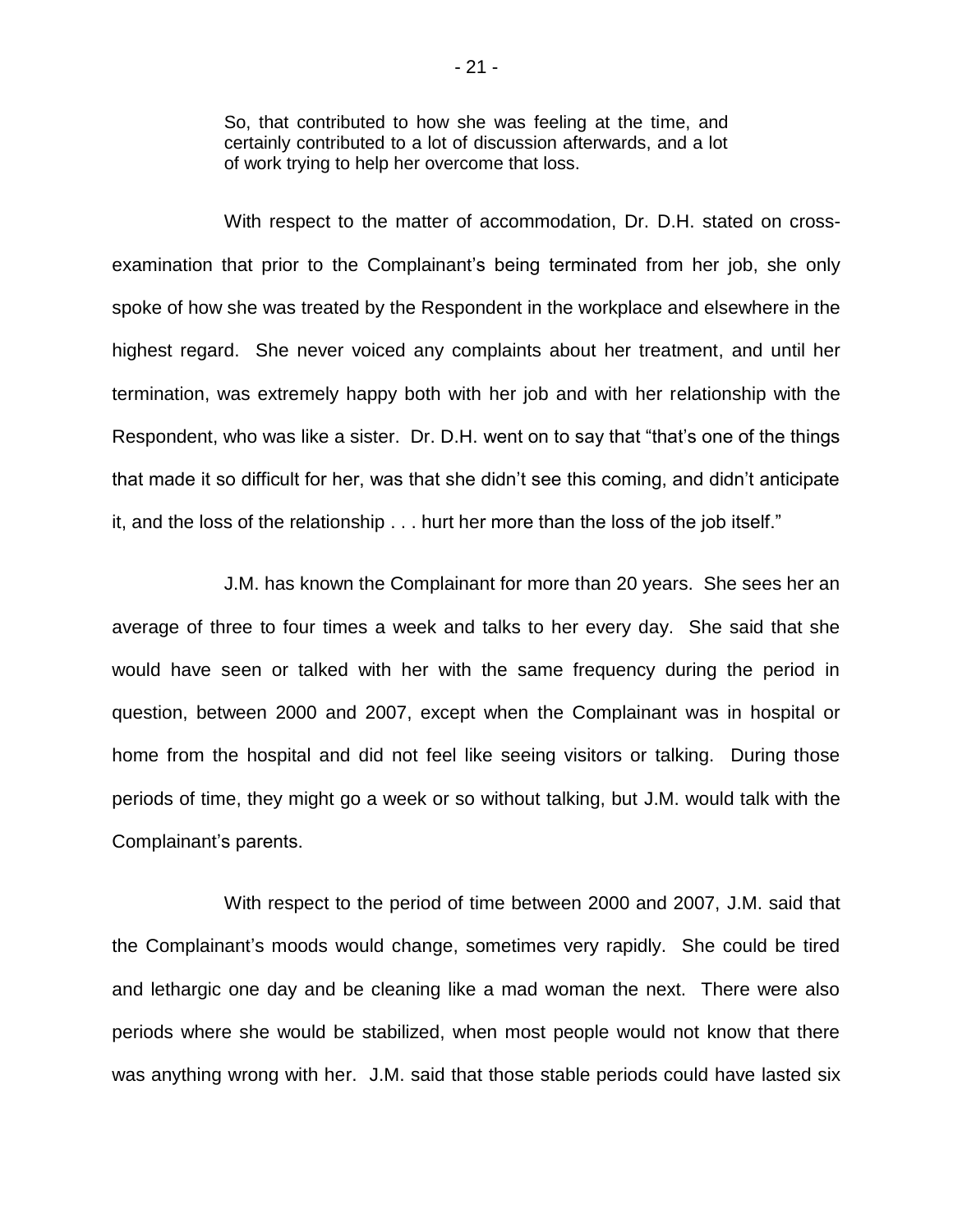or seven months or longer. She said that in the period of time preceding the Complainant being hospitalized, her mood would usually change and she would go into a depression.

J.M. had visited the Complainant at Hair Passion while she was working there. She recalled one instance early in her employment where the Complainant offered to do her hair. The Complainant mixed the colour for her hair, and the Respondent made some changes to it. The colour was then left on too long, based on the Respondent's instructions, with the result that it burned J.M.'s scalp. J.M. said that after that she would go to the shop when the Complainant was finished work, and the Complainant would do her hair on her own time. Later, when the Complainant's hands were shaking and she could not do the foils, J.M. had to find someone at another shop to do her hair.

J.M. described the environment at Hair Passion as being very loud and boisterous, and informal. She said you could tell that people were friends and comfortable with each other. There was swearing and comments about people's personal lives, their ex-husbands, "the whole kit and caboodle". She said that it would not be uncommon for the Respondent to use the "F" word and to "berate" her exhusband in front of others, and that this made her very uncomfortable.

On cross-examination, J.M. said that she had visited Hair Passion five or six times in the last two years of the Complainant's employment there. She said that she would come in after work and the Complainant would do her hair, that the Complainant would pay for the shop supplies and she would just give her \$10 or \$15.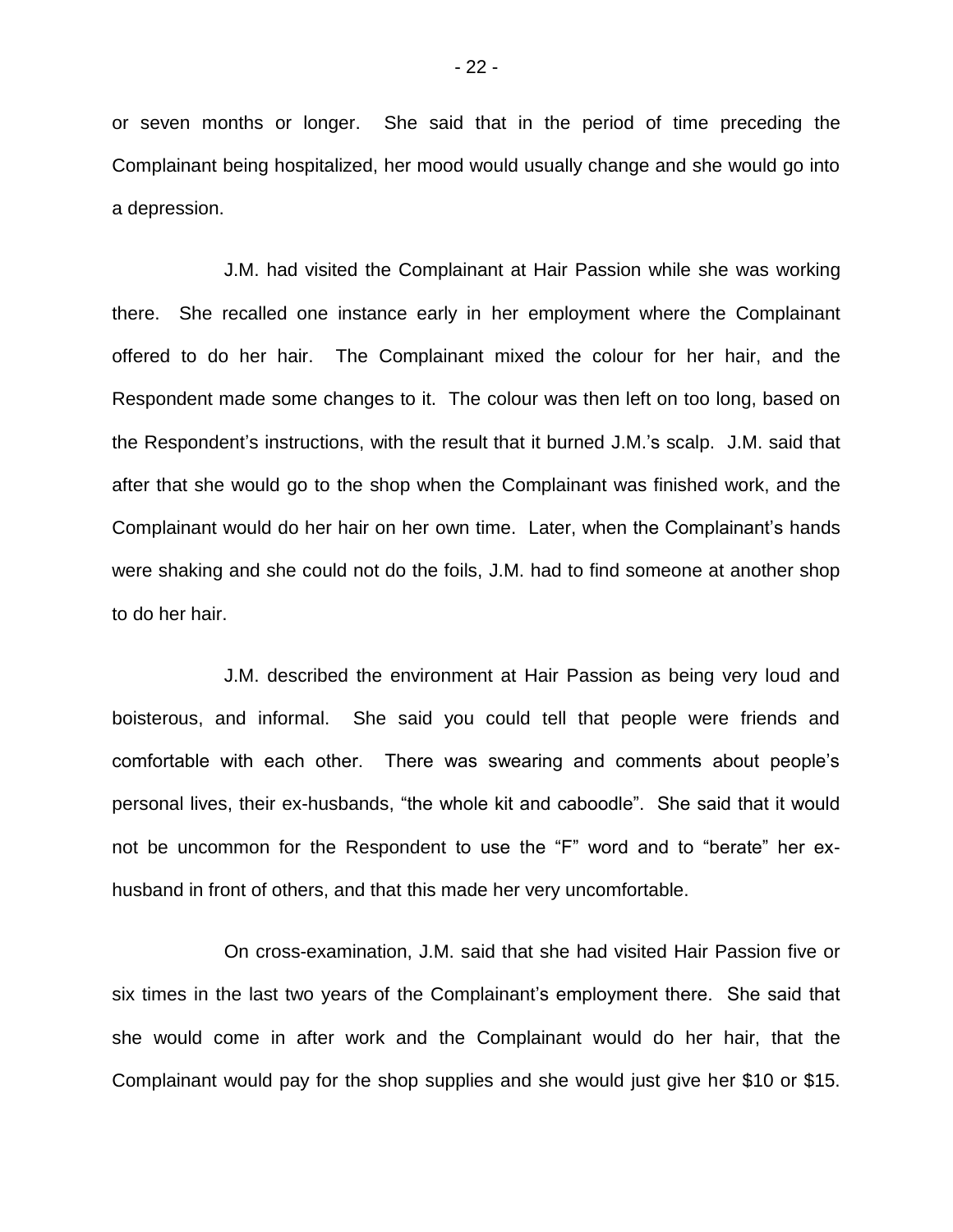J.M. said that she would not be scheduled into the Complainant's day, because the Complainant typically worked from 9:00 a.m. to 3:00 p.m. and she could never come during those hours, but if it was a good day, the Complainant would be able to wait and do her hair, and if it was a bad day, as it sometimes was, she would have to cancel.

J.M. testified that the Complainant called her when her employment was terminated. J.M., who is a senior HR manager, told the Complainant that she was entitled to more notice than she had been given. She said that the Complainant was nervous about the situation, so she helped her prepare what she would say when she phoned the Respondent to raise the issue of further notice. She was listening on the phone when the Complainant called her back, and said that she heard the Respondent tell her that "she was entitled to the additional six weeks, and that the cheque was in the mail, and then she said, 'Have a nice life, bitch,' and hung up the phone." J.M. said that the Complainant was in tears after that telephone call.

Asked to describe the Complainant's mood or demeanour following the termination of her employment, J.M. said that she was struggling. She had been a hairdresser for years, but did not want to go back to hairdressing. She was often depressed, and did not want to do anything.

#### The Respondent's Evidence

The Respondent testified that she has personal experience with mental illness, as she has a daughter, a brother and a cousin who suffer from mental illness, including depression and bipolar depression.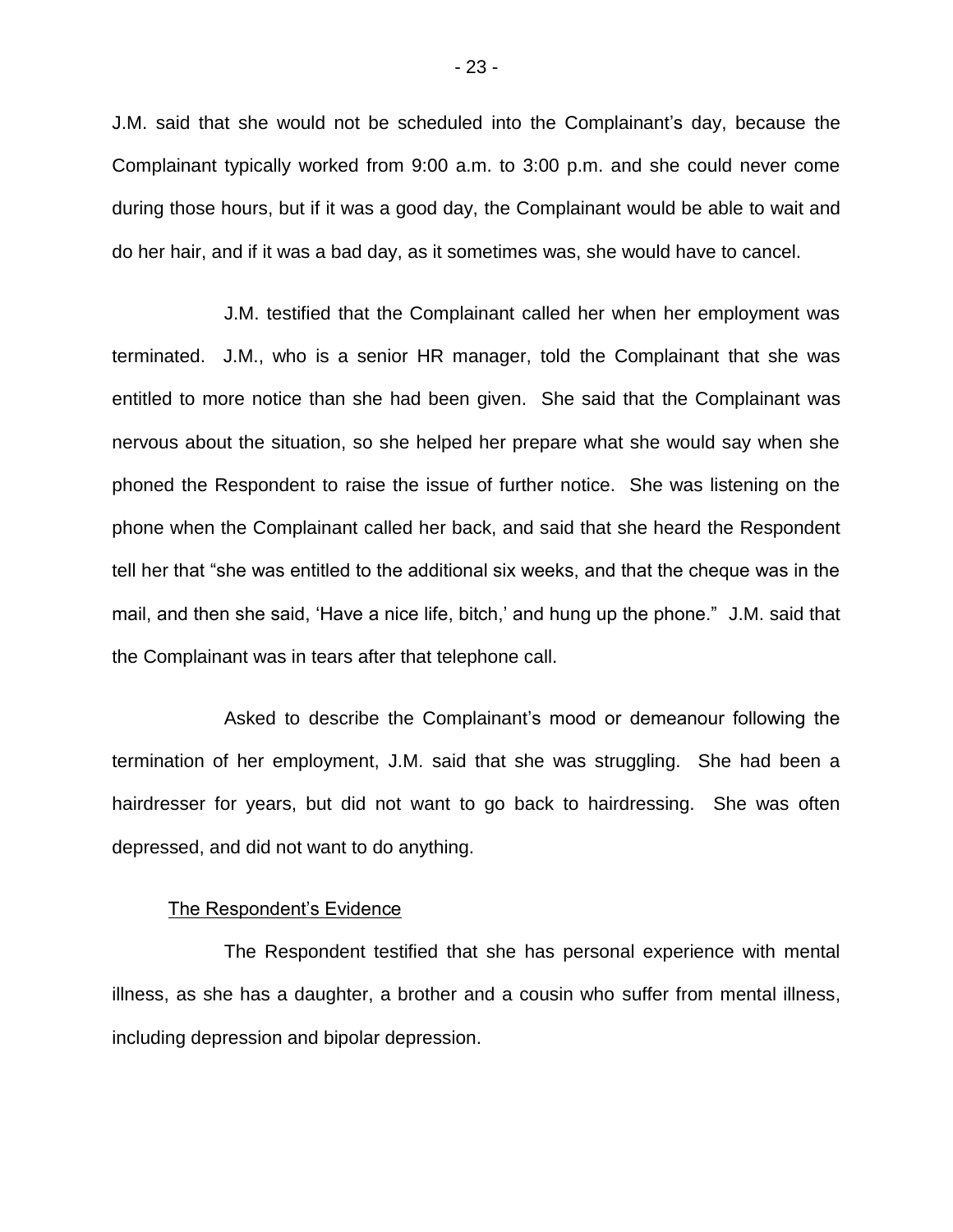The Respondent confirmed, on cross-examination, that she knew that the Complainant suffered from bipolar depression when she hired her in 2000. The Complainant had told her when she started that she had left her previous employment because of a breakdown. The Respondent said that as time went on, she knew about Dr. D.H., or Dr. D. as they referred to him, and knew that the Complainant was formally diagnosed by Dr. D.H. in 2002 as suffering from bipolar depression.

When asked whether she didn't feel the need to ask the Complainant for any information about bipolar depression when she hired her and in the first few years of her employment, the Respondent replied that the Complainant told her everything, that they talked about it. She also reiterated that she understood the disease and had no problem with it, because of her family members who suffered from it and were on medication for it.

The Respondent said that apart from one phone conversation with Dr. D.H. in mid-2007, she did not speak directly with the Complainant's doctor because she and the Complainant were operating on a friendly basis. She believed what the Complainant told her. If she was sick and needed time off, she had it. The Respondent acknowledged that her family members are not affected in the same way by the disease, in that they all carry jobs and have never had problems with their work ethics and jobs. She added, however, that while she had not specifically spoken with a doctor about the Complainant's condition, the Complainant told her everything that she wanted her to know.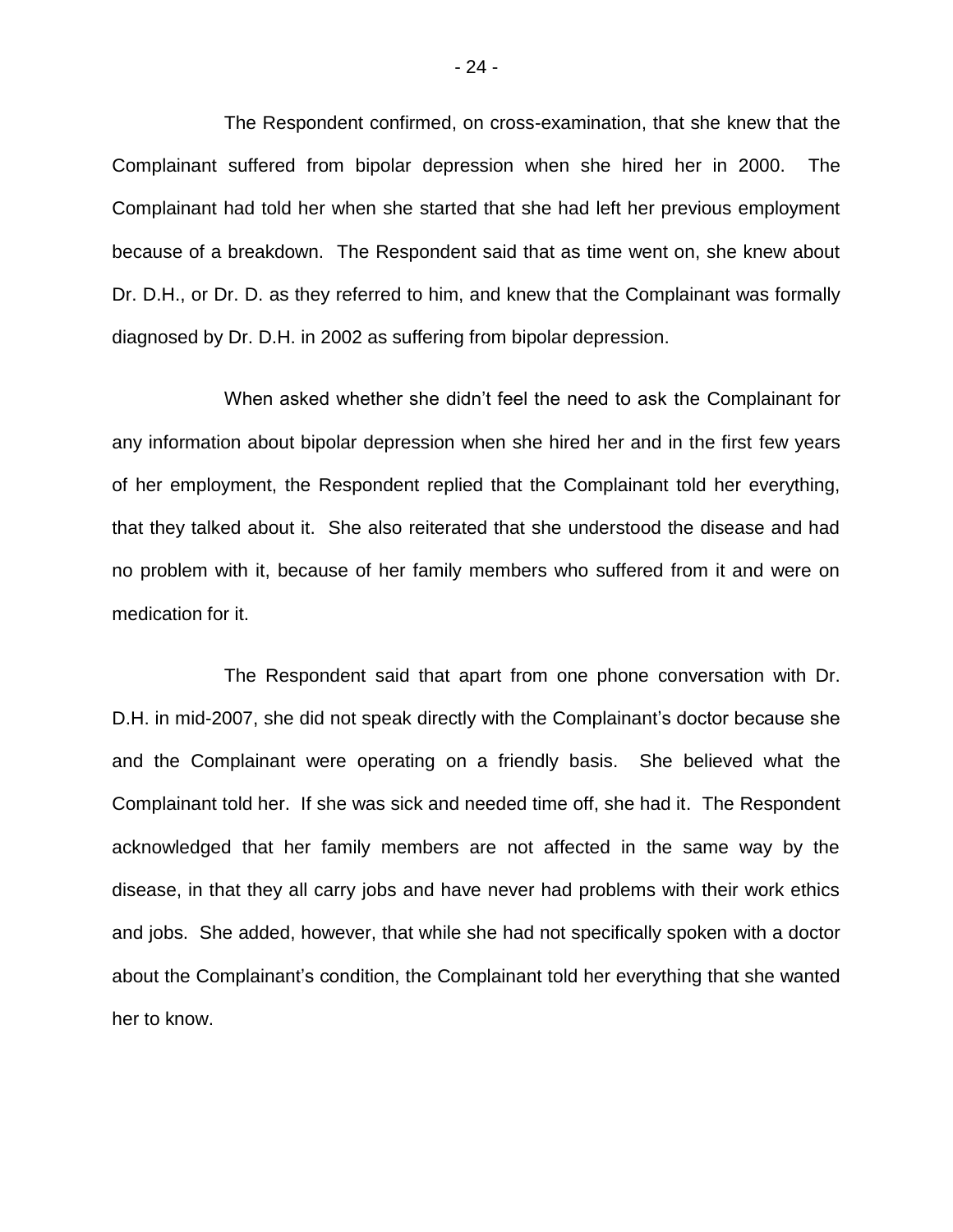The Respondent spoke of various ways in which she had accommodated the Complainant to enable her to do her job. She supplied her with different types of papers to help her with perms and highlights, purchased a special sun lamp for her for \$350.00, and had the Complainant go and pick up supplies for her during business hours. She also allowed the Complainant to keep medication at the shop, at the Complainant's request. When questioned on cross-examination about the sun lamp, she said that she purchased it for the Complainant in 2005 or 2006. She agreed that she and the Complainant were pretty good friends at the time, that they were like sisters and were still socializing a lot, and that she gave the lamp to the Complainant as a gift.

The Respondent stated that the Complainant's hours were decreased quite a bit in 2007, at her request. She said that from the beginning of 2006 to the end of 2007, where the Complainant was working one and a half to two days per week, her work had decreased to the point where she had maybe one or two clients each day she was scheduled to work.

On cross-examination, the Respondent stated that the last day the Complainant worked for her was a Saturday, which would have been December 15, 2007. She disagreed that the first time she spoke to the Complainant after that was the phone call of January 13, 2008. Rather, she said that she spoke with the Complainant several times in December, that the Complainant phoned the shop almost every week and asked if she could come in for a pedicure or manicure. However, there was never any time for that, as it was around Christmas and the shop was booked. The Respondent could not say where the Complainant was on January 13 when she called, whether she was in hospital or at her mother's house on a day pass. That phone call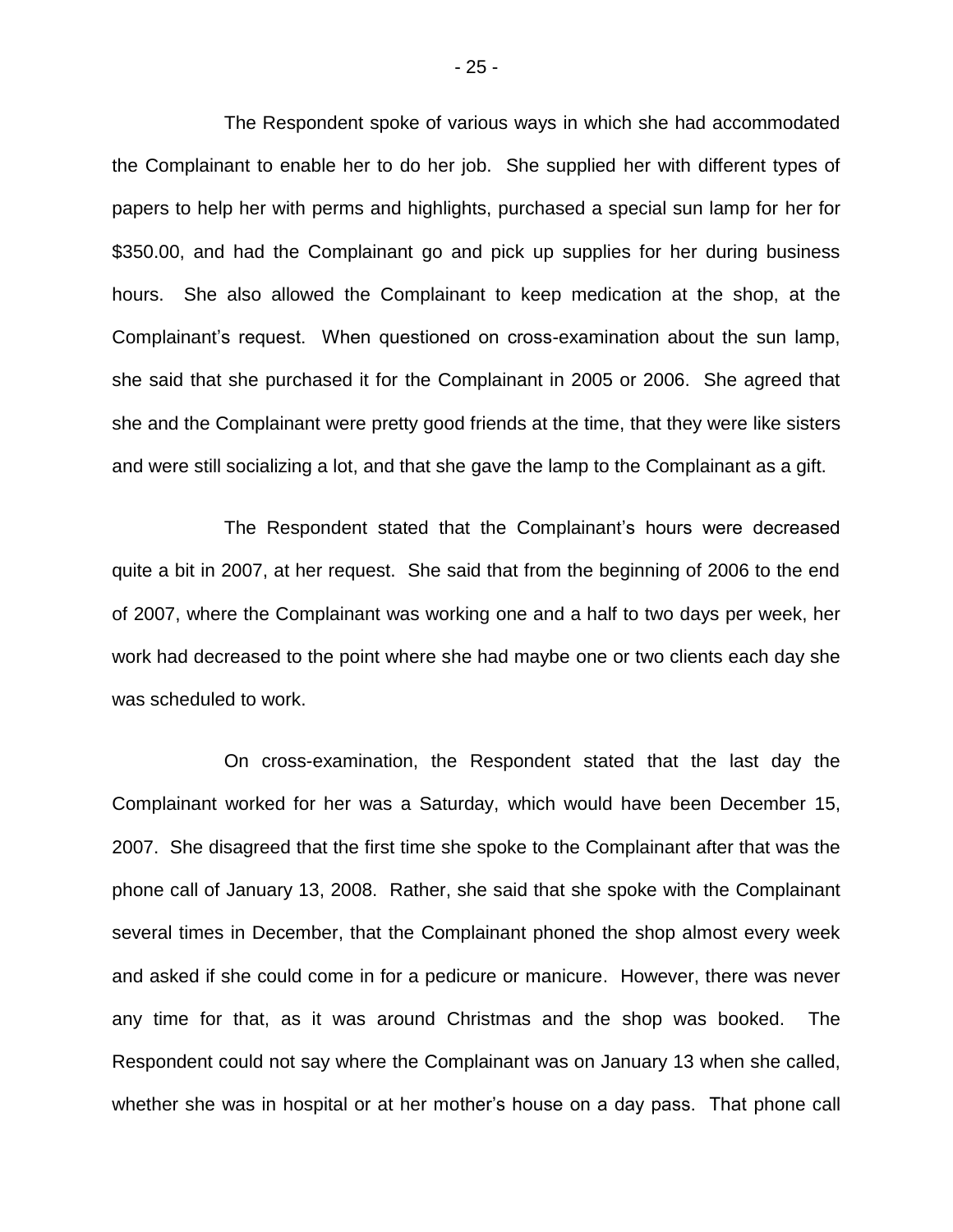was maybe the sixth or seventh time that the Complainant and she had spoken on the phone since mid-December.

The Respondent agreed that during their phone conversation on January 13, 2008, the Complainant asked if she still had a job, and that she terminated the Complainant's employment, adding that she gave her a reason. The Respondent said that they never got to talk about whether the Complainant was out of the Hospital or whether she would be ready for work because the Complainant just asked whether she had a job to come back to and the conversation ended so fast after that. The Respondent said that she did not know whether the Complainant was out of the Hospital at that time or not, but agreed that she knew that the Complainant was not well enough to be at work and was on leave.

The Respondent confirmed that it was her understanding that the Complainant was paid a total of six weeks' wages based on her regular wages when her employment was terminated and that that was what she was entitled to according to Employment Standards. When asked whether that was all, she said that she went by the law and did not see fit to pay the Complainant more.

E.P. had been a customer of the Respondent for seven or eight years. She testified that conversations with the Complainant had made her feel uncomfortable. She said that the Complainant had a great interest in describing her sexual adventures and complained about the other stylists in the shop, their appearance or laziness, and that this upset her. The Complainant would complain or roll her eyes if she was asked to put in a load of towels, or to sweep the floor, yet everyone in the shop, including the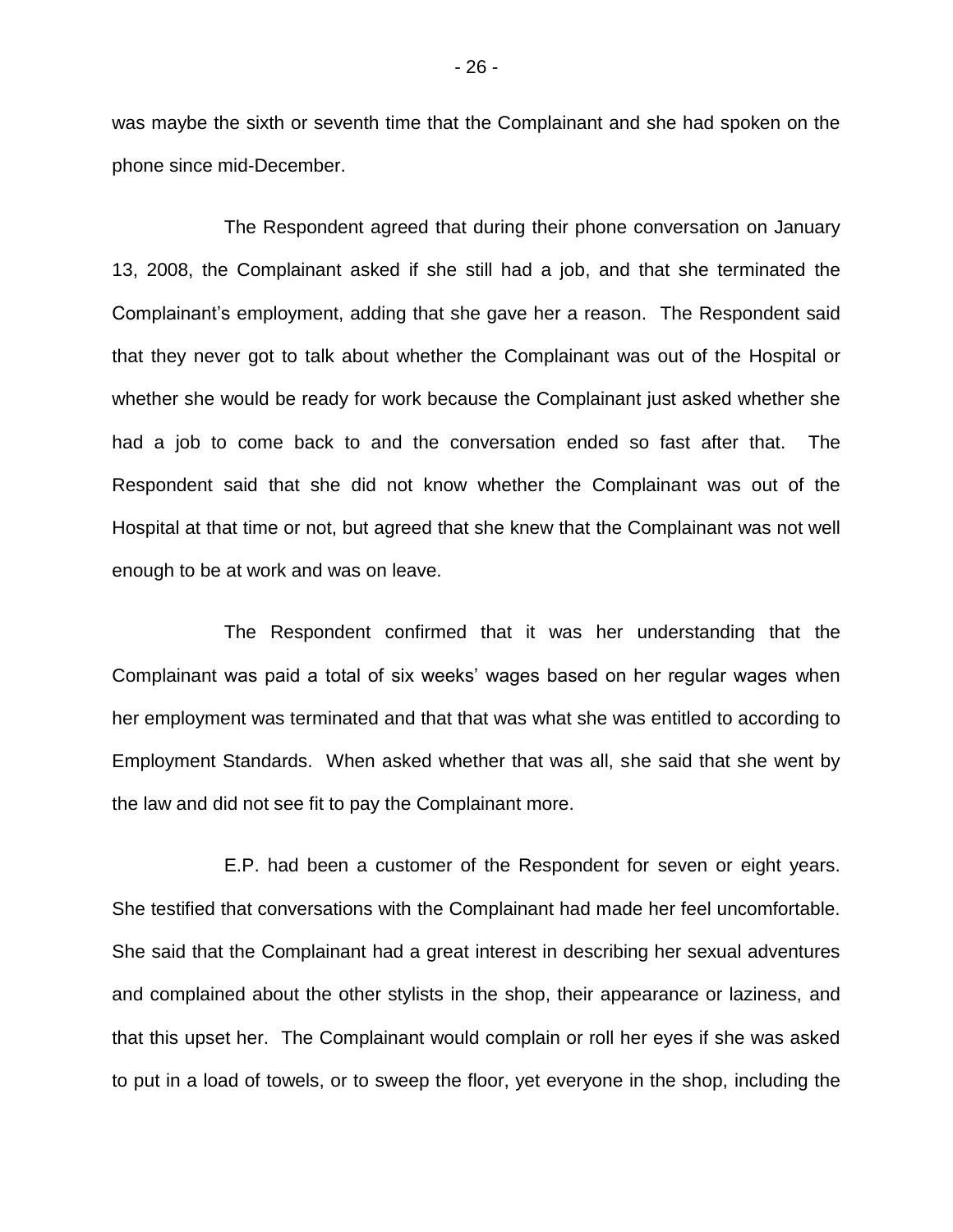Respondent, did such chores. E.P. stated that she had voiced her concerns to the Respondent.

On cross-examination, E.P. agreed that she had witnessed other staff joking with each other in the shop, but said that she had not seen them being vulgar or embarrassing. She said that a lot of older clients go to Hair Passion, and she would feel embarrassed. There were boundaries, and in her view, the Complainant crossed those boundaries.

E.P. said that the staff treated the Complainant with kid gloves. They were never certain whether she would become volatile, and were afraid to push her to that point or were wary of her. On cross-examination, she indicated that she was not referring to something physical when she said that the Complainant was volatile; rather, she meant that the Complainant would "verbally erupt". E.P. could not, however, identify any specific dates when this occurred.

E.P. said that she discussed mental illness with the Complainant, because that was something they shared. E.P.'s mother suffered from mental illness or depression until she passed away, and E.P. herself had suffered from it since her late teens. She would encourage the Complainant to stay on her medications because, she said, you cannot go off them if you have mental illness. She said that she had not spoken with the Complainant for a long time, but that when they were still talking, the Complainant had told her that her boyfriend did not believe in taking medication, so she would go on and off her medications.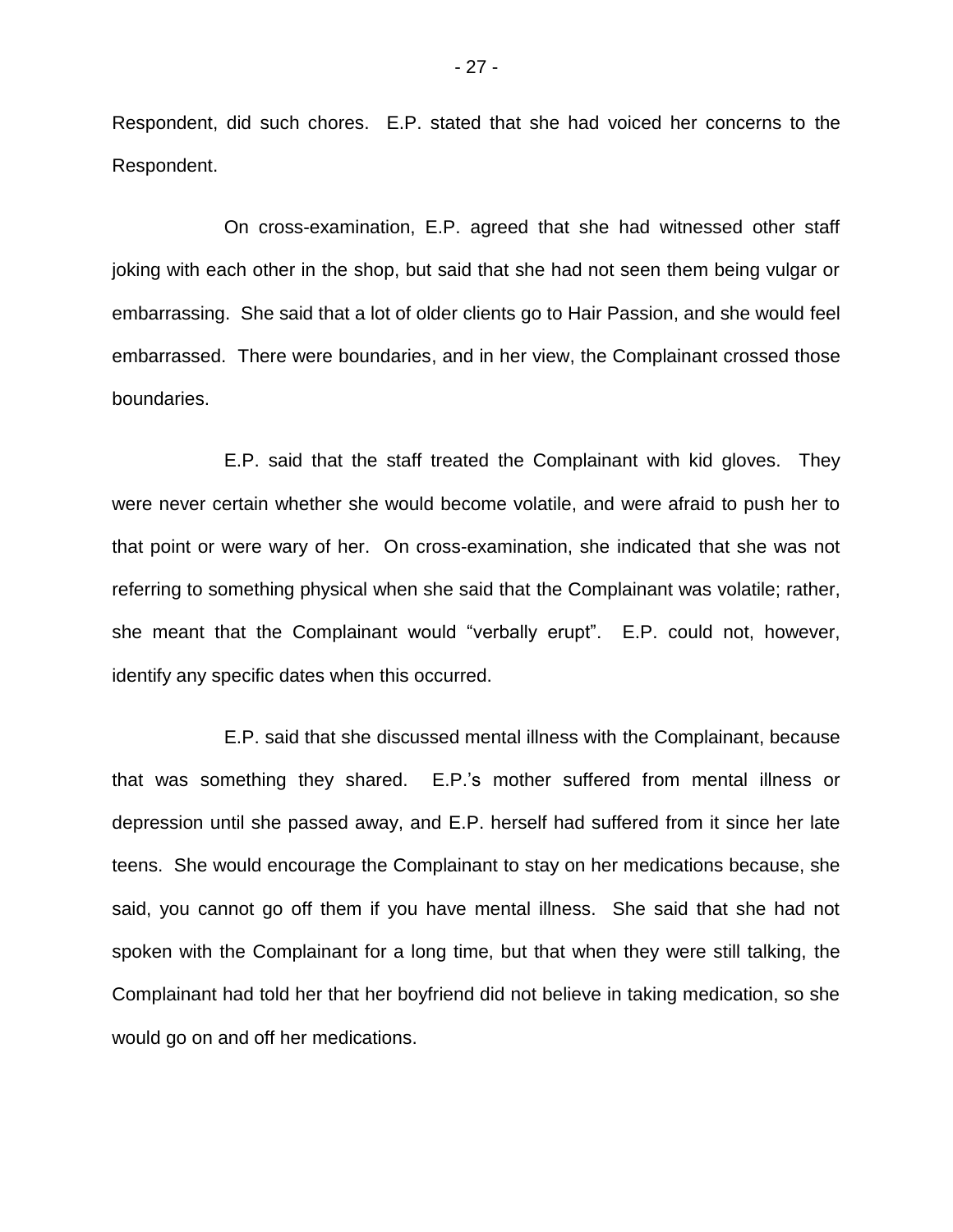E.P. said that after the Complainant left, she would tell her friends that going to Hair Passion was like going to "Steel Magnolias"; it was cosy. She described the atmosphere as being much more relaxed now; people smile more and are happier, and there is more interaction between the stylists.

On cross-examination, E.P. indicated that she would go to the shop at least every six weeks, and would drop by there at least every two weeks just to say hello and play with the Respondent's dog and her little daughter. When asked whether it would be fair to say that it was a cosy, fun atmosphere between 2000 and 2007, E.P. said that she could not answer that definitively, because there were good days and bad days. She said that if the Complainant was not there, she would be relaxed and happy, but that if the Complainant was there, she might drop in but would not stay. She said that she spent more time visiting at the shop after the Complainant left. She added that she had never stopped being a client, but had considered it.

T.M. testified that she has known the Complainant since 2003. She said that the Complainant did her hair once, and that she was not satisfied with it. The Complainant was really rough washing her hair and combing it out, and although T.M. had asked for a trim, she cut it very short. T.M. said that she had not told either the Complainant or the Respondent that she was not satisfied.

In 2004 or 2005, the Respondent hired T.M.'s daughter C. as an apprentice at Hair Passion. T.M. said that C. was really excited when she started working for the Respondent. She took pride in her appearance, and loved working and learning from the Respondent. This deteriorated very quickly, however, as C. was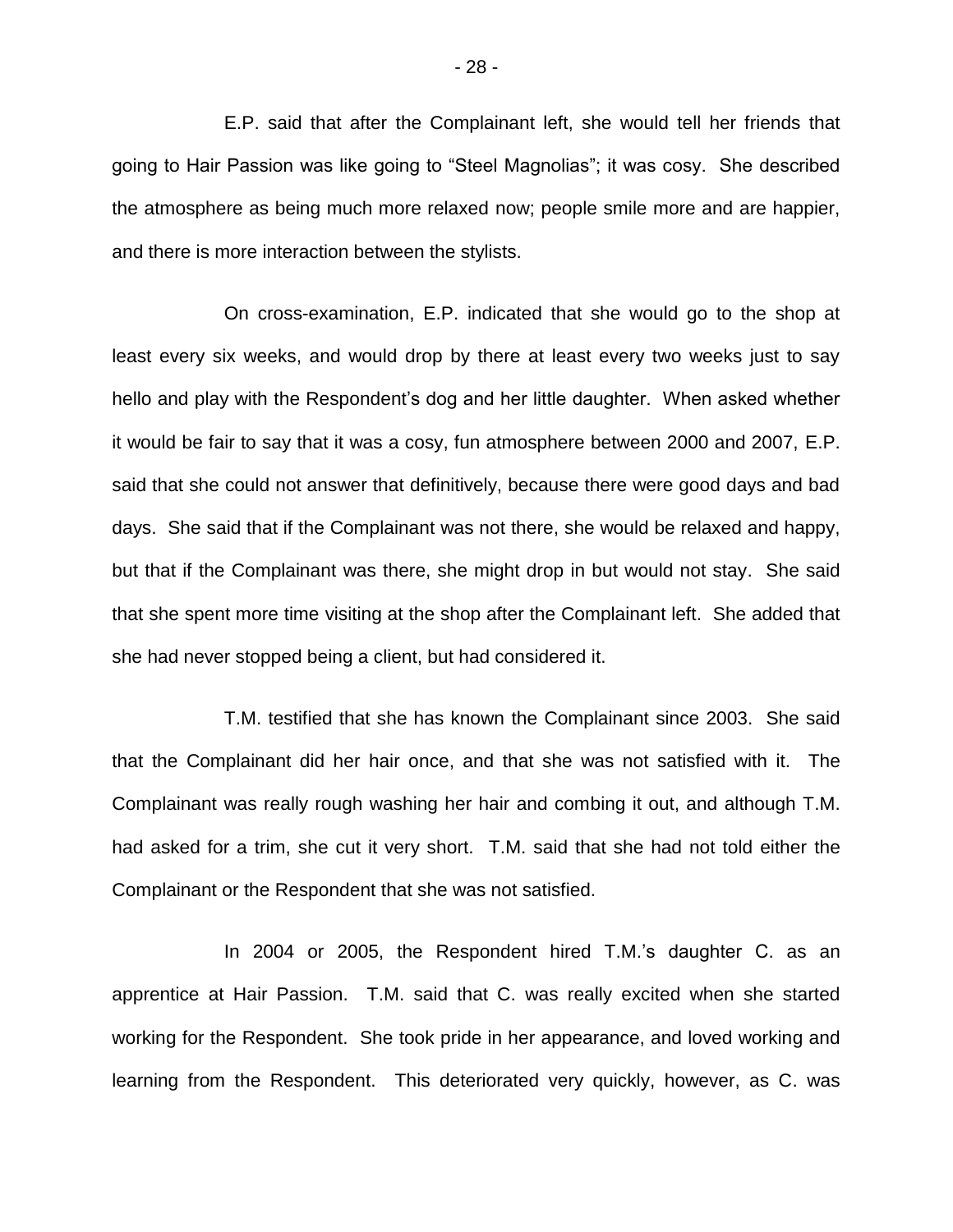unhappy with the Complainant's attitude, and with her not pulling her weight. C. worked hard, but with the preferential treatment the Complainant was receiving, she lost interest and left the job.

On cross-examination, T.M. agreed that the Respondent terminated her daughter's employment at Hair Passion after a heated discussion. She acknowledged that there were performance issues at the very end, but said that when her daughter started, the Complainant was away sick and her daughter flourished. When asked what preferential treatment she saw, T.M. replied that her daughter would work right beside the Respondent's station, where she was busy and her appointments were booked. The Complainant, on the other hand, was not booked at all, and C. and T.M. would see the Complainant getting her nails done, tanning, running errands, and having one appointment a day. Her daughter would ask her why the Complainant could get away with that while she was working really hard, and her work ethic deteriorated. C. was not called as a witness.

T.M. said that she observed the Complainant making comments to other staff to cause friction and chaos in the shop, and talking about people behind their backs. T.M. said that when she was in the basement smoking, she would hear the Complainant always complaining about someone, but that it was so long ago, she could not remember specifics. She said that when the Respondent asked the Complainant to do things, the Complainant would roll her eyes and make comments, such as that the Respondent expected so much of her. The Complainant never said anything positive about the Respondent. The Complainant would also talk about customers, about things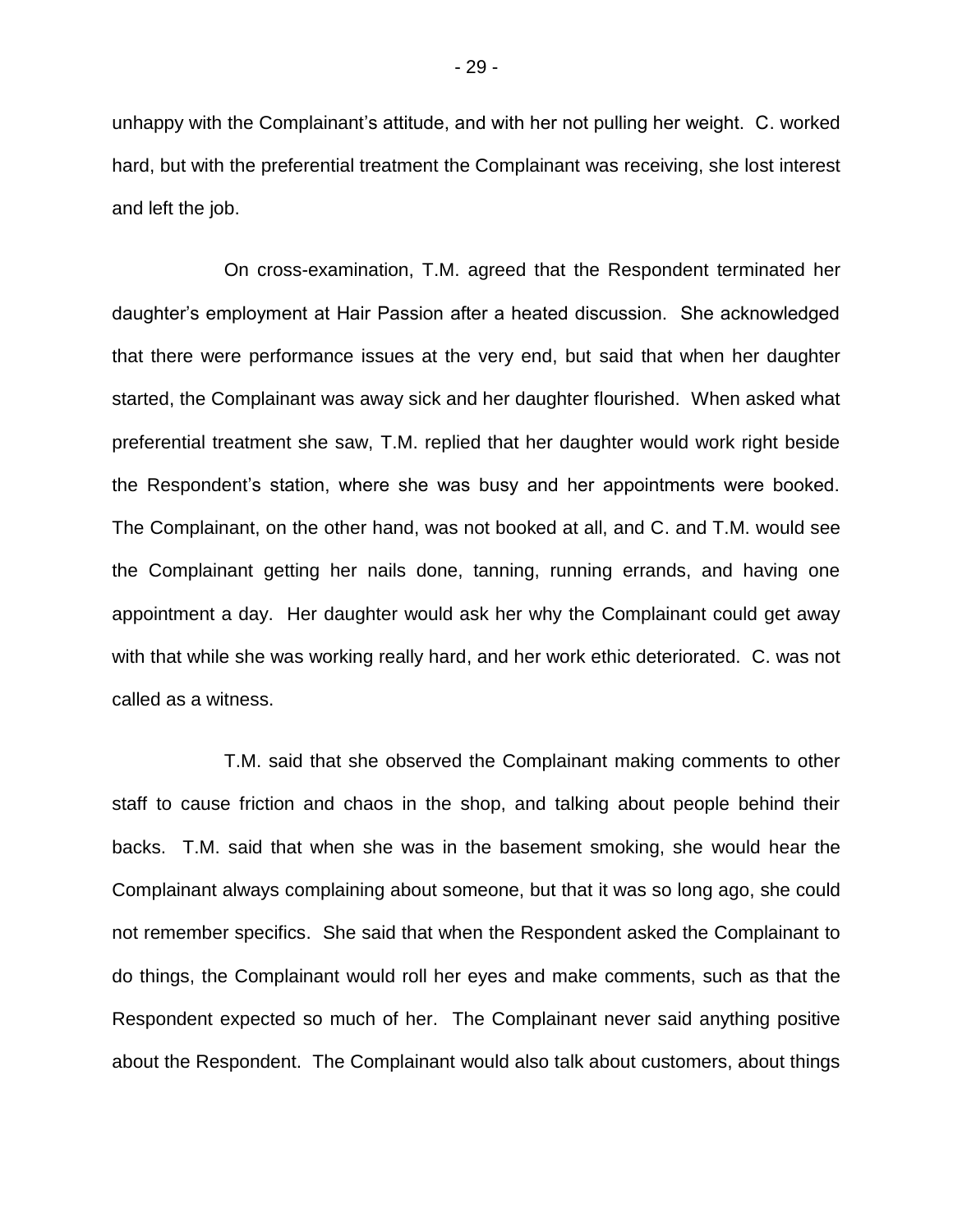like their ethnicity, how their children dressed "goofy" and how they could not speak English properly.

D.B. was one of the Complainant's customers. She said that when the Complainant was first hired, her haircuts were fine. However, in the last year when she was still going to the shop, she was not happy at all, as the Complainant would frequently make mistakes, including putting highlights in her hair at one point. D.B. complained to the Complainant. She also complained to the Respondent with respect to the haircuts, but not the highlights. She said that the Complainant was aware of her mistakes, but that the Complainant only indicated to the Respondent that D.B. was not happy with her haircut or dye job, and not that she had made a mistake.

D.B. testified that towards the end of her employment, the more upset the Complainant became while she was cutting hair, the more she would shake, and the more she shook, the more hair would come off. D.B. said that she asked the Complainant on several occasions not to take so much hair off and not to use the thinning shears, but she did so anyway.

D.B. said that her husband was also one of the Complainant's clients, but that she did such a bad job on his hair that he had to shave it all off and was bald for quite a while. Her two sons were the Complainant's clients, and the Complainant made mistakes on their hair too, taking off too much hair in places and making their hair "lopsided". As a result, they decided as a family that they did not want to go back to see her anymore, and did not go back to Hair Passion at all until after the Complainant was gone.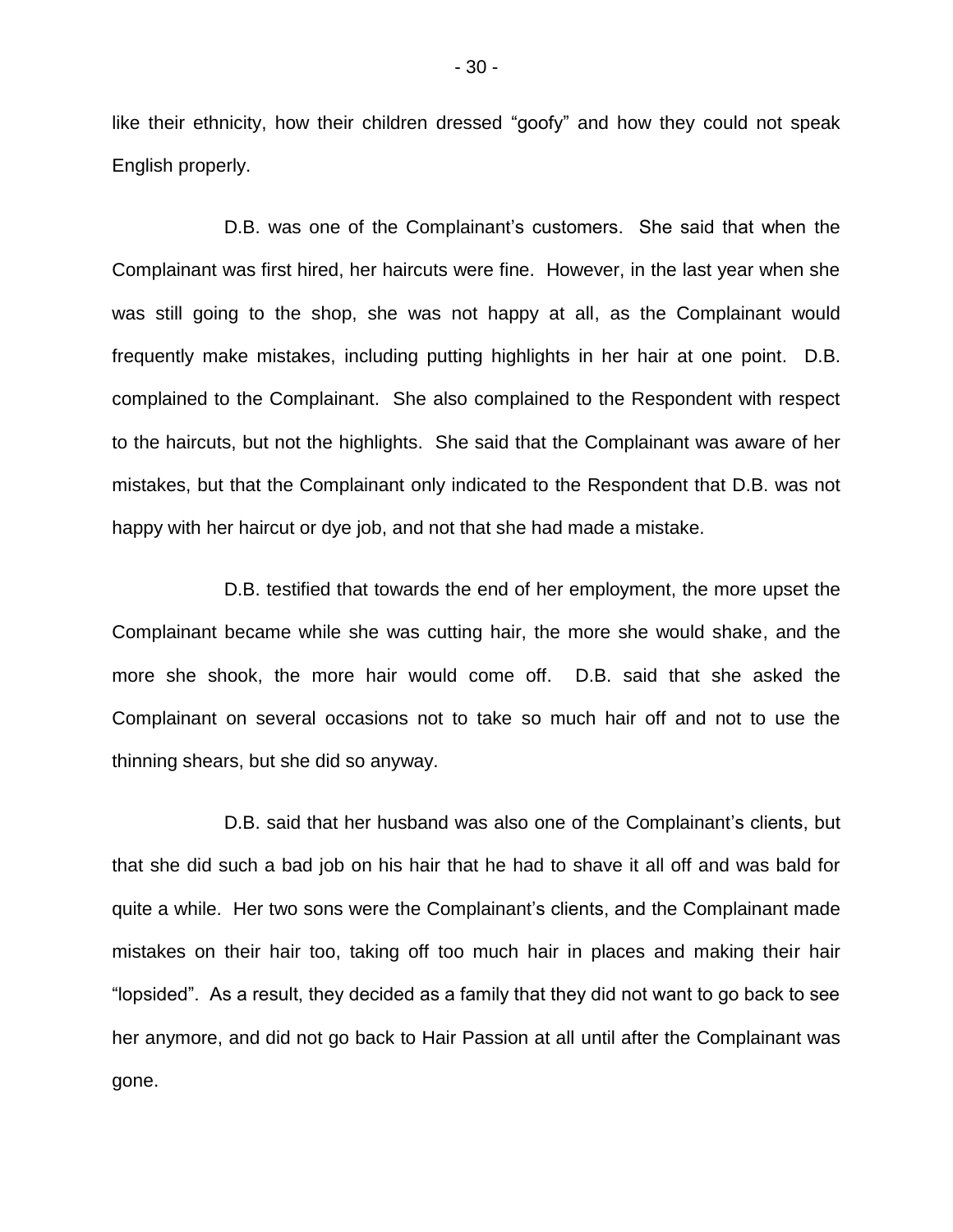When D.B. was asked whether the Complainant ever talked to her about personal things, such as drinking or drugs or relationships, she responded that she did. She said that the Complainant loved to talk, and would talk from the minute you sat in the chair until the minute you left. She would talk about drinking, having a bottle of wine and getting drunk, and "smoking up". D.B. said that she had witnessed this personally, when she and her husband had gone with the Complainant and another girl to "Cowboys". The Complainant was drinking the whole time in the bar, and she went outside with the Complainant, who then "smoked up".

D.B. testified that she also suffers from bipolar disorder, and that many of her family members suffer from various forms of depression and anxiety disorder. She said that she would have described the Complainant's attitude in the shop as professional when the Complainant first started working there, but not in the last year or so. The Complainant would be up and down and just all over the place, and you never knew what you were going to get when you went to see her, whether she would be depressive and very weepy and tired, or manic and very chatty, talking all the time and super hyper because she had had no sleep.

When asked to describe the atmosphere at Hair Passion since the Complainant is no longer there, D.B. said that that is the reason she came back. It is a family atmosphere, like going and getting your hair cut with family members. It is very welcoming, and that is the reason that she loves going there.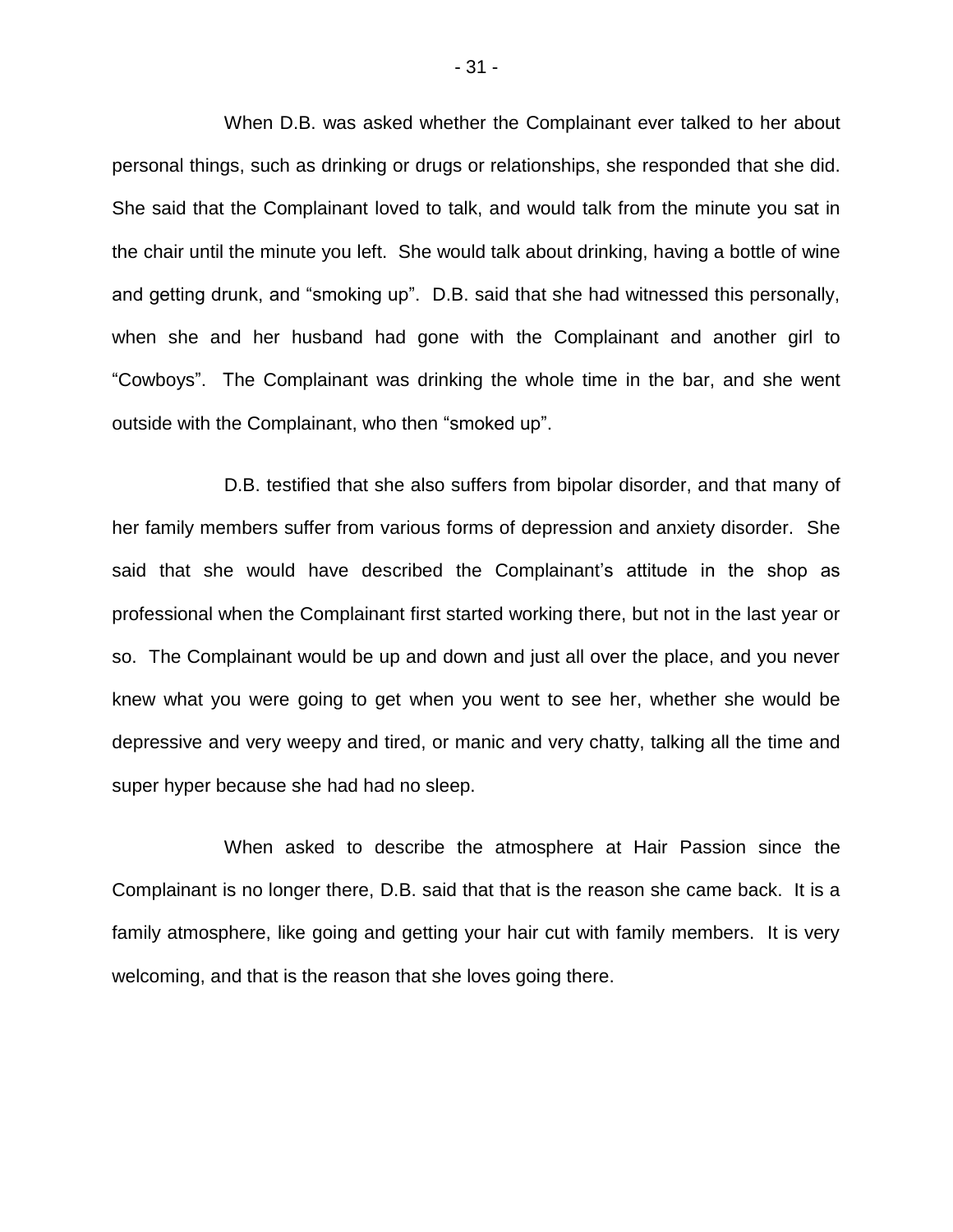On cross-examination, D.B. stated that she believed that it was in 2006 that they stopped going to Hair Passion. She agreed that she had gone back repeatedly and seen the Complainant as her hairstylist for six years prior to that.

D.B. was asked on cross-examination whether it would be fair to say that the Complainant's moods, especially in the last year that she visited the shop, were up and down due to her mental health condition. Her response was that she could not say that it would be due to her mental health condition, because she was drinking and smoking up as well, and those are also contributing factors. She confirmed that the Complainant had told her about her drinking and smoking up at that time.

R.F. is a customer of Hair Passion, who usually sees the Respondent for his hair services. In July 2006, when the Respondent was not at the shop, the Complainant gave him a haircut and colour, which turned out to be purple. R.F. said that he was certainly not happy, and said so to the Complainant, but that she did not fix it. He phoned the Respondent, and she fixed his hair a couple of days later. R.F. did not see the Complainant for a haircut or any other hair services after that.

R.F. said that the Complainant was very loud on the day she coloured his hair, and agitated or "sort of bouncing off the wall". He felt that she was not very business-like or professional at all. Things were being discussed that were not appropriate in a business, things such as sex and taking medications, things that customers do not really need to hear. R.F. said that the atmosphere at Hair Passion is much more professional now.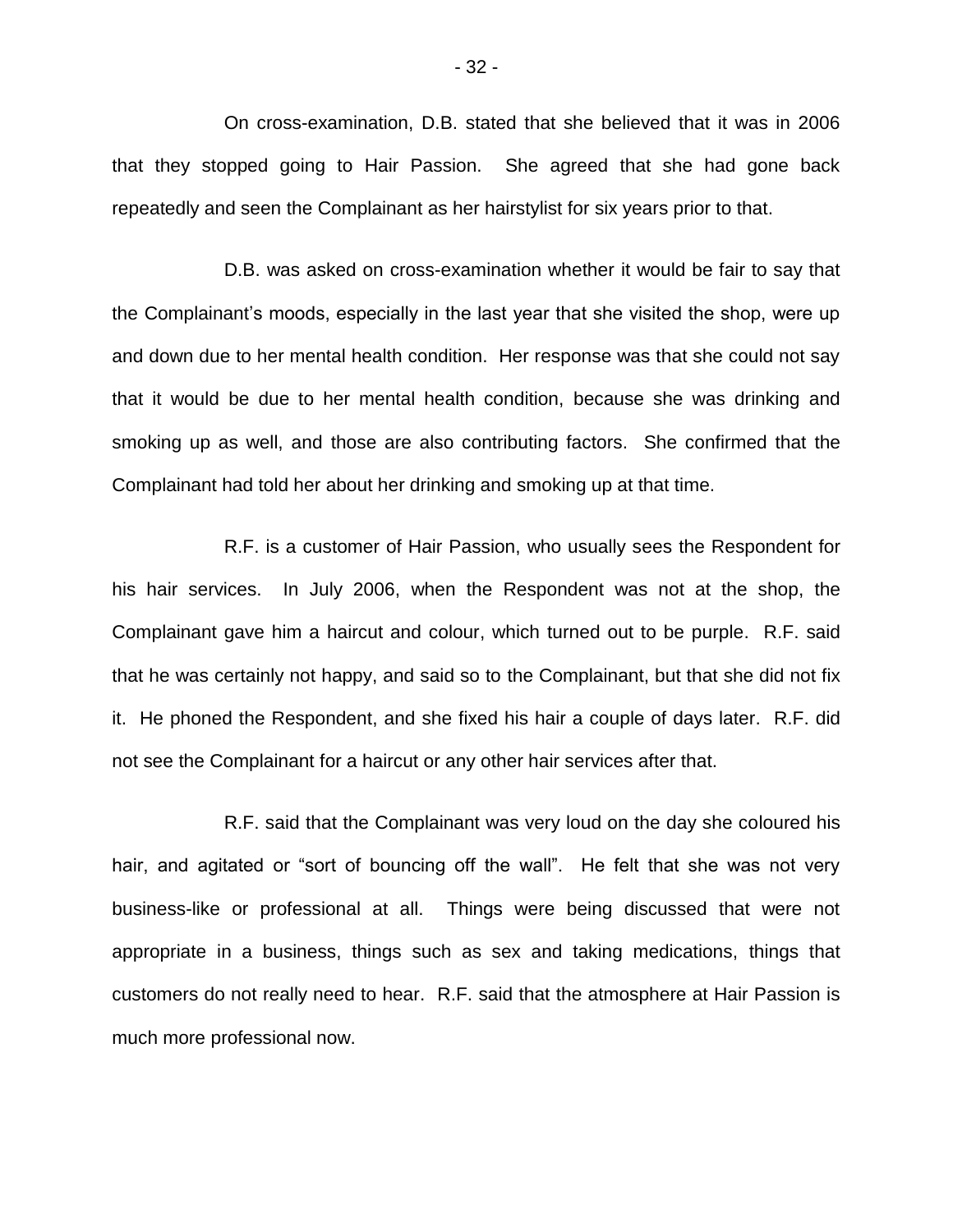B.A. had been employed at Hair Passion since the middle of 2006, and worked with the Complainant for about one and a half years. She described the Complainant's behaviour as being very erratic; it would go up and down depending on her mood and the day.

She said that the Complainant's work was very sketchy, and that there were a lot of complaints from people who did not want to have her do their hair anymore or to be in the shop while they were coming in. Complaints were made at different times, but most of them were after she had gone or was on leave. The customers complained about haircuts that were uneven and about highlights. Problems would be fixed at the shop's expense, mostly by the Respondent and B.A.

B.A. stated that she witnessed most of the Complainant's haircuts while she was at Hair Passion, as the Complainant would usually leave by 2:00 and she was generally working when the Complainant was there. She said that the Complainant would be shaking when she was doing foils, and the foils would be ruined by the time she got them in the hair. The Respondent bought her new products which she could use for this purpose, and which would not crumple. B.A. said that the Complainant was the only one using these products, as she herself found them too flimsy and preferred what she had been trained to use. B.A. said that the special supplies did not take care of the problem, as the Complainant was still very erratic with her work. The Respondent would take over doing the foils because the Complainant could not finish them.

The Complainant had a problem with hair colours and perms too. She was very rough when applying colours, and they would not come out even. With perms,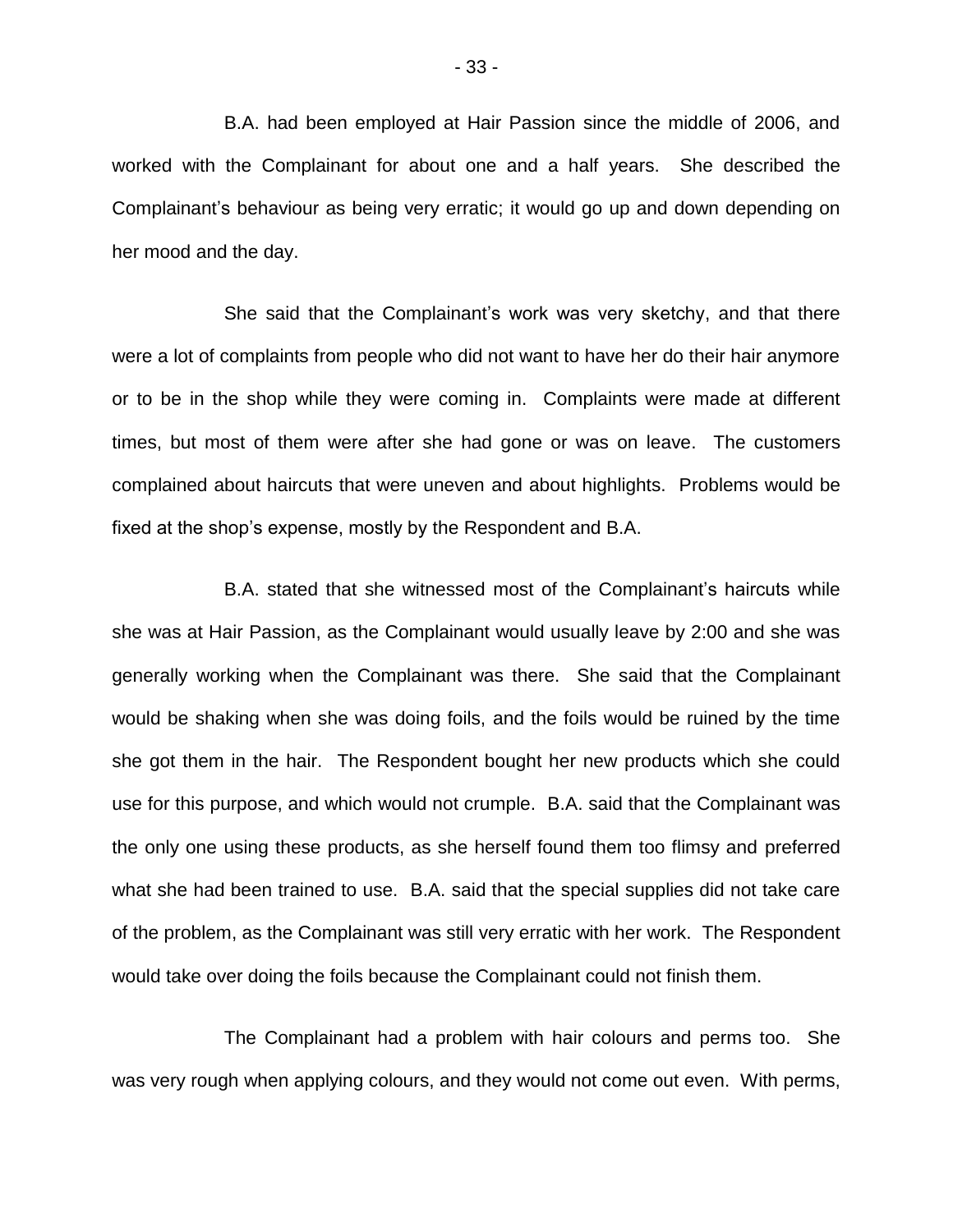she could not handle the wrapping because of her shaking, and the Respondent would apply the rollers and rods, then the Complainant would apply the perm. The Complainant would also be given more time to do a perm than other employees, because she needed the extra time.

B.A. stated that with these accommodations, the Complainant was actually treated better than the other employees in a way, because she needed that little extra. When B.A. was asked whether the other hairdressers had to take on more work and clients because of the Complainant's not being able to do her job, she replied that with the Complainant leaving around 2:00 or 2:30, she would not only have to do her own work but also help the Respondent out more and help with answering the phone, doing towels and cleaning the shop, and that this would disrupt her workload as well.

B.A. also commented on the Complainant's appearance, saying that she would wear moccasins and clothing that was inappropriate and frumpy, and that she had seen the Respondent talk to the Complainant about her attire. B.A. said that you would expect to see casual to semi-formal in a salon, but that the Complainant was very, very casual, like she should have been at home, cleaning. Her hair would not be done and would be greasy looking, she would never wear makeup, and portrayed a very frumpy person, like she just did not care how she looked.

W.T. has been Hair Passion's accountant since the 1980's. She does not have formal training in accounting. She took some courses in accounting in the 1980's, but did not finish because her late husband was a chartered accountant. She said that she knew so much from her husband because he taught her. She added that she had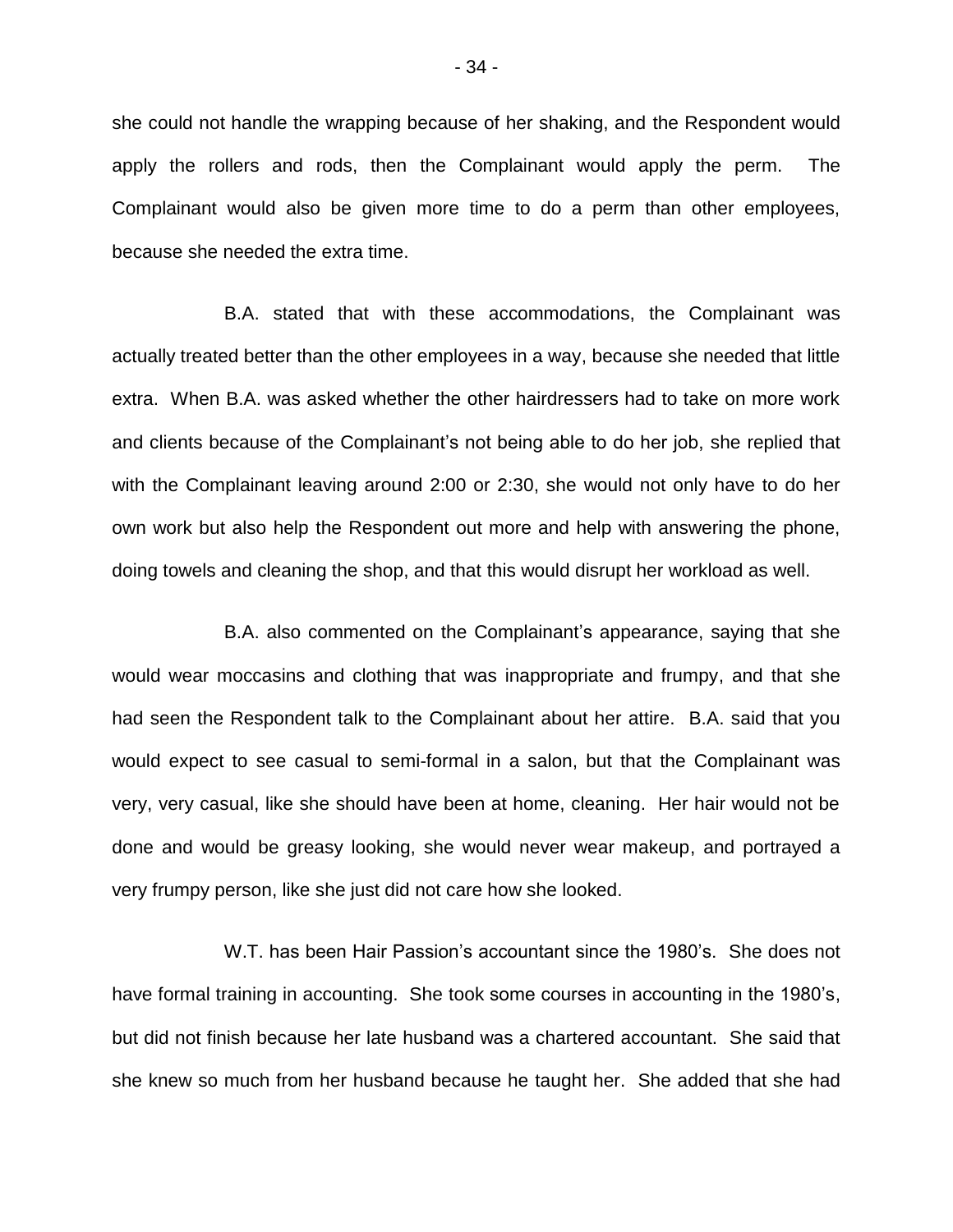also worked for the Hudson's Bay Company in accounts payable for 15 years. W.T. confirmed that she did the accounting for Hair Passion between 2000 and 2007. She would prepare documents or do the books on a monthly basis, and her husband would do the year-end financial statements.

Referring to a one-page document which she had prepared relating to payroll and Hair Passion's expense and income for the Complainant for the year 2007 (Exhibit 10), W.T. said that Hair Passion paid more money to or on behalf of the Complainant, in terms of salary or benefits (including CPP and EI), than what the Complainant brought in that year. W.T. testified that the difference between what the Complainant brought in and what she received was a negative amount in seven of the twelve months in 2007. Column 8 of Exhibit 10, entitled "Hair Passion Income", and the statement underneath it indicate that overall, Hair Passion lost \$82.06 for the year 2007 in relation to the Complainant.

W.T. stated that 2006 was a bad year also. She said that she did not have any figures, but knew that the Complainant was always "behind, because of taking off all the time". W.T. concluded that the Complainant was a liability to the business. She said that her late husband had also told the Respondent that the Complainant was not bringing in enough money.

W.T. said that she had also seen many invoices over the past few years, partly for things for the Complainant personally, including the sun lamp which Hair Passion had bought for her for her illness.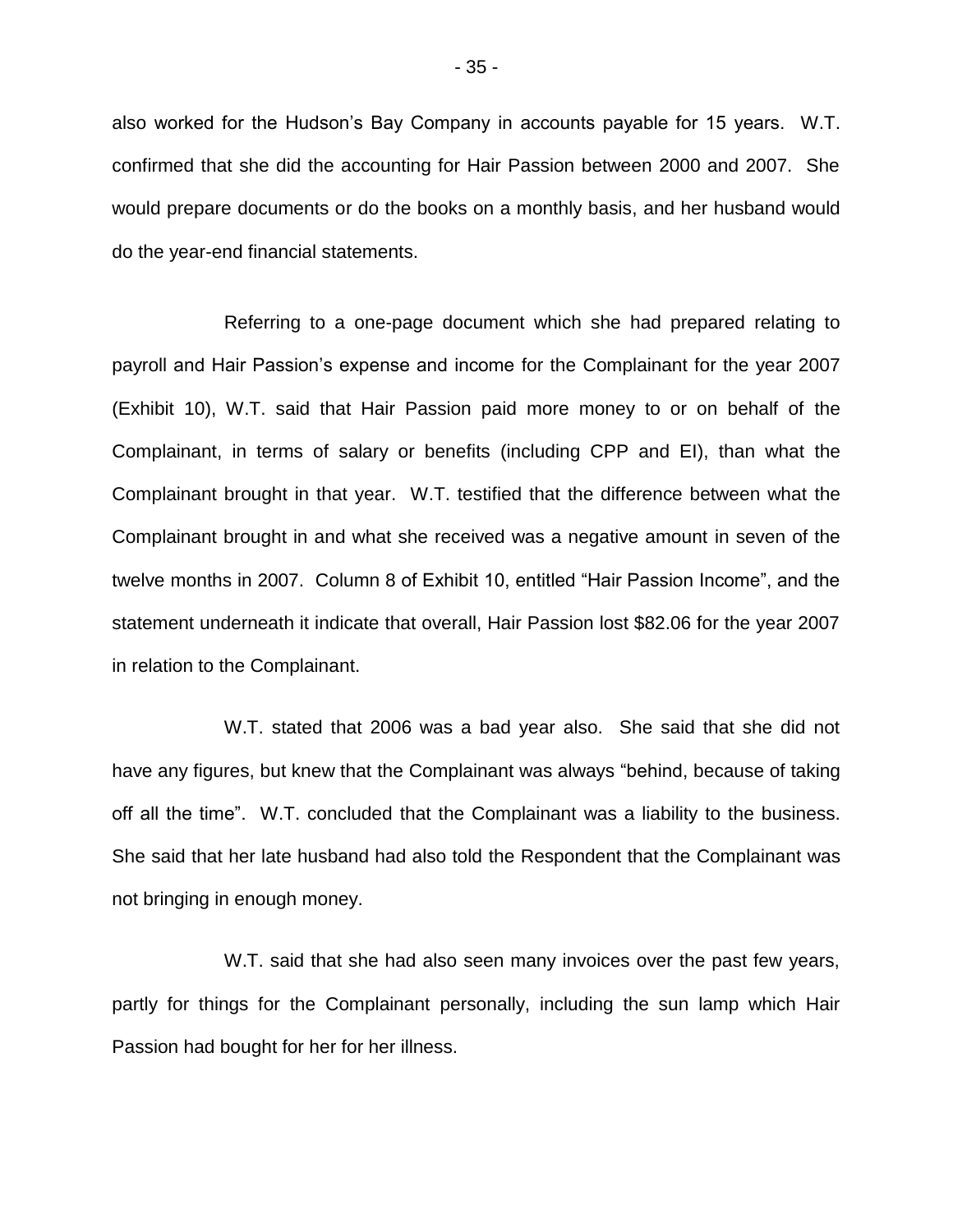On cross-examination, W.T. stated that she had prepared Exhibit 10 approximately two years prior to the hearing, based on the tapes of what the girls punched in for sales. She indicated that sales would relate to fixing hair, including haircuts, perms, colours, etc., just things that would appear on sales slips. Asked how she accounted for other duties that an employee would do in the shop, such as making appointments, she indicated that that would not figure in the books nor did she think that it should. That would be between the employees, and the accountant would have nothing to do with it.

W.T. confirmed that the Complainant was paid on an hourly basis for the hours that she worked. She said that the Complainant's hourly rate in 2007 was higher than that of the other employees, but could not say what the rates were.

With respect to the invoices she had referred to, W.T. said, on crossexamination, that she could not remember what the invoices were for or the amounts of the invoices as it was a long time ago. She was aware that the sun lamp was a gift for the Complainant, but added that it was a gift for work. She was not aware that the Complainant took the lamp home.

When Commission counsel reviewed Exhibit 10 with her, W.T. indicated that Hair Passion lost not only \$82.06 on the Complainant, as set out in column 8 of Exhibit 10, but also the benefits referred to in column 6 of that document, in the amount of \$387.59. With respect to column 8 itself, when it was suggested to W.T. that adding the numbers in that column resulted in a positive amount or income of \$82.06, as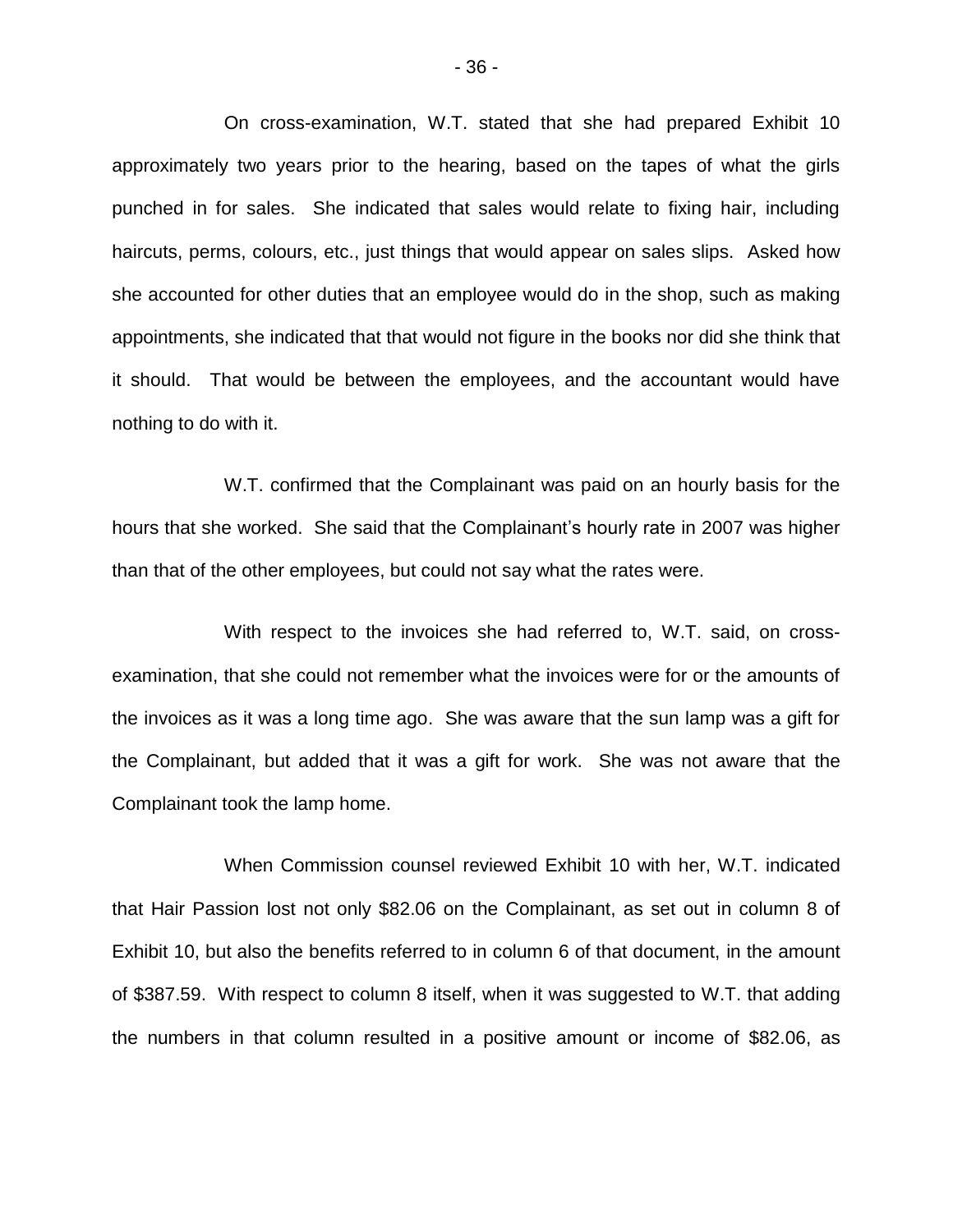opposed to a negative amount, W.T. insisted that the total was negative, that to her there was a loss of \$82.06.

Based on my review of the numbers in column 8 of Exhibit 10, I agree with Ms Khan that the total is a positive amount of \$82.06, representing a net gain as opposed to a net loss in that amount. Further, I do not agree with W.T.'s assertion that the benefits totalling \$387.59 are in addition to and not included in arriving at that total. Rather, it is clear, based on a review of the numbers set out in Exhibit 10, that those amounts were included in the column 8 figures representing Hair Passion's income as it relates to the Complainant for 2007.

There is also a note on Exhibit 10 in W.T.'s handwriting referring to severance pay of \$1,123.20 based on reduced hours of 32 hours weekly. W.T. confirmed that this was a reference to the pay in lieu of notice required by Employment Standards, equivalent to six weeks of the Complainant's regular wages. She indicated that the numbers used to calculate that pay were based on an hourly wage and 32 hours. When W.T. was asked why she used 32 hours, she said that it was because the Complainant only worked 32 hours or sometimes less. Ms Khan then referred W.T. to column 2 of Exhibit 10, which indicates that the Complainant worked a total of 705 hours in 2007. Asked how the 705 hours were calculated, W.T. stated that it would depend, and that she would only get the hours from the Respondent every payday. No further explanation was given as to why W.T. would then have used 32 hours weekly to calculate pay in lieu of notice, or how the figure of 32 hours weekly could be reconciled with the calculation in column 2 of 705 hours worked in 2007.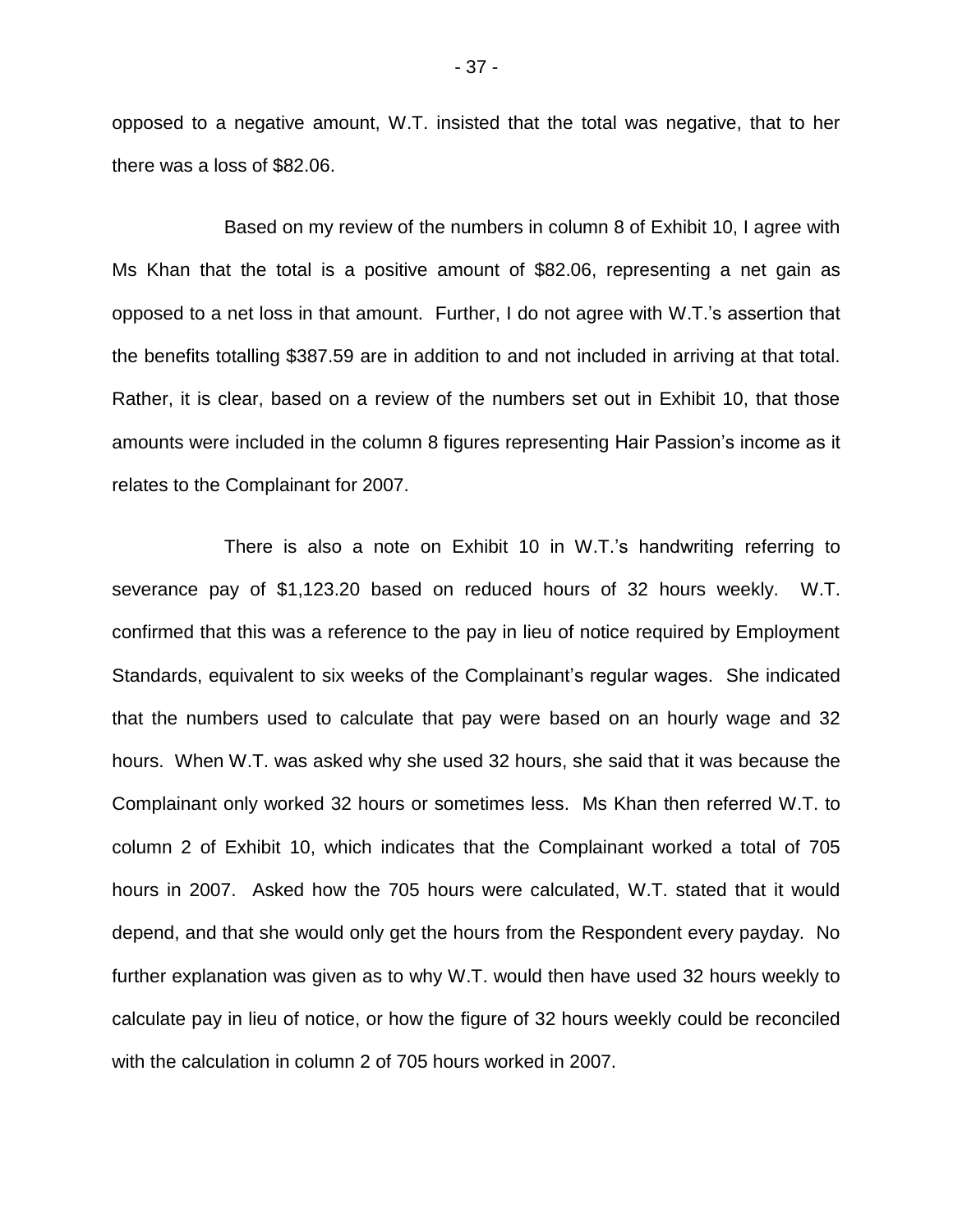C.W. has known the Complainant since 1988. He worked with her mother, and became a friend of the family, such that he was welcomed into their house and they into his. When the Complainant started at hairdressing school, C.W. was one of her "guinea pigs", and she would cut his hair on a regular basis.

C.W. became a regular client of the Complainant. She would cut his hair at the shop where she was first employed, but neither she nor the shop would take any money for the haircut, as he was considered to be like family. That arrangement carried on, and she would cut his hair whenever C.W. needed a haircut, either at the shop or when she was at his house for supper.

C.W. indicated that he was not always satisfied with the haircuts, but added that hair grows back, that the Complainant was learning in the beginning, and that you cannot complain when you are not paying. He said that the Complainant did give him a hair colour at Hair Passion on one occasion, when he went for his first dye ever, and it was not good. His hair ended up bright red. When the Complainant tried to fix it, it went back to red again. The Respondent eventually took over and fixed it. He did not go back to the Complainant for colours again after that incident. He said that he tried to go back to the Complainant for haircuts whenever she could accommodate him, but that a lot of the time she would not have time or was not in or it just did not work. If he needed a haircut, he would speak to her or phone her first to see if she could do it. He had offered to buy her a pair of clippers and scissors when hers were at work, so that she could cut his hair at her house, but she did not take him up on that.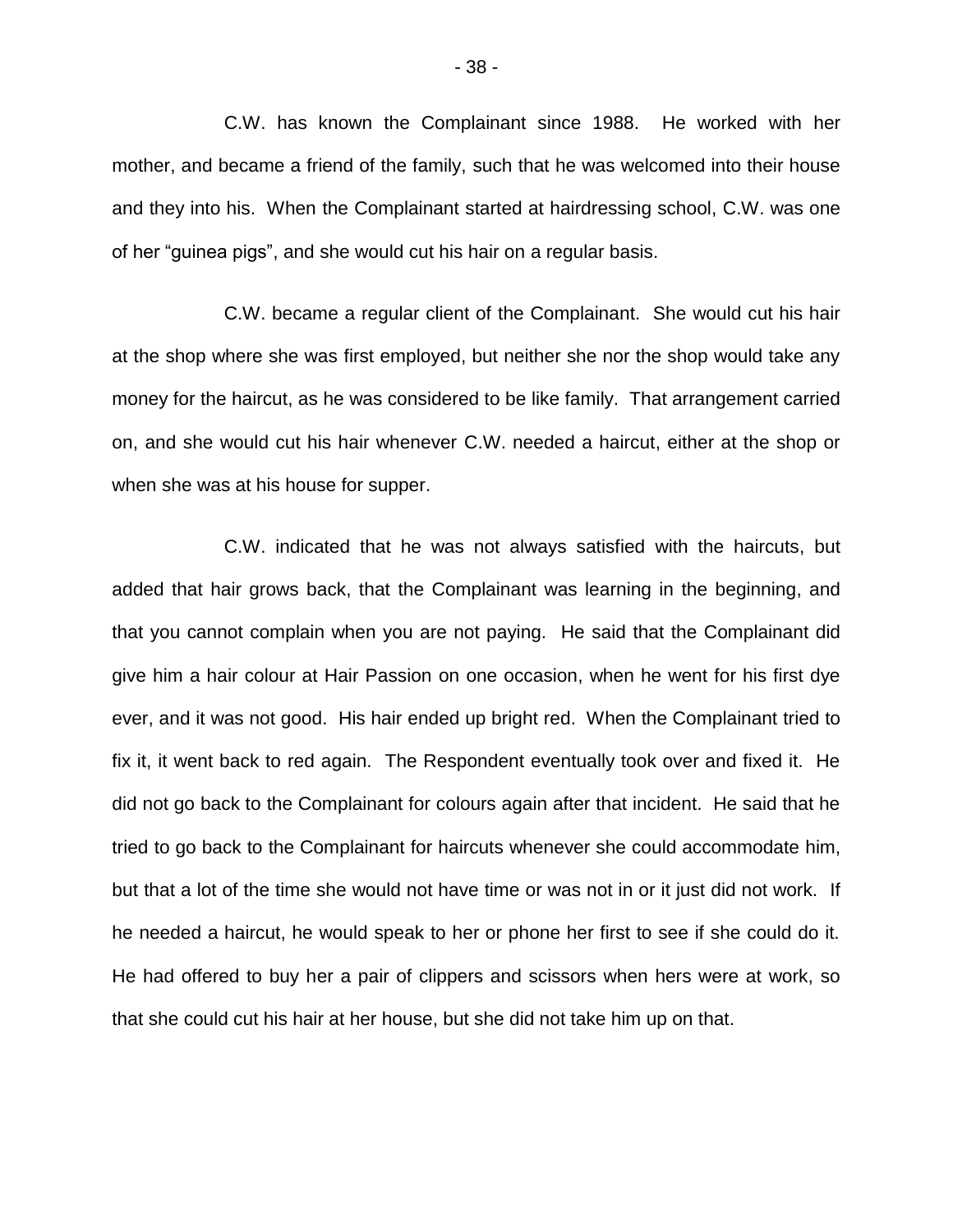When asked about the Complainant's behaviour when she was cutting hair, C.W. said that she was very good at what she did at the beginning. At the end, however, she was very loud and boisterous, talking about boys and life in general, and it was not very professional for people who did not know her. He said that there was a decline in her appearance and her personal pride in the last few years, that she would come to work with ripped jeans or her hair not done, and it was not appropriate for a salon.

C.W. still goes to Hair Passion for hair services. Comparing the atmosphere at Hair Passion then and now, he said that it was pretty tense when the Complainant was there, because you could never be sure what she was going to do or how she would be presenting herself. Now, he said, it is a pleasure to go there and have your hair cut. As to whether he had ever heard any swearing or inappropriate talk, he said that he did most of the time when the Complainant was there, but not now.

## Positions of the Parties

## The Commission

Ms Khan confirmed that the Commission in no way disputes that the Respondent accommodated the Complainant's disability to a certain extent. That accommodation, she said, involved working fewer hours, and may even have involved purchasing a different kind of highlighting foil product that the Complainant could use, double checking some of her colour formulations, or allowing her extra time to do perms. This is not at issue. Rather, the issue is whether the accommodation meets the test of undue hardship. In the Commission's submission, it does not.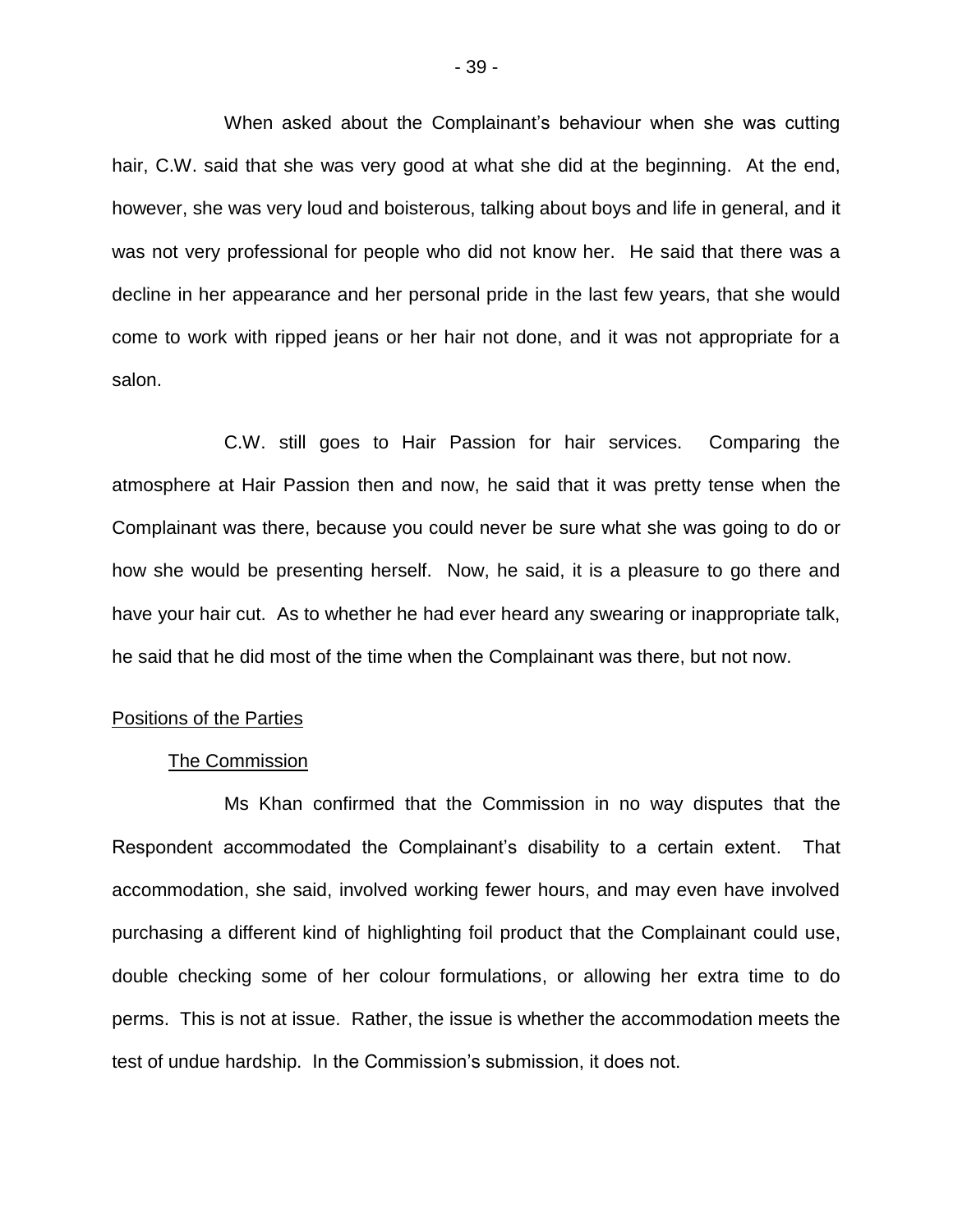It is clear, said Ms Khan, that the onus of proving that reasonable accommodation has been made, or is not possible in the circumstances, lies on the person who alleges it. The Respondent must establish that it would have been impossible to continue to accommodate the Complainant's disability with reduced hours or otherwise; that it was reasonable or justified that she did not at any time attempt to understand, from a health professional such as the Complainant's psychiatrist, the nature of the Complainant's illness and how it affected her functioning at work, relying instead on her own perception of the effects of bipolar depression and the special needs arising therefrom; that it was reasonable and justified that she chose to terminate the Complainant's employment while the Complainant was on medical leave; and that it was reasonable that she did not consider that the Complainant's performance issues immediately before she was hospitalized to stabilize her condition were related to her mental health condition. The Commission's position is that the Respondent has not adduced sufficient evidence to establish, on a balance of probabilities, any of the foregoing.

Ms Khan referred to the purpose of the *Code*, as set out in its preamble, which recognizes "the individual worth and dignity of every member of the human family", that "it is necessary to restrict unreasonable discrimination against individuals, including discrimination based on stereotypes or generalizations . . . and to ensure that reasonable accommodation is made for those with special needs", and that "much discrimination is rooted in ignorance and education is essential to its eradication. . . ."

In the Commission's submission, the evidence of the Respondent herself was very clear when she was asked whether she had attempted to understand the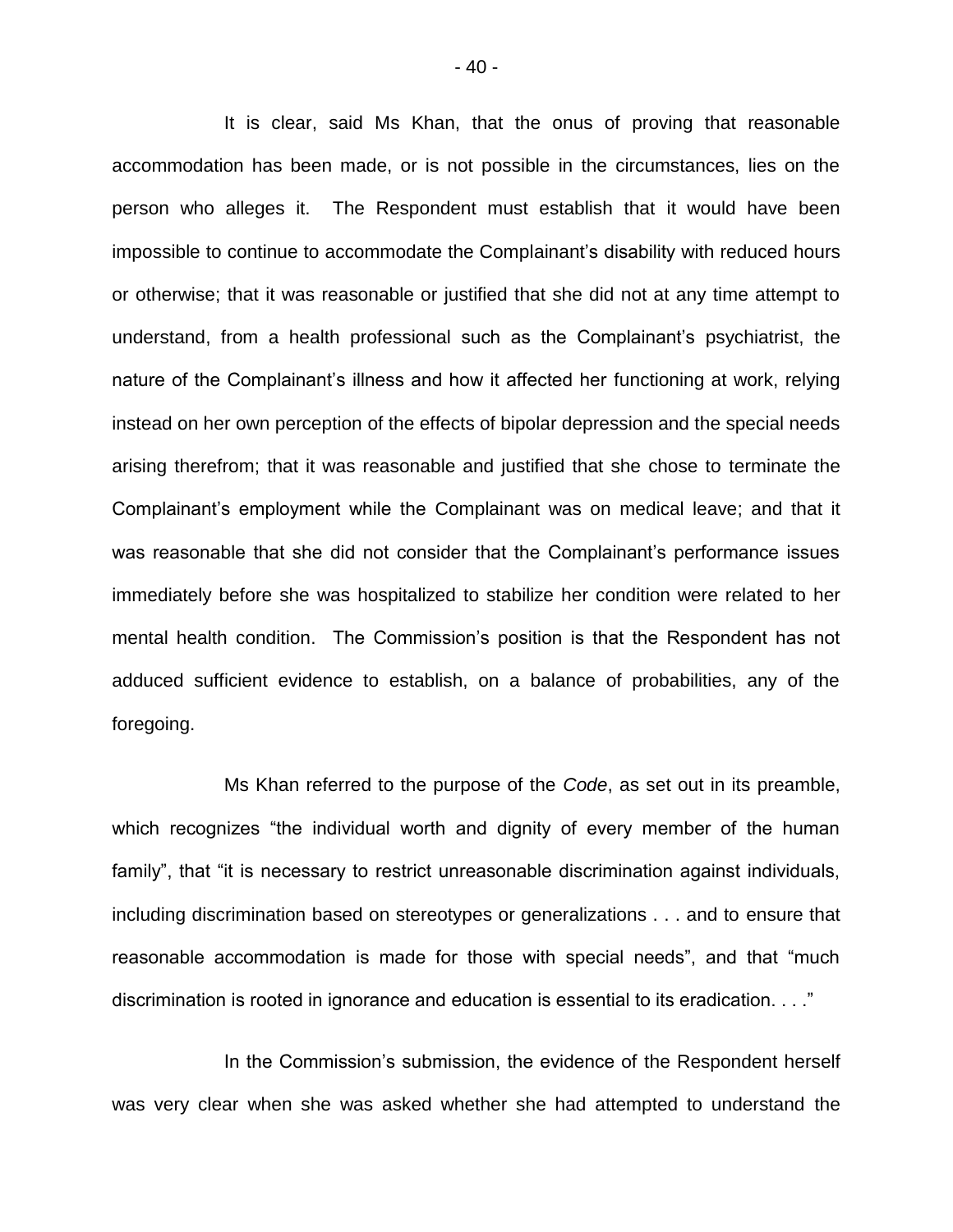Complainant's condition by contacting her physician or otherwise obtaining information about its effects. She clearly said that she understands the illness, that she has a daughter and a cousin, at the very least, who suffer from depression, and incidentally, they are able to work full-time. This evidence captures what is perhaps the essence of this Complaint, and the type of attitude which the *Code* seeks to eradicate.

Ms Khan also spoke of "the prevailing theme" in the evidence adduced by the Respondent of "preferential treatment observed by customers and co-workers". Even if that evidence is accepted, she said, it appears clear that such "preferential treatment" relates only to the fact that the Complainant was being accommodated to some extent, not because she was given "preferential treatment", but because she had an arrangement to work reduced hours based on needs related to her disability and as advised by her physician. There was no evidence to suggest that her pay was not commensurate with the hours she worked.

It was submitted that the Commission's Policy #L-9 on "Reasonable Accommodation" might provide some guidance in determining whether there was reasonable accommodation of the Complainant's disability. That Policy requires that both the procedure employed by a respondent to assess the issue of accommodation and the substance of the accommodation itself be considered and is based on the decision of the Supreme Court of Canada in *British Columbia (Public Service Employee Relations Commission)* v. *British Columbia Government and Service Employees' Union (B.C.G.S.E.U.)*, [1999] 3 S.C.R. 3 ("*Meiorin*").

With respect to procedure, factors to be considered include whether the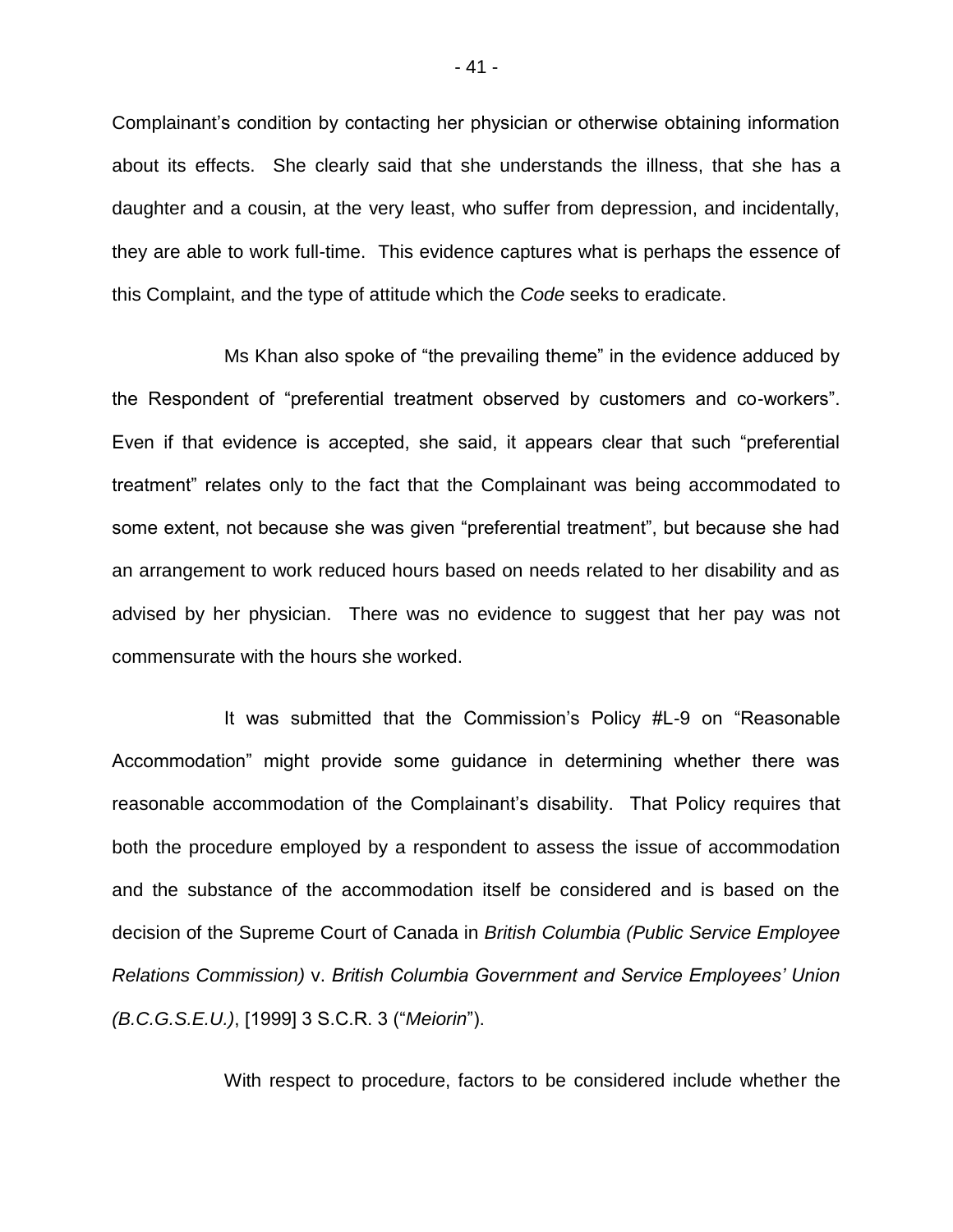complainant was provided the opportunity to participate in the process of assessing the issue of accommodation and whether all parties who are obliged to assist in the search for possible accommodation, including the complainant, have fulfilled their roles. In this case, there was little or no communication with the Complainant's doctor. The Respondent relied on the Complainant, someone suffering from mental illness, to communicate her needs. There was no evidence that the Respondent tried to seek knowledge about the Complainant's illness and its effects in order to determine new ways of accommodating her. Rather, the Commission suggested, the Respondent's attitude was that her subjective knowledge of some form of depression as it presented itself in some of her relatives (of which there was no medical evidence) was sufficient. This should be considered in light of Dr. D.H.'s evidence that there are various kinds of bipolar mood disorders, on a scale of at least one to three.

With respect to the substance of the accommodation offered, the Commission conceded that the reasonable consideration for time away from the shop due to hospitalization, or being home due to illness, was excellent. It was submitted, however, that the Respondent has not proven that there were no reasonable alternatives, or that the termination of the Complainant's employment was the only available option at that time. There was no evidence that the Respondent considered the link between the Complainant's performance and her illness, or whether it would be impossible to continue to accommodate her in the way she had been accommodated since at least 2004. There was no factual evidence of hardship to the business beyond Exhibit 10, which was prepared by W.T. after the Complaint was filed and not as part of the ordinary reporting of the business and, it was submitted, could not be relied on as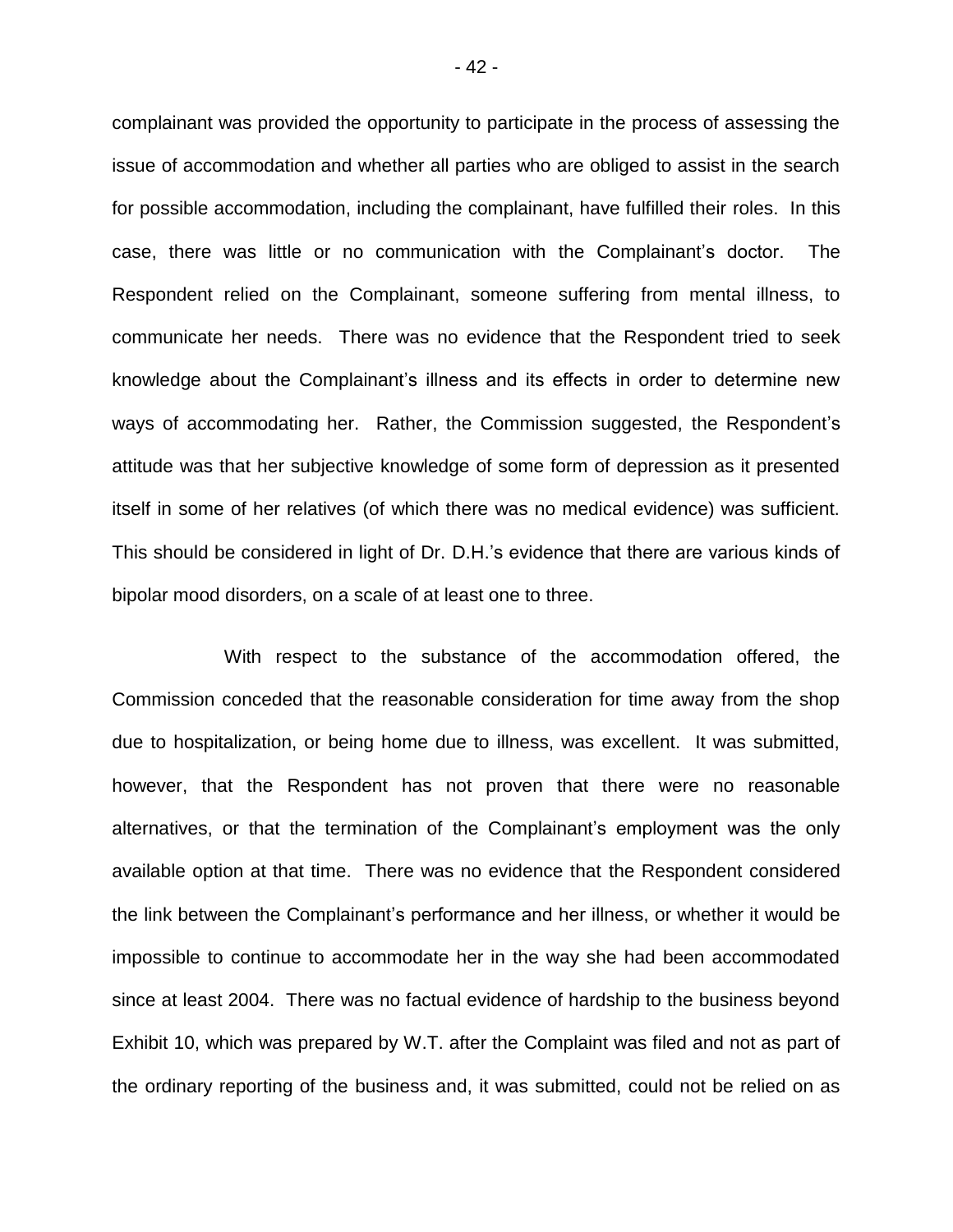proof of financial hardship. It was not disputed that the Complainant worked on average 18 hours per week. While the Respondent's evidence was that the Complainant only saw one or two clients a day for hair services, the evidence of various witnesses was that many other duties were still part of her job, including laundry, cleaning, prepping clients, blow dries, and picking up items for the business. To rely solely on money brought in through hair services would not seem to provide an accurate analysis of the financial picture.

It was submitted that the evidence establishes that the Respondent was a good and caring friend to the Complainant in many instances, but that that is not what this case is about. This case is about the Respondent's obligations as an employer to her employee, as it is that relationship which the *Code* seeks to protect. The Respondent may have bought her a gift of a sun lamp and, as an employer, may have ensured that the Complainant had a job to return to after she was hospitalized on different occasions during her employment, but ultimately the accommodation broke down. There was not a sufficient process, and in the end there was no process.

The Respondent did not discharge her obligations as an employer to address the Complainant's special needs in 2008. Her decision to terminate the Complainant's employment was not only premature, it was untimely. There is no question that the Complainant's disability was a factor in that decision. While the Respondent portrays the evidence in the months preceding the Complainant's hospitalization as simply poor performance, the Commission says that even if those events were proven (which, it submits, they were not), they show that the Complainant was in a downward spiral related to her illness, for which she ultimately required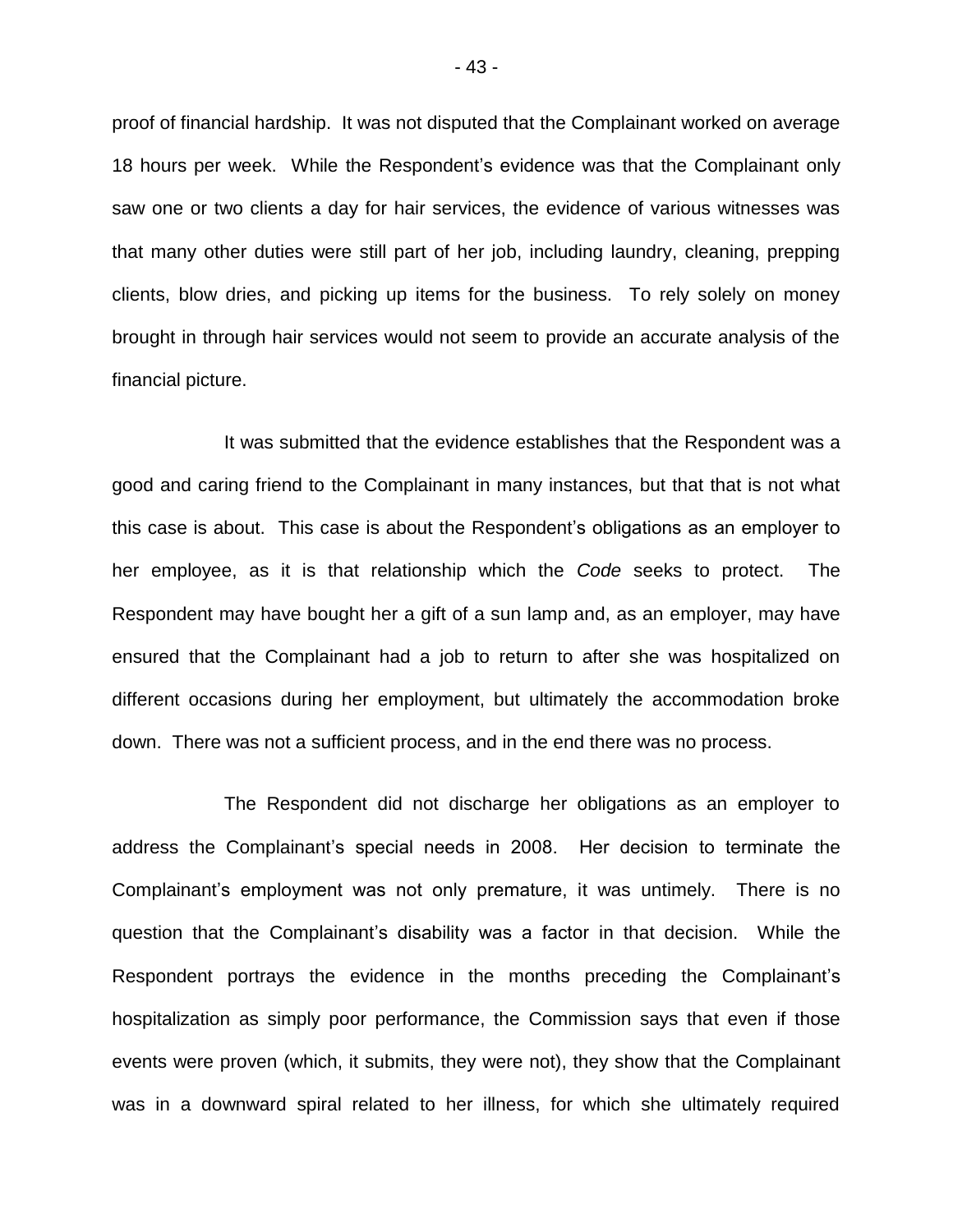hospitalization. It was suggested that with communication and redirection to other tasks, these "botched jobs" might reasonably have been avoided.

Dr. D.H. testified that most of his patients with bipolar disorders are able to function in the workplace when not ill. His evidence was also that in the past few years, dating back perhaps as far as 2005, the Complainant had been an excellent patient with respect to trying to stay well and best manage her illness. The Commission submitted that the Respondent's evidence was selective and anecdotal at best, and should be weighed against that of Dr. D.H., as corroborated by J.M., that the Complainant's mood could be stabilized for long periods of time.

Ms Khan submitted that customer complaints are only that. In some cases, the Complainant was not even made aware of them at the time, and there was evidence that they are common in the industry. It was submitted that the job is more than just providing haircuts and colours. It was also suggested that for every witness who was not happy with a haircut, plenty of others could speak of being happy with theirs.

In the Commission's submission, the evidence was colourful, and perhaps painted a picture of a small hair salon frequented by friends and neighbours. While witnesses spoke of being uncomfortable when the Complainant was present, they also spoke of sharing intimate details of their own illnesses or those of family members, and of socializing with the Complainant. Evidence with respect to the Complainant's performance in terms of the use of vulgar language and inappropriate attire only seems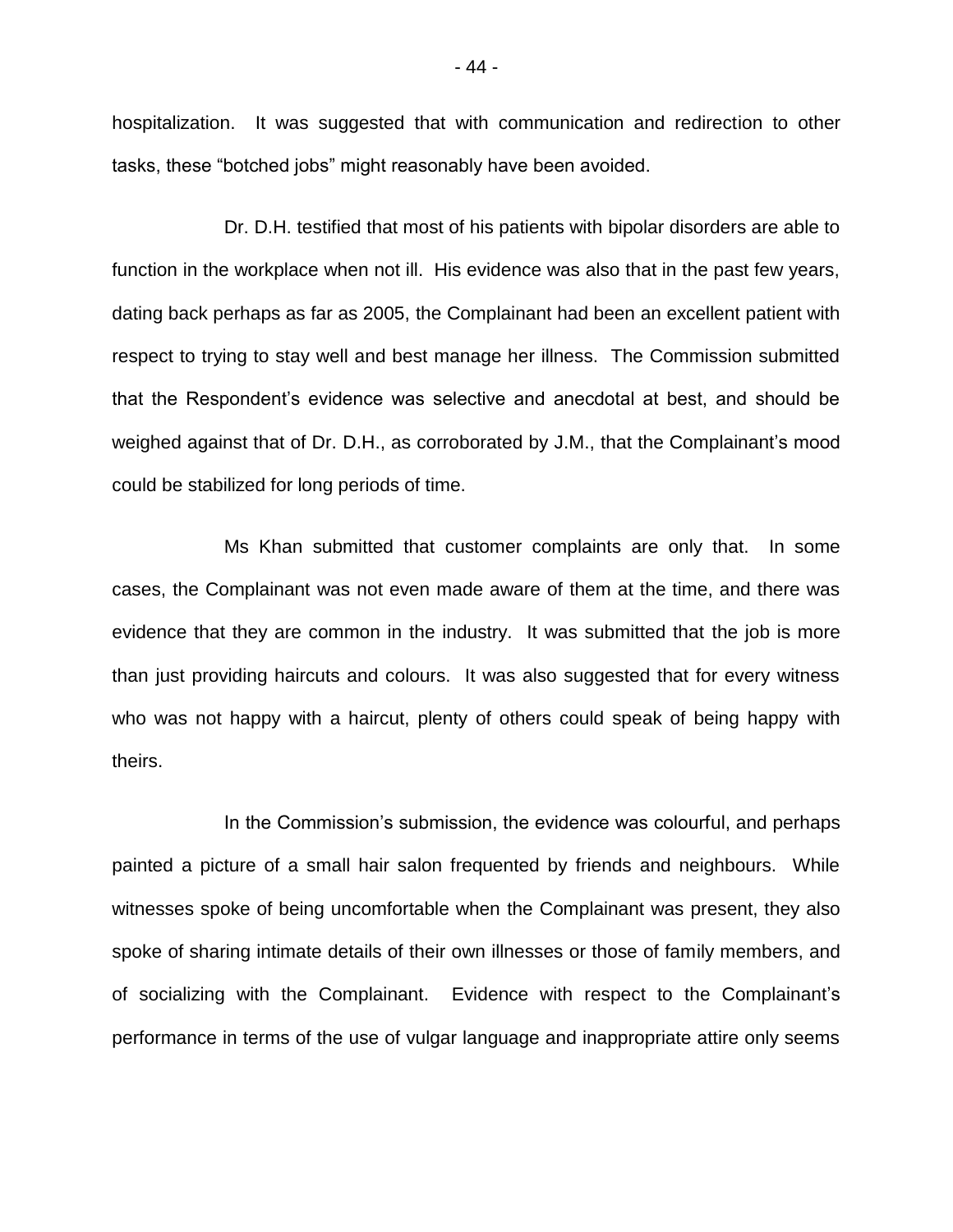to have arisen after the Complaint was filed, and ought to be considered in light of the timing of such allegations.

Ms Khan referred to the *Meiorin* decision, as speaking to the test of undue hardship. The use of the term "undue" implies that some hardship is acceptable. To be justified, therefore, a standard must accommodate factors relating to the unique capabilities and inherent worth and dignity of every individual up to the point of undue hardship. Undue hardship cannot be established by relying on impressionistic or anecdotal evidence or after-the-fact justifications. Anticipated hardships caused by proposed accommodations should not be sustained if based only on speculative or unsubstantiated concern that there might be certain adverse consequences if the complainant is accommodated.

The Commission submitted that the Respondent had not demonstrated that it would have caused her undue hardship to continue to accommodate the Complainant in the way she had been accommodated to that point or otherwise. The Respondent could not demonstrate that she could no longer accommodate her without expressly even considering what such accommodation might look like or seeking any information as to what specific accommodation would be appropriate for the Complainant. There was no evidence as to why she could not have hired another stylist to work, even on a part-time basis, to account for the hours that the Complainant was not doing hair. In the Commission's submission, it was not really impossible to continue to accommodate the Complainant's disability, even until she returned to work and the Respondent sought some further information about her special needs.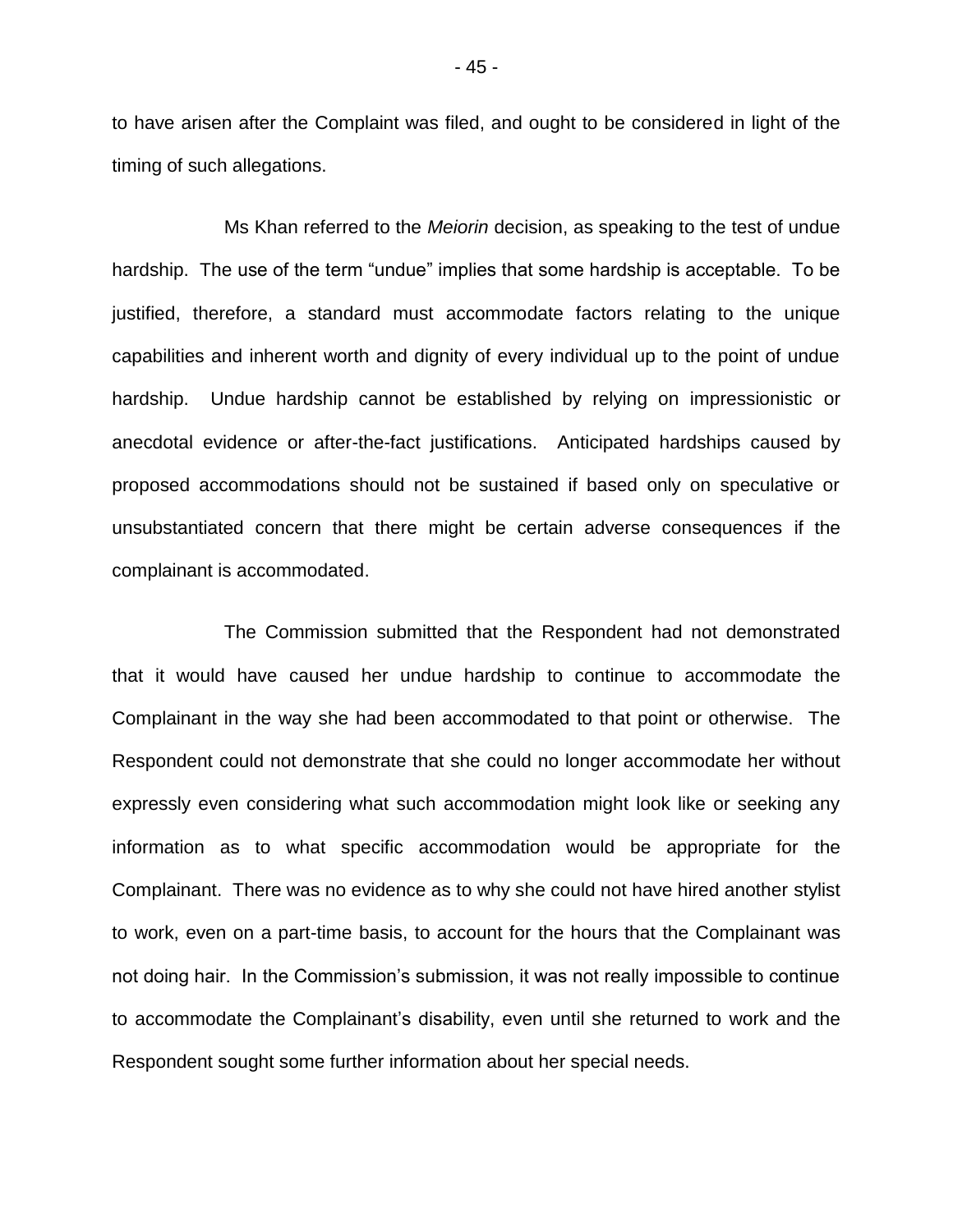### The Respondent

The Respondent's position was that the Complainant was relieved from her services solely on the basis of her poor performance, not her illness.

The Respondent submitted that she had done her best to reasonably accommodate the Complainant's illness. She hired the Complainant fully knowing that she suffered from mental illness, and employed her for seven years. She provided the Complainant with ample time off on many occasions, decreased the Complainant's work hours, sent the Complainant to pick up product so that she could clear her head, allowed her free in-house tanning, manicures and pedicures during work hours, and bought her equipment to help her improve her mood.

However, she said, the Complainant's "diminishing performance was enough to negatively affect fiscal inflow, client trust and comfort, and the credibility of [her] establishment." Complaints from numerous clients, coupled with lost wages from complementary fixes, were common occurrences due to the Complainant's work. The Respondent had to dedicate time and money from her own pocket to deal with these problems.

The Respondent submitted that she knows about depression, that her brother, cousin and daughter suffer from that illness and are on medication. She is very sympathetic to people with the illness. Her experience is that they are reliable workers, who do not let illness affect their behaviour or work ethic. As a result, she had no problem hiring the Complainant, and no desire to discriminate against the Complainant due to her mental problems.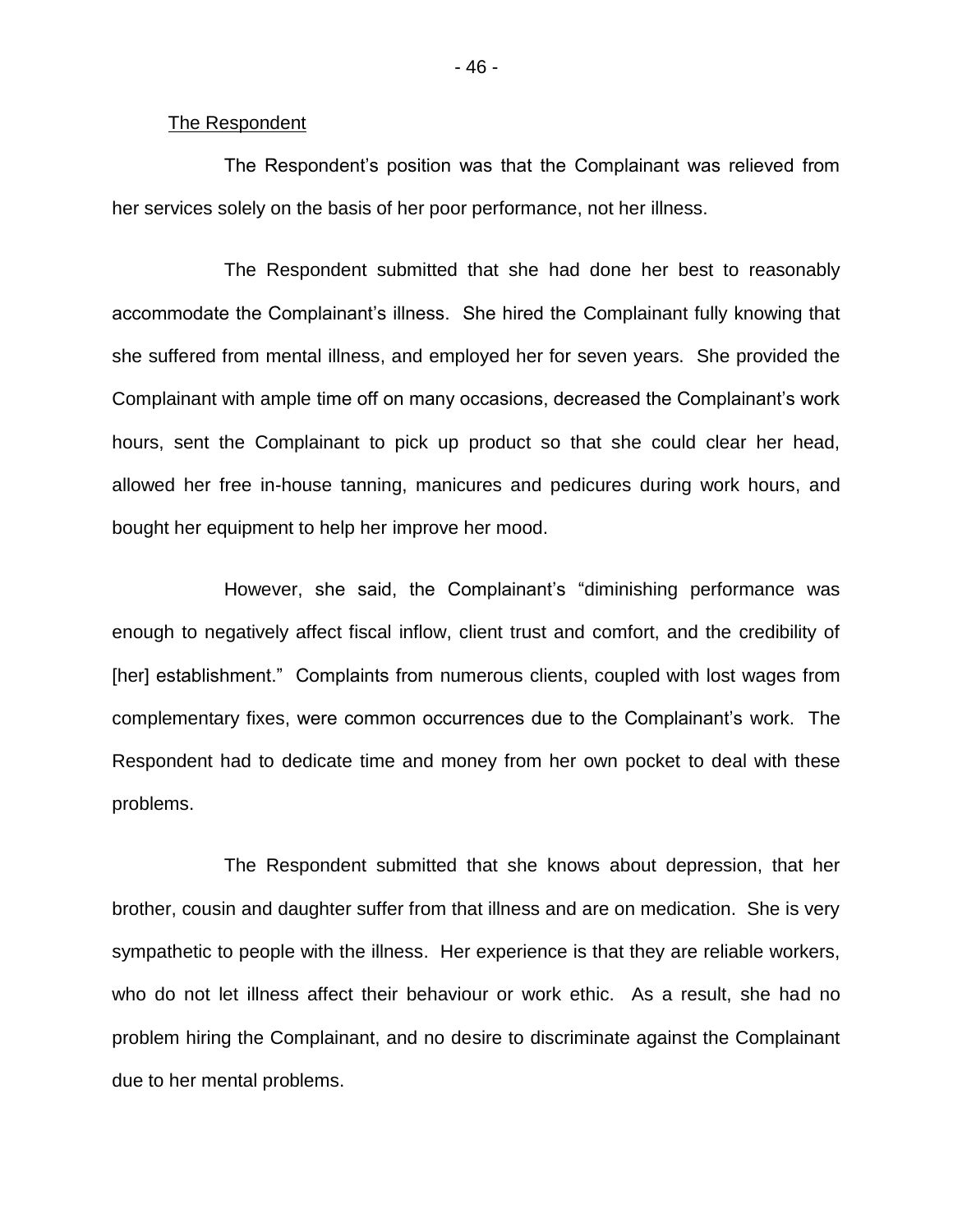In January 2008, she was under the impression that the Complainant was already at home, and believed that she had a legitimate reason to terminate her employment on the grounds of undue hardship, to improve the company's sustainability. If the Complainant had resumed practice with the Respondent, the business operations would have continued to decline substantially. She simply could not jeopardize her business any longer.

# Analysis and Decision

Discrimination in employment is prohibited under subsection 14(1) of the

*Code*, which reads as follows:

**14(1)** No person shall discriminate with respect to any aspect of an employment or occupation, unless the discrimination is based upon bona fide and reasonable requirements or qualifications for the employment or occupation.

The phrase "any aspect of an employment or occupation", as it appears in

subsection 14(1), is defined in subsection 14(2), in part, as follows:

## **14(2)** In subsection (1), "**any aspect of an employment or occupation**" includes

- (a) the opportunity to participate, or continue to participate, in the employment or occupation;
- (b) the customs, practices and conditions of the employment or occupation;
- . . .
- (f) any other benefit, term or condition of the employment or occupation.

"Discrimination" is defined in subsection 9(1) of the *Code*, in part, as

follows:

**9(1)** In this Code, "**discrimination**" means

. . .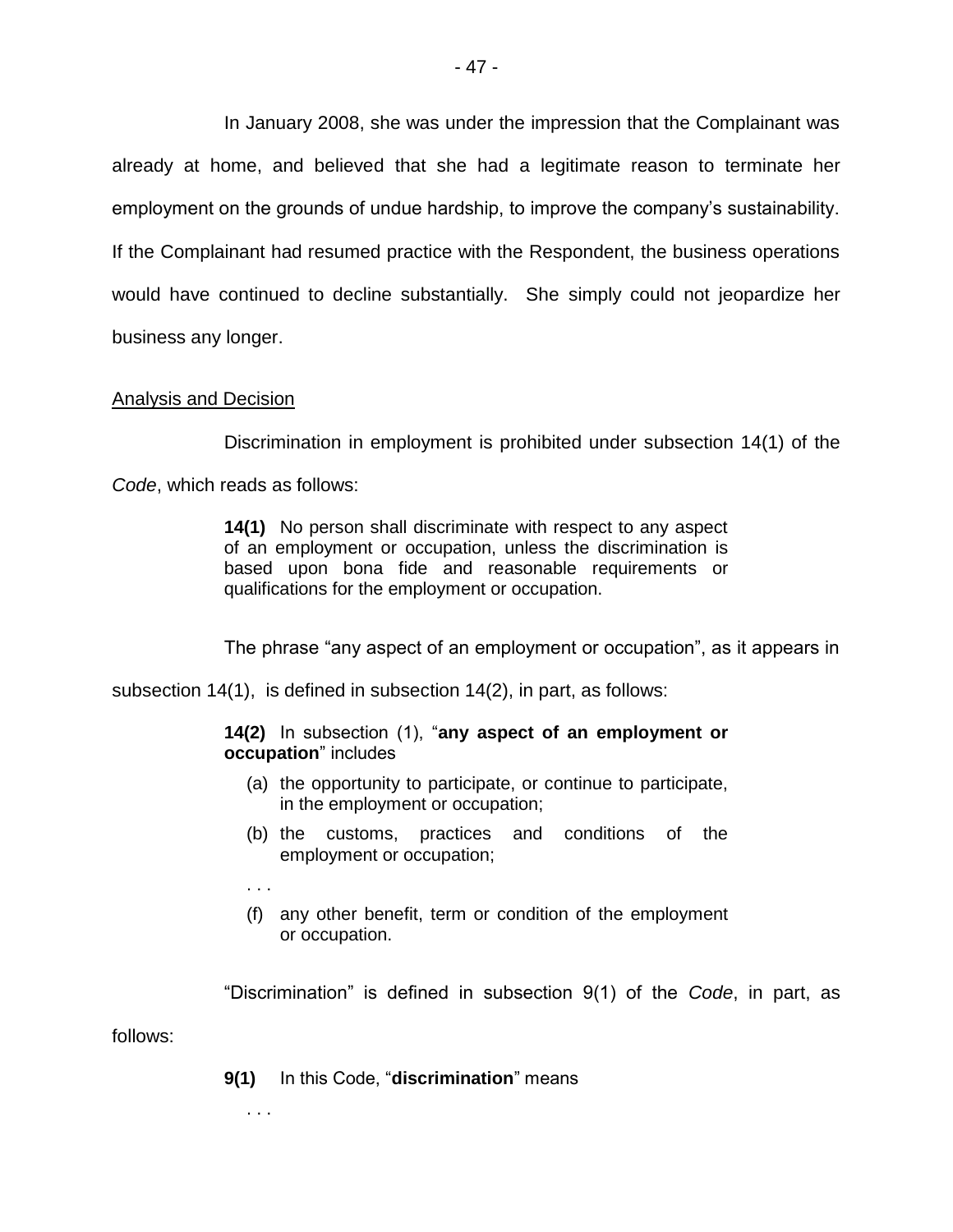- (b) differential treatment of an individual or group on the basis of any characteristic referred to in subsection (2); or
- . . .
- (d) failure to make reasonable accommodation for the special needs of any individual or group, if those special needs are based upon any characteristic referred to in subsection (2).

One of the applicable characteristics for the purposes of subsection 9(1),

as identified in clause 9(2)(l) of the *Code*, is "physical or mental disability or related

characteristics or circumstances. . . ."

The onus of proof in a proceeding under the *Code* is set out in section 52

of the *Code*, which reads as follows:

**52** In any proceeding under this Code, the onus of proving that a provision of this Code has been contravened lies on the person alleging the contravention, but the onus of proving

- (a) the existence of a bona fide and reasonable cause for discrimination; or
- (b) that a requirement or qualification for an employment or occupation is bona fide and reasonable; or
- (c) that reasonable accommodation has been made or is not possible in the circumstances; or
- (d) the applicability of any other exception to the prohibitions enacted by this Code;

lies on the person alleging that matter.

The onus is on the Complainant, therefore, to establish a *prima facie* case

of discrimination. A *prima facie* case is one which covers the allegations made and which, if they are believed, would be complete and sufficient to justify a decision in favour of the Complainant absent an answer from the Respondent. (*Ontario (Human Rights Commission)* v. *Simpsons-Sears Ltd.*, [1985] 2 S.C.R. 536, at para. 28)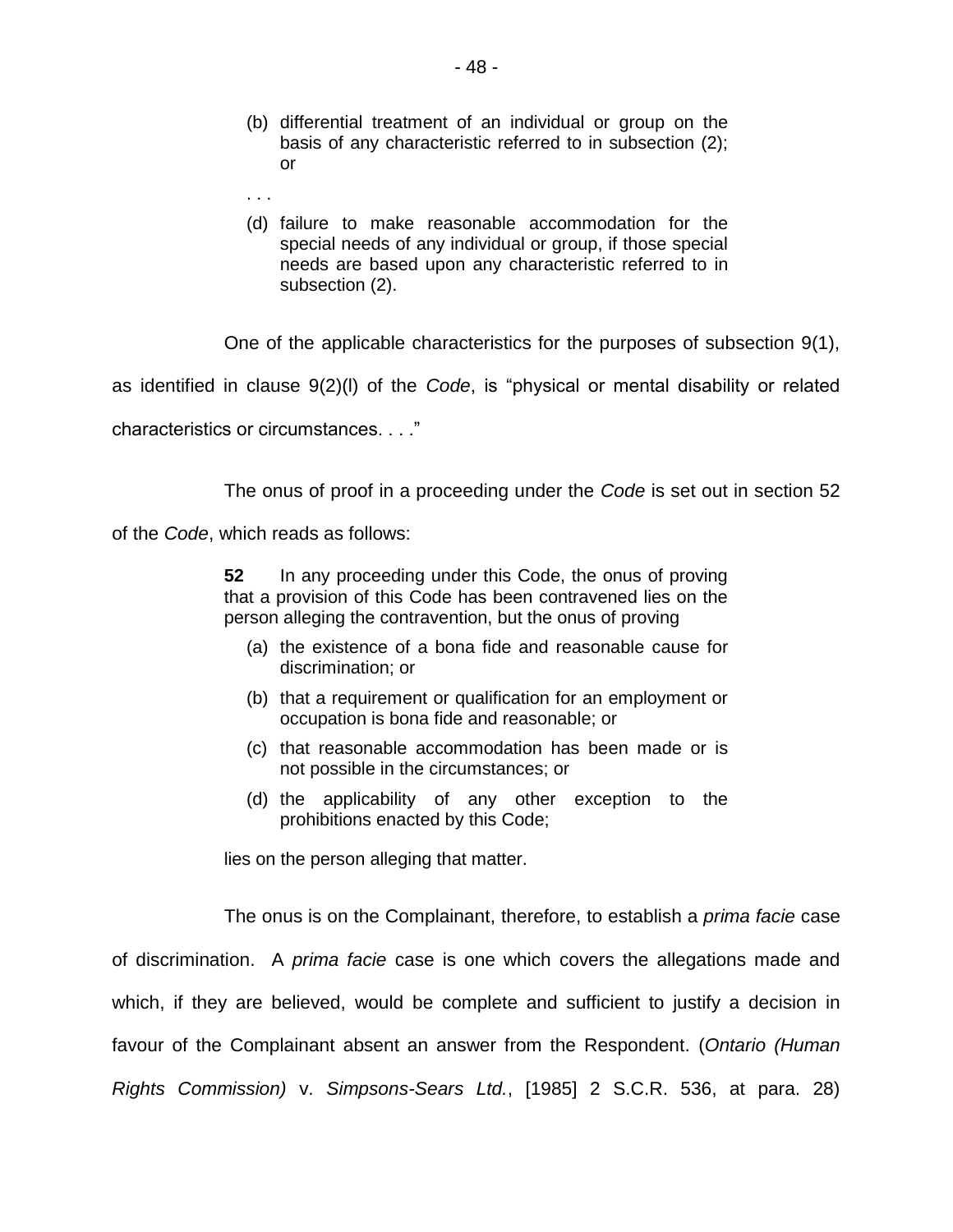Assuming that a *prima facie* case of discrimination is established, the Respondent will then have the onus to prove that one of the exceptions to the prohibitions under the *Code* applies, such as that reasonable accommodation was made or was not possible in the circumstances.

To establish a *prima facie* case of discrimination, the Complainant must prove, on a balance of probabilities, that she had a mental disability at the relevant time, that her employment was adversely affected in some way, and that her disability was one of the factors which motivated the decision or action that adversely affected her employment. Her disability need not be the sole or even the primary reason that her employment was adversely affected; it is sufficient if her disability was one of the factors that influenced the decision or action.

There is no dispute that the Complainant suffered from a mental disability at all times relevant to this Complaint. Dr. D.H., who had been treating her since 2002, testified that the Complainant suffers from bipolar II, an illness characterized by profound depressive episodes and hypomania. The Respondent knew and accepted that the Complainant suffered from a mental illness when she hired her in 2000. From time to time during the course of her employment, the Complainant had to be hospitalized or otherwise absent from work due to a relapse of her illness, and by the middle of January 2008, she had been in hospital for almost a month due to her illness.

There is also no question that the Complainant's employment was adversely affected, in particular, when it was terminated by the Respondent in mid-January 2008.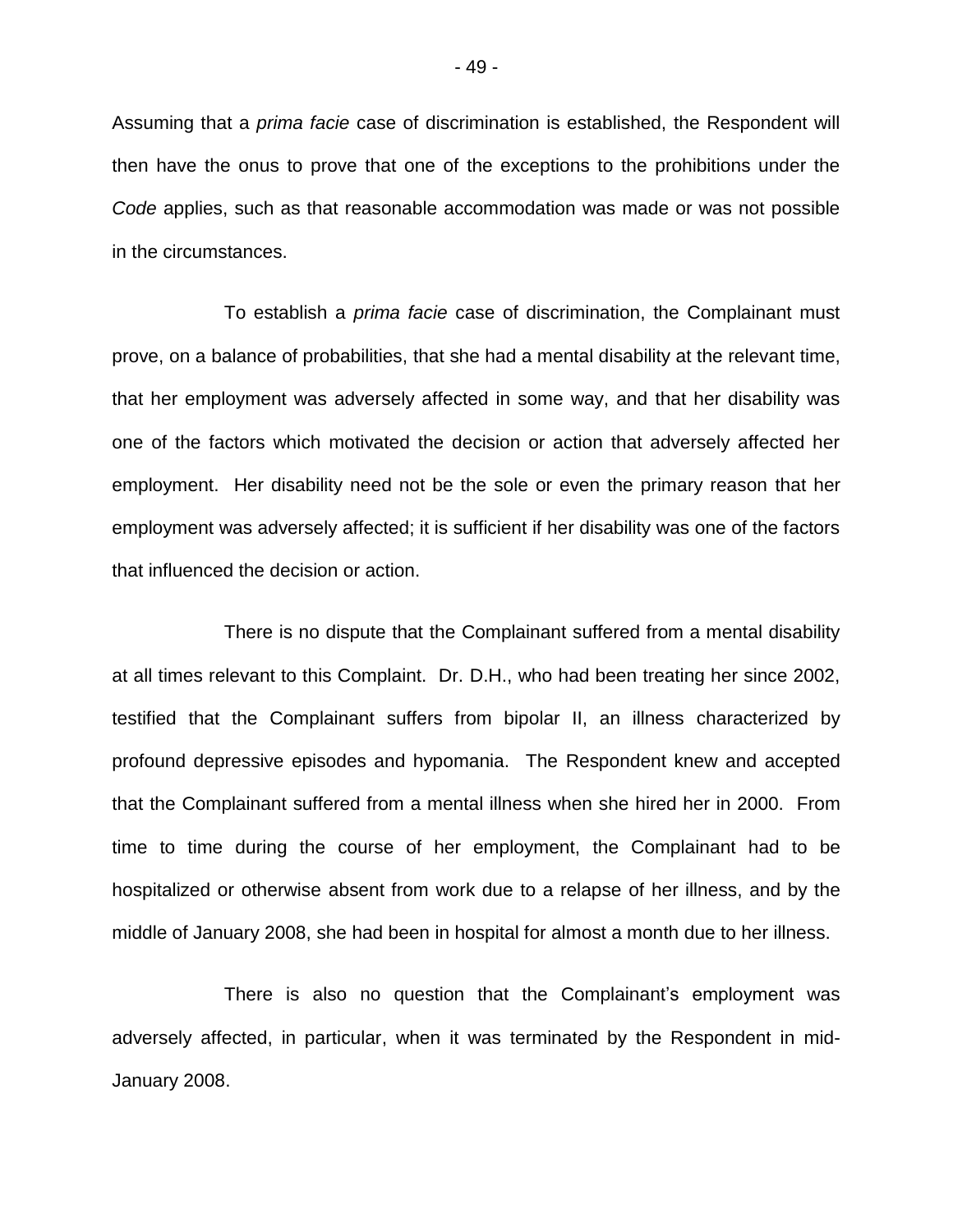There is, however, a dispute as to whether the Complainant's disability was a factor which motivated the decision or action that adversely affected her employment. In particular, the Respondent has argued that the Complainant's employment was not terminated because of her disability. Rather, it was submitted, her employment was terminated solely because of her poor performance. I cannot agree.

In my view, the Complainant's performance cannot be separated from her illness. On the totality of the evidence in this case, I am persuaded that the Complainant's illness negatively affected her in the performance of her duties at Hair Passion, particularly in the last year or so of her employment, and was at least an indirect or motivating factor in the decision to terminate her employment.

In this regard, it is clear that for some period of time before her dismissal, it was difficult or impossible for the Complainant to perform some of the tasks which were required in providing certain services, notably highlights, colours or perms, because her hands were shaking. The evidence was that this shaking resulted from the medication she was taking for her illness. While there was some disagreement as to how long or to what extent the Complainant required and received assistance in performing these tasks, either by being provided with special supplies for her use or by relying on others to do some of the work for her, it was not disputed that she needed and received help to do them.

In addition, I am convinced that in at least the last couple of years of her employment, the Complainant became increasingly unable to properly perform other tasks which would normally form part of the duties of a hairstylist at Hair Passion. The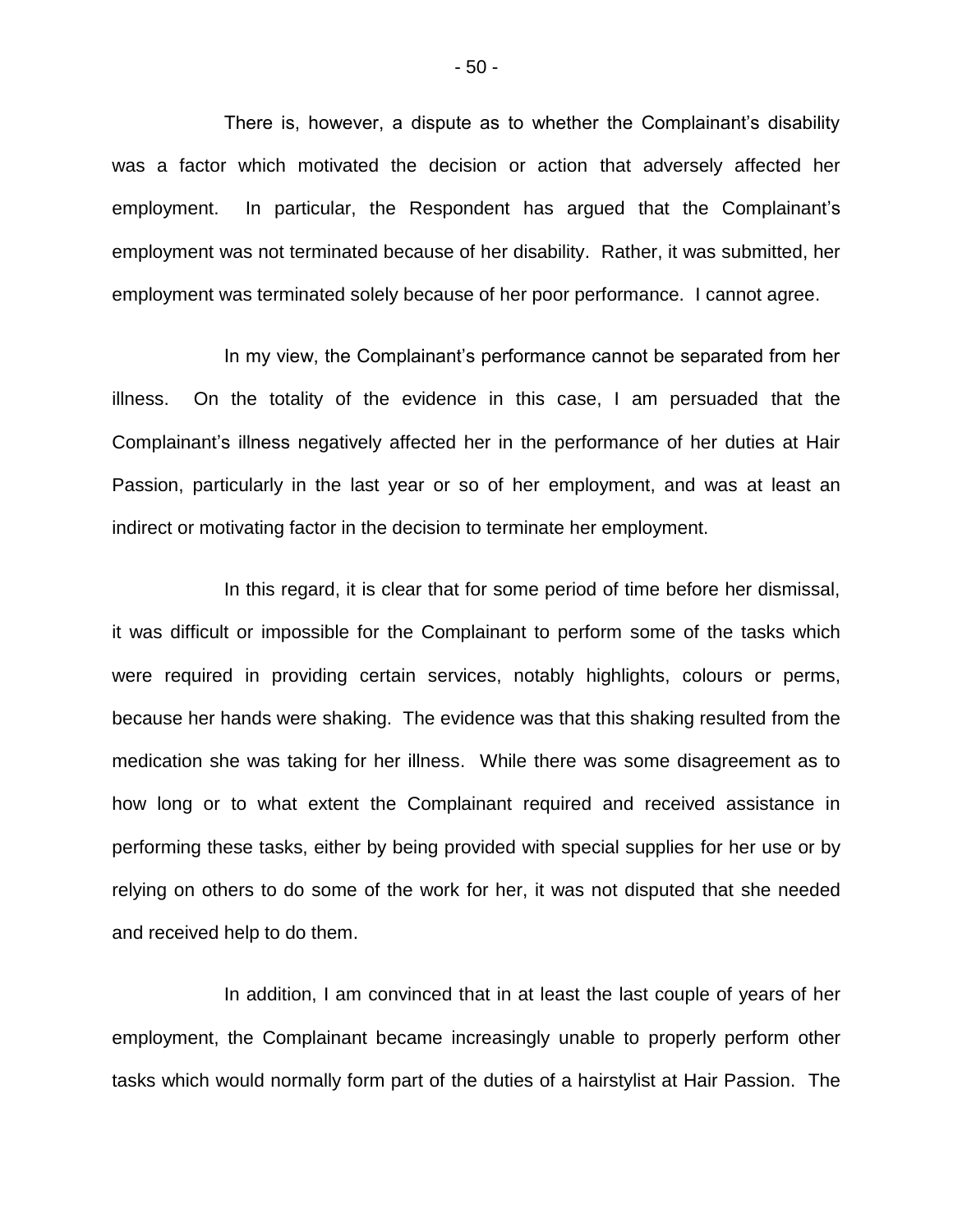Respondent referred to the Complainant's "diminishing performance", to complaints from customers, lost wages from complementary fixes, and having to dedicate her own time and money to deal with these problems. There was evidence from several witnesses that they or their family members were very unhappy with uneven, "lopsided" or bad haircuts or other hair services which they received from the Complainant.

There was also evidence, which I accept, that in the last year or two of her employment in particular, the Complainant used language in the shop which was inappropriate and embarrassing to at least some of the customers. The Complainant said that such language was tolerated in the shop, and it was like "monkey see, monkey do" on her part. To some extent, that may be true, but I am persuaded that the Complainant's use of language at times crossed the line in terms of what was acceptable. I also accept that the Respondent had to speak to the Complainant during this period of time with respect to not only her language, but also her attitude and her attire, all of which had been deteriorating.

Further, I am satisfied that many, if not all, of the above problems resulted at least in part from a relapse of the Complainant's illness. The evidence established that the Complainant's episodes do not manifest themselves suddenly, but build over a period of time, and that her skills and abilities, including her focus, concentration, tolerance and self-control, decline or vanish when she is approaching or in an episode. In my view, that is what happened in this instance. While it is unclear to what extent the Complainant was suffering from a relapse at various times during the last year or two of her employment, it is clear from Dr. D.H.'s evidence that the Complainant was not stable just before her last day of work and hospitalization in mid-December 2007, and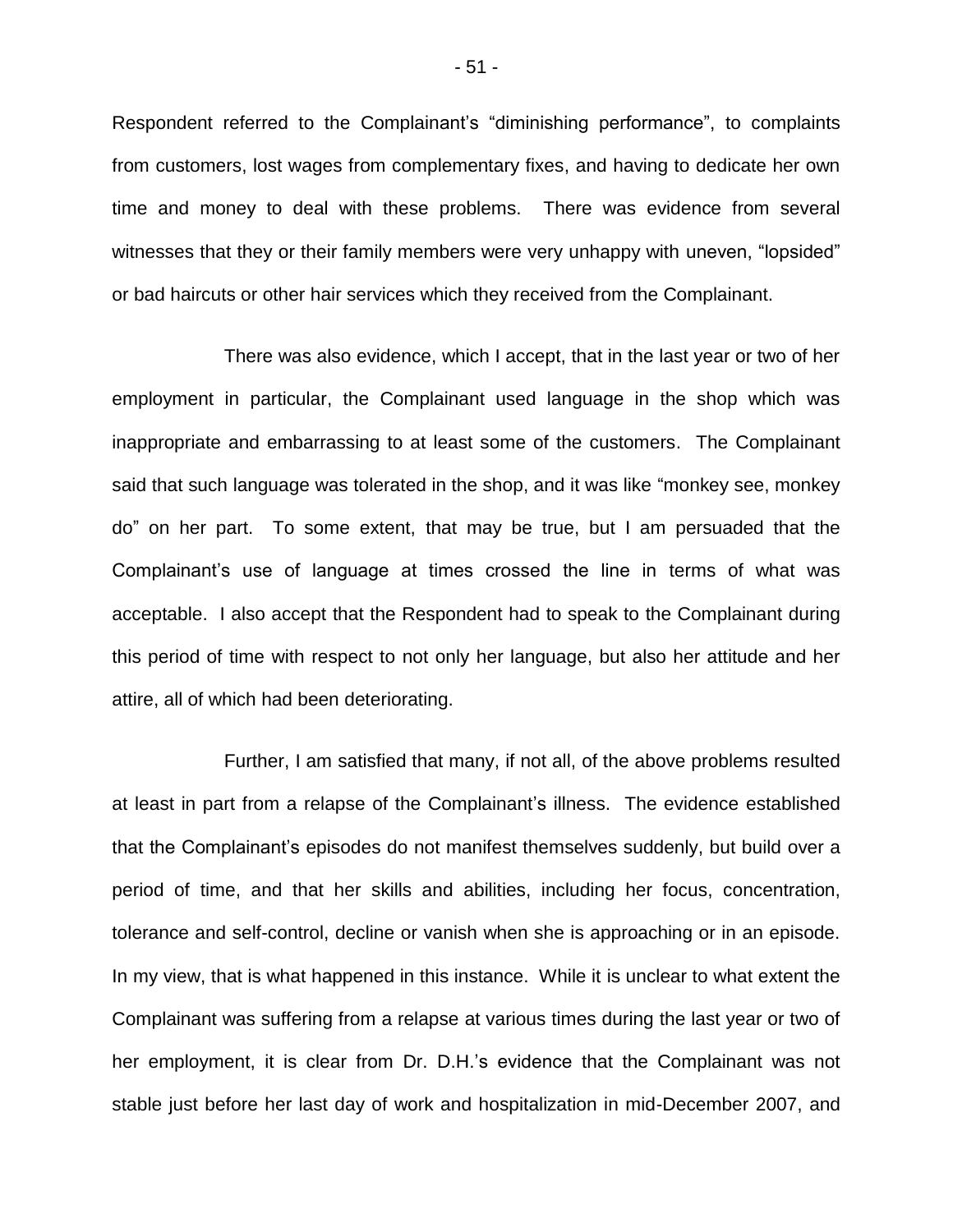that there were certainly times in that two year period where she was not stable or "at her best". In the end, she was hospitalized because she was suffering from a depressive episode, and efforts to bring her symptoms under control, short of hospitalization, had not been successful.

Before going further, I would note that in support of her position on this point, the Respondent stated that she had no desire to discriminate against the Complainant due to her mental problems. I have no difficulty accepting this statement. I see no evidence of an intention on the part of the Respondent to discriminate against the Complainant. A desire or intent to discriminate is not, however, a necessary element of a claim of discrimination. In other words, the lack of an intent to discriminate is not an answer to the Complaint; it does not negate the claim of discrimination.

In summary, I am satisfied, on the balance of probabilities, that the performance issues which the Respondent relied on as justification for the termination of the Complainant's employment were inextricably linked to the Complainant's disability, and that the Complainant's disability was thus a motivating factor in the decision to dismiss her from her employment.

As a result, I find that the Complainant has discharged the onus of establishing a *prima facie* case of discrimination.

The onus thus shifts to the Respondent to prove, on the balance of probabilities, that reasonable accommodation was made or was not possible in the circumstances.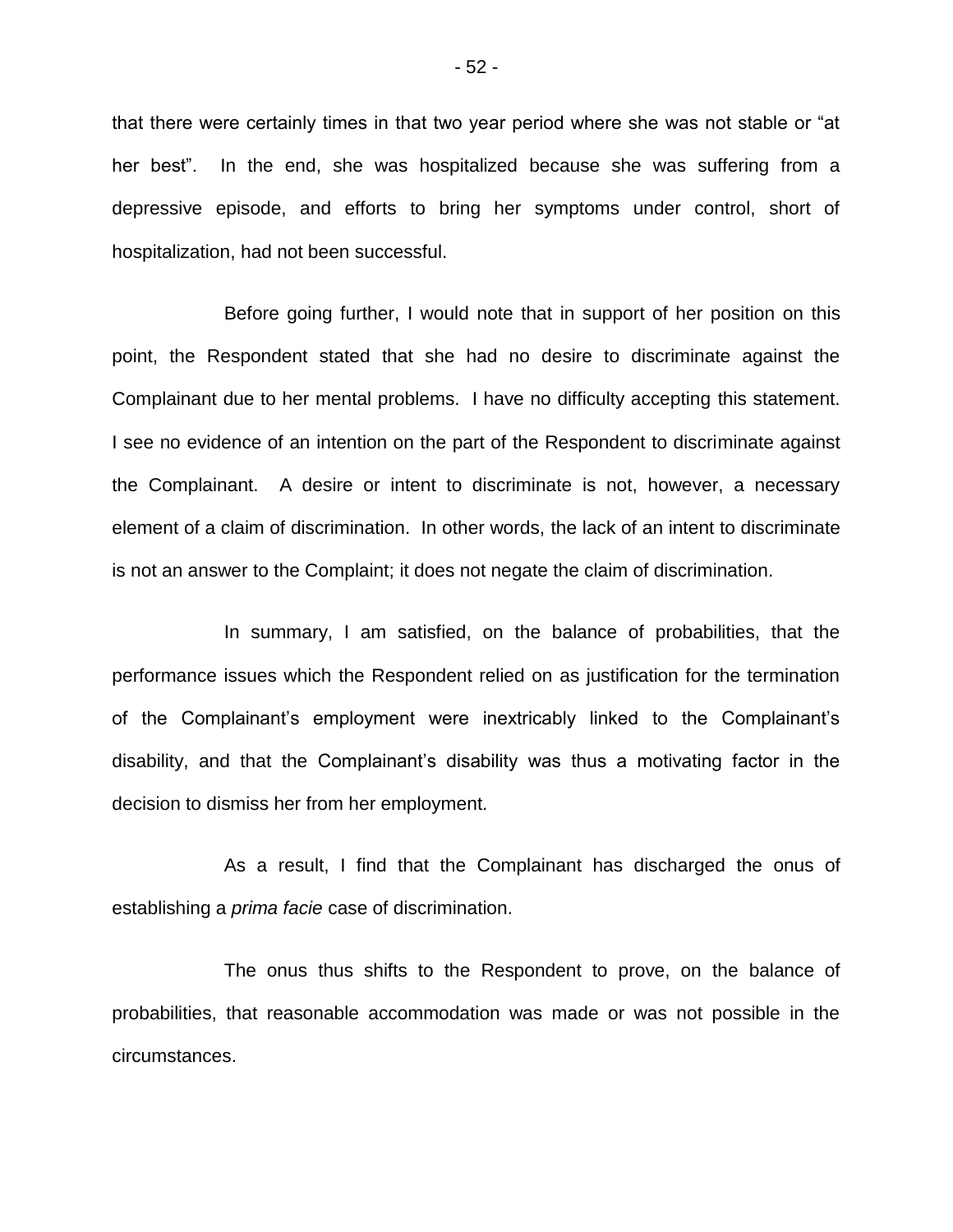At various times during the course of the submissions, the applicable standard was described in terms of whether it was impossible for the Respondent to accommodate or to continue to accommodate the Complainant's disability. The obligation as set out in clause 9(1)(d) of the *Code* is to make "reasonable accommodation" for the special needs of any individual or group. The test, therefore, is not whether it was impossible for the Respondent to accommodate the Complainant, but whether it was impossible for the Respondent to "reasonably" accommodate the Complainant.

The *Code* does not define or specify what is meant by the phrase "reasonable accommodation". In *Central Okanagan School District No. 23* v. *Renaud*, [1992] 2 S.C.R. 970 ("*Renaud*"), at p. 984, the Supreme Court of Canada equated "reasonable" with "short of undue hardship" as "alternate ways of expressing the same concept." In other words, an employer must establish that it cannot accommodate or further accommodate an employee without experiencing undue hardship. In *Renaud*, the Court observed that "[t]he use of the term 'undue' infers that some hardship is acceptable; it is only 'undue' hardship that satisfies this test." (*Ibid.*, quoted in *Meiorin*, at para. 62). To satisfy its obligation under the *Code*, an employer must therefore accommodate an employee as much as possible, short of undue hardship. (*Meiorin*, at paras. 62 and 64)

What constitutes reasonable measures or reasonable accommodation will vary, depending on the particular facts and circumstances of each case. Factors which may be relevant in assessing reasonableness or "undue hardship" include the financial cost of accommodation, safety concerns, and substantial interference with the rights of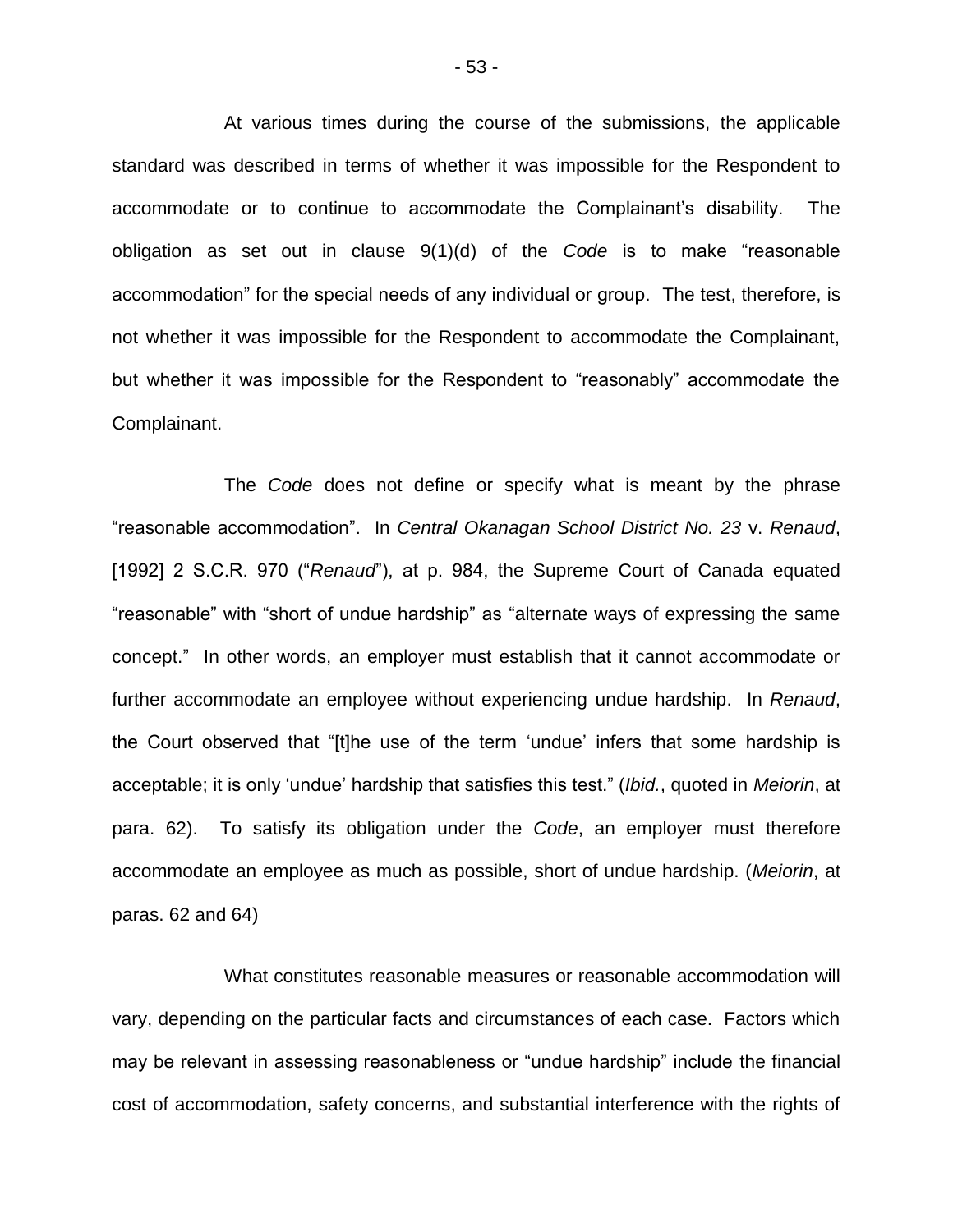other employees. (*Meiorin*, paras. 63 and 78-80)

As noted by the Commission, the Supreme Court of Canada made it clear in *Meiorin* that the duty to accommodate has both procedural and substantive components. (para. 66) The Court added that notwithstanding the overlap between the inquiries relating to these two components, it may often be useful as a practical matter to consider them separately.

The Commission referred to its Policy #L-9 entitled "Reasonable Accommodation: Disability". That Policy provides a useful list of procedural and substantive factors which may be considered in determining whether reasonable accommodation has occurred in the circumstances of each case. Factors for consideration with respect to the procedural aspect are described therein as follows:

- 1. The **procedure** employed by the respondent to assess the issue of accommodation. In particular, the Commission will examine what steps were taken by the respondent to search for and consider options for accommodation. Some of the questions that the Commission will consider are as follows:
	- a. have alternative approaches to accommodation that do not have a discriminatory effect been investigated?
	- b. if alternative approaches were investigated and found capable of being implemented without undue hardship why were they not implemented?
	- c. was the Complainant provided the opportunity to participate in the process of assessing the issue of accommodation?
	- d. have all parties who are obliged to assist in the search for possible accommodation, including the complainant, fulfilled their roles?

With respect to "[t]he **substance** of the accommodation offered to an

individual", the Policy lists as examples of reasonable accommodation of disability: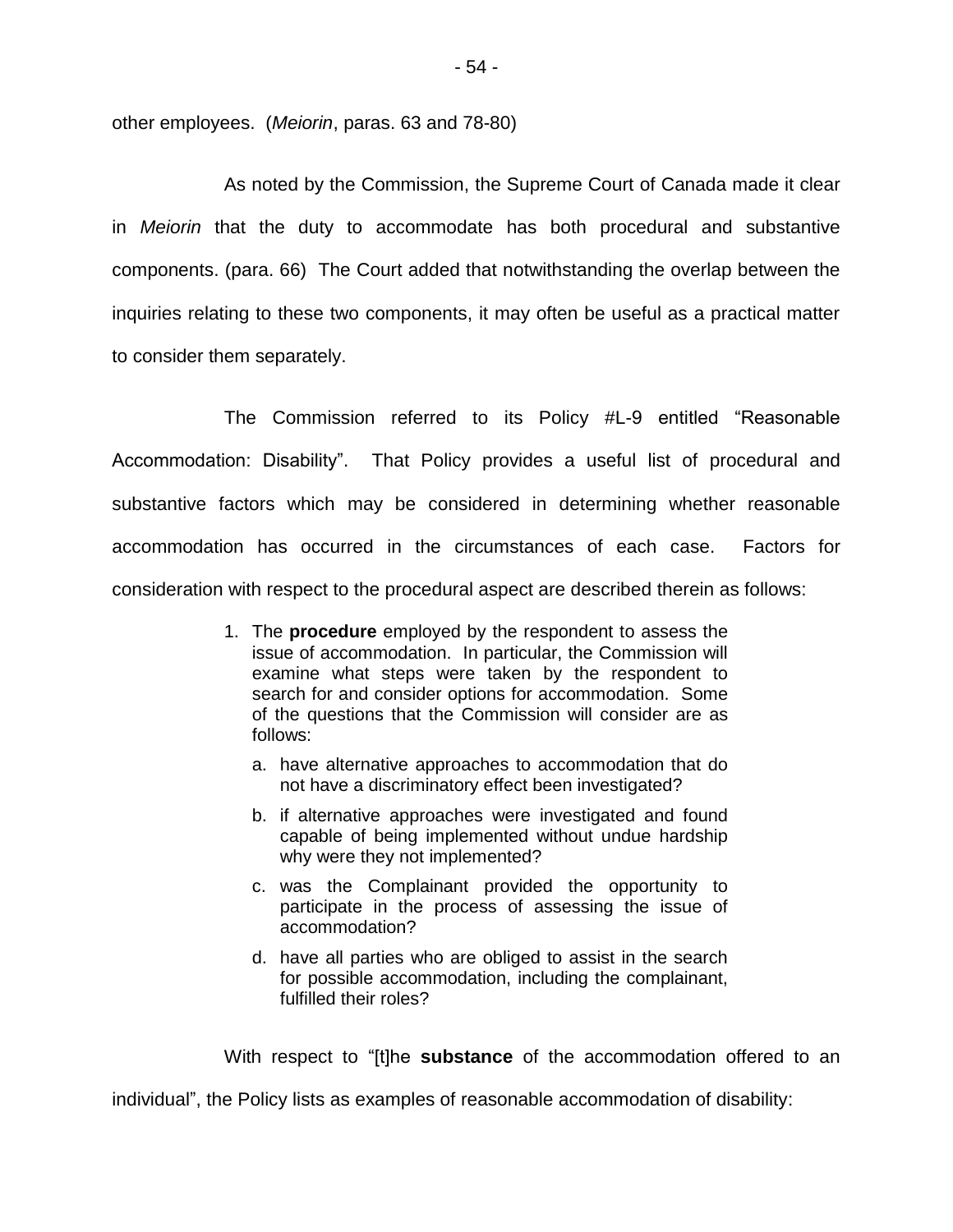- b. making employment and services available to persons with disabilities by altering existing practices or procedures, or adopting new practices or procedures;
- . . . d. re-assigning an employee who is unable to perform the essential duties of his or her job to an alternate work assignment suited to that employee's qualifications and abilities;
- e. allowing for flexible work and leave schedules;

. . .

- f. reasonable consideration of physician-directed absences for clinical depression or related conditions;
- g. consideration of how clinical depression or related conditions might have affected the employee's performance before the employer became advised of the condition(s).

In its submission, the Commission raised issues with respect to the Respondent's treatment of the Complainant both during the course of her employment and at the time her employment was terminated. The Commission conceded that the Respondent accommodated the Complainant during the course of her employment, but qualified that concession by adding that the Complainant was accommodated "to a certain extent" and that there was not a sufficient process. The Commission went on to argue that in the end there was no process, and that the Respondent failed to discharge her obligations as an employer when she terminated the Complainant's employment in 2008.

With respect to the issue of accommodation during the course of the Complainant's employment, in my view, it is clear from a procedural standpoint that the Respondent considered a number of options for accommodating the Complainant. This is evident from the fact that various forms of accommodation were made available to the Complainant including, among other things, purchasing special supplies and equipment to assist her, accommodating her numerous and lengthy absences, reducing her hours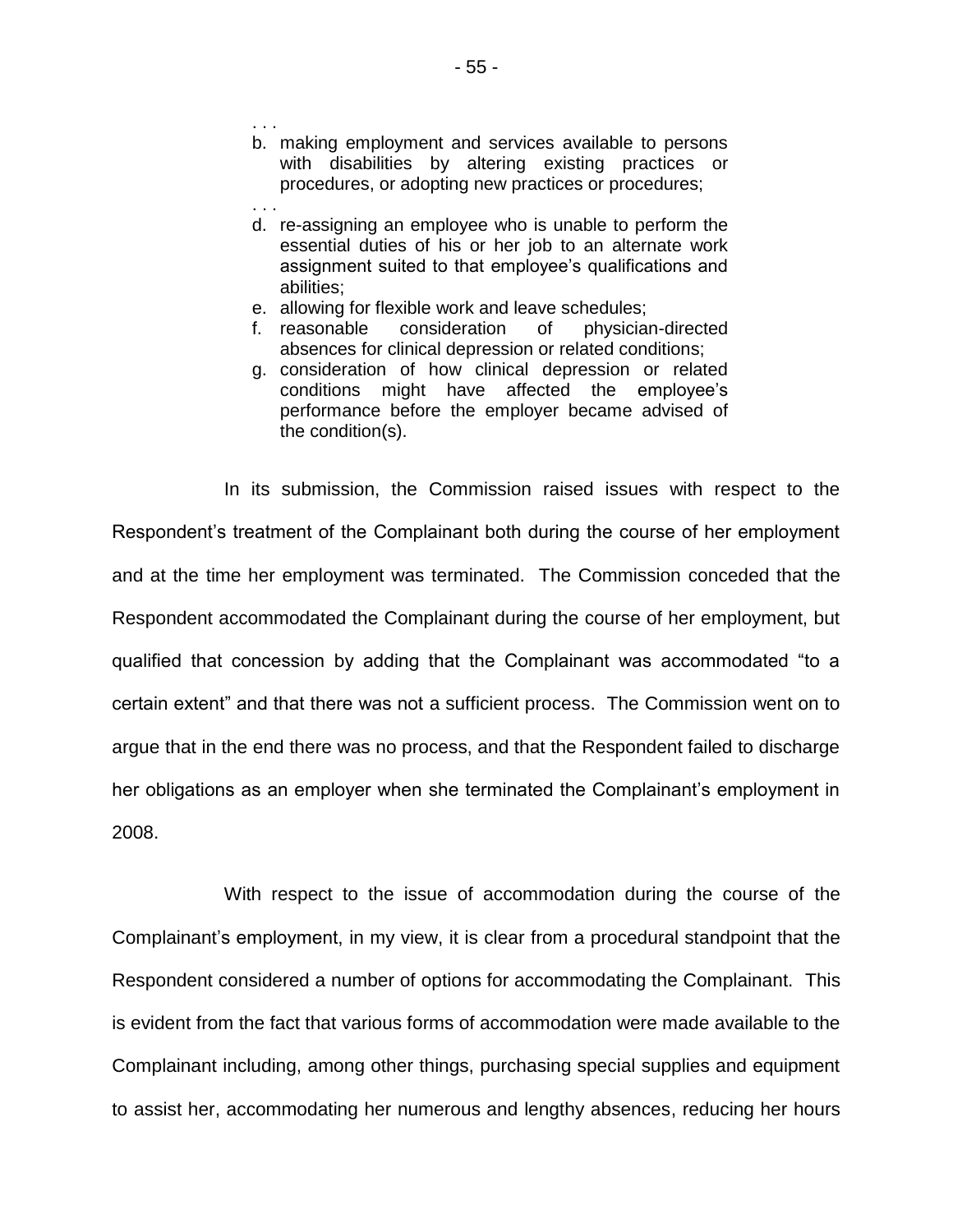of work, allowing her to take additional breaks, and assigning to her or allowing her to perform other tasks.

The Complainant had the opportunity to participate in the accommodation process during this period. The evidence indicates that the Complainant and the Respondent were very close, that they talked about her illness, and that accommodations were made at the Complainant's request.

The Commission was critical of the Respondent relying on the Complainant, "someone suffering from mental illness, to communicate her needs". Yet, the Commission in its Policy indicates that the Complainant ought to have the opportunity to participate in the process of assessing the issue of accommodation. This is not a situation where the Complainant was unable or reluctant to communicate with her employer. Rather, the evidence generally indicates that the Complainant could and did communicate information regarding her illness and her special needs to the Respondent, including advice from her physician. The Respondent testified that the Complainant's hours were decreased quite a bit in 2007, at the latter's request. The Commission also referred in its submission to the Complainant having had an arrangement to work reduced hours based on needs related to her disability and as advised by her physician. Thus, to the extent that the Commission would appear to suggest that it was inappropriate for the Respondent to have relied on the Complainant in this case, when considering, implementing and assessing various accommodations, I disagree.

The Commission was also critical of the Respondent having had little or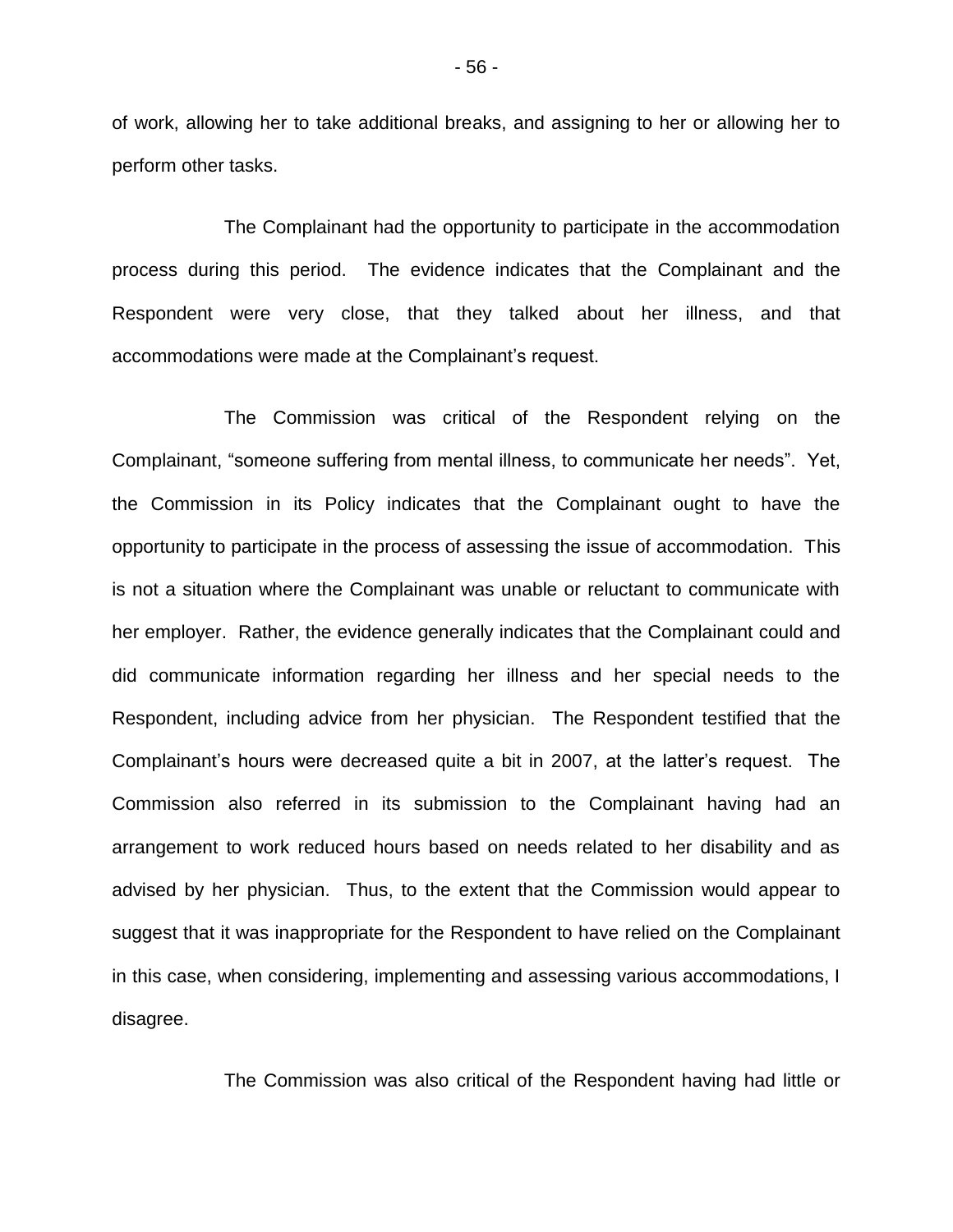no communication with the Complainant's doctor. Dr. D.H. clearly stated, however, that he could not and would not have communicated with the Respondent directly without the Complainant's consent. Moreover, the evidence indicates that Dr. D.H.'s advice and recommendations were communicated to the Respondent by the Complainant and followed. Thus, for example, the Respondent arranged for the Complainant to work reduced hours as advised by her doctor. She also purchased a special sun lamp which Dr. D.H. had recommended for the Complainant, and regardless of whether that lamp was provided as a gift to a friend or not, the fact remains that it was provided, at the Respondent's expense, and that the Complainant could and did use it at the shop.

The Respondent did say that she had one telephone conversation with Dr. D.H. Dr. D.H. did not dispute that that conversation took place, adding that it would have been with the Complainant's permission. Apart from that, there was no evidence to indicate that either the Complainant or Dr. D.H. felt that there was any need for Dr. D.H. to be in communication with the Respondent, either orally or in writing. In fact, Dr. D.H. testified that prior to being dismissed, the Complainant was extremely happy with her job and always spoke about how she was treated by the Respondent in the workplace and elsewhere in the highest regard. In her evidence, the Complainant acknowledged that the Respondent always accommodated and took care of her. While she alluded to problems arising maybe in the last two years, she also acknowledged that various additional accommodations were made at that time, and there was no real suggestion of anything further that the Respondent could or should have done to accommodate the Complainant's needs at that or any other time prior to her dismissal.

The Commission also argued that instead of trying to obtain information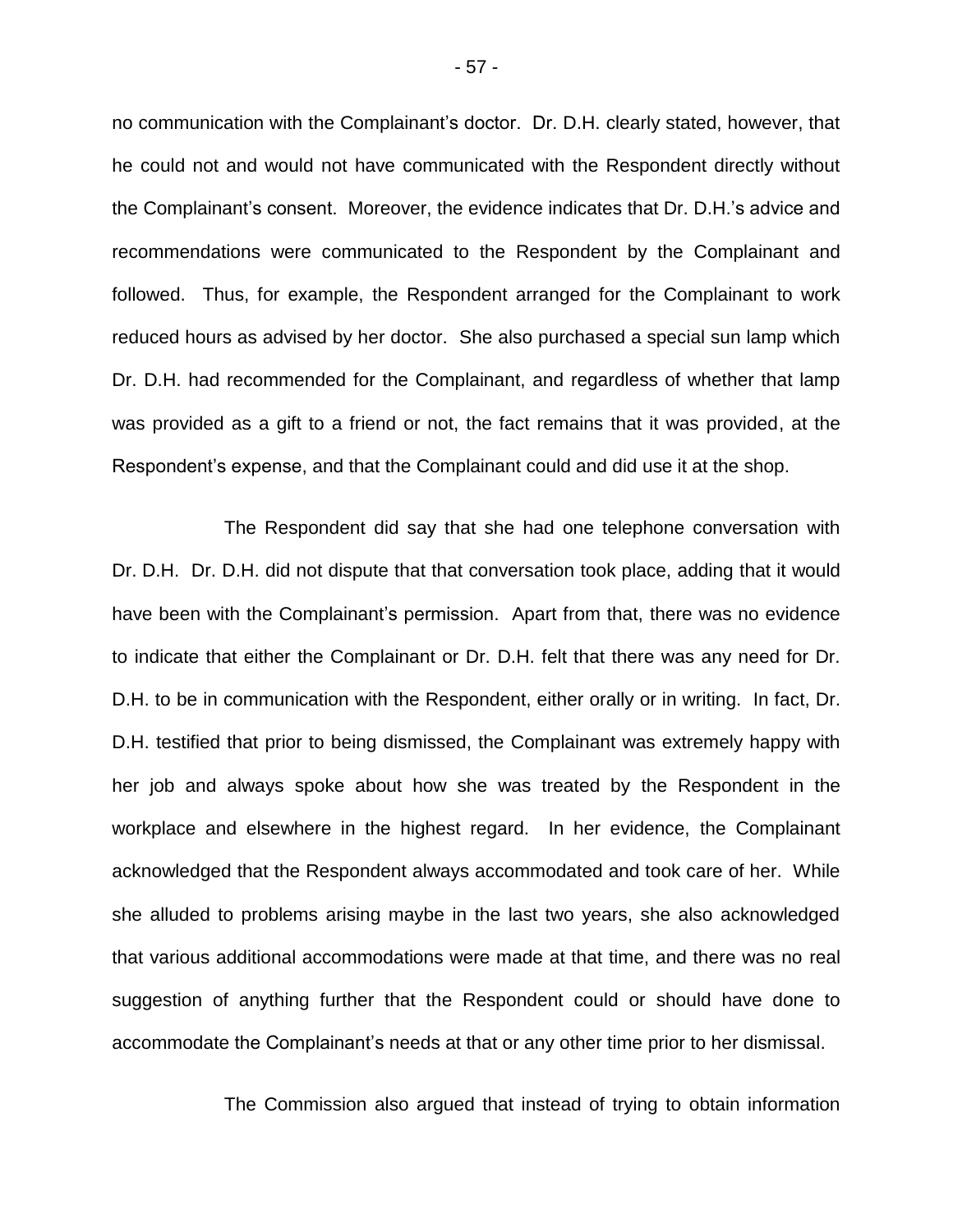about the Complainant's particular illness and its effects on her, the Respondent relied on her own understanding of some form of depression and its effects. While the Respondent said that she understood bipolar depression and had personal experience with family members who suffer from mental illness, I do not find that her treatment of the Complainant was simply based on her own experience, or on generalizations and stereotyping as the Commission suggests.

I am satisfied that the Respondent made significant efforts during the course of the Complainant's employment to understand and accommodate the Complainant's particular circumstances and needs. Although she spoke of her family members being able to work full-time, the evidence does not indicate that the Respondent required or automatically expected this of the Complainant. On the contrary, the Commission itself conceded that the Respondent's consideration for time off on account of hospitalization or illness was excellent, and it is clear that the Respondent accepted and accommodated the Complainant's absences and her need to work reduced hours over a period of several years, at least up until the middle of January, 2008.

In summary, on the facts and circumstances of this case, I am satisfied that the Respondent met the procedural requirements of the duty to accommodate the Complainant during the course of her employment.

I am also convinced that the Respondent satisfied the substantive component of the duty to accommodate the Complainant, accommodating her needs on an ongoing basis throughout her employment.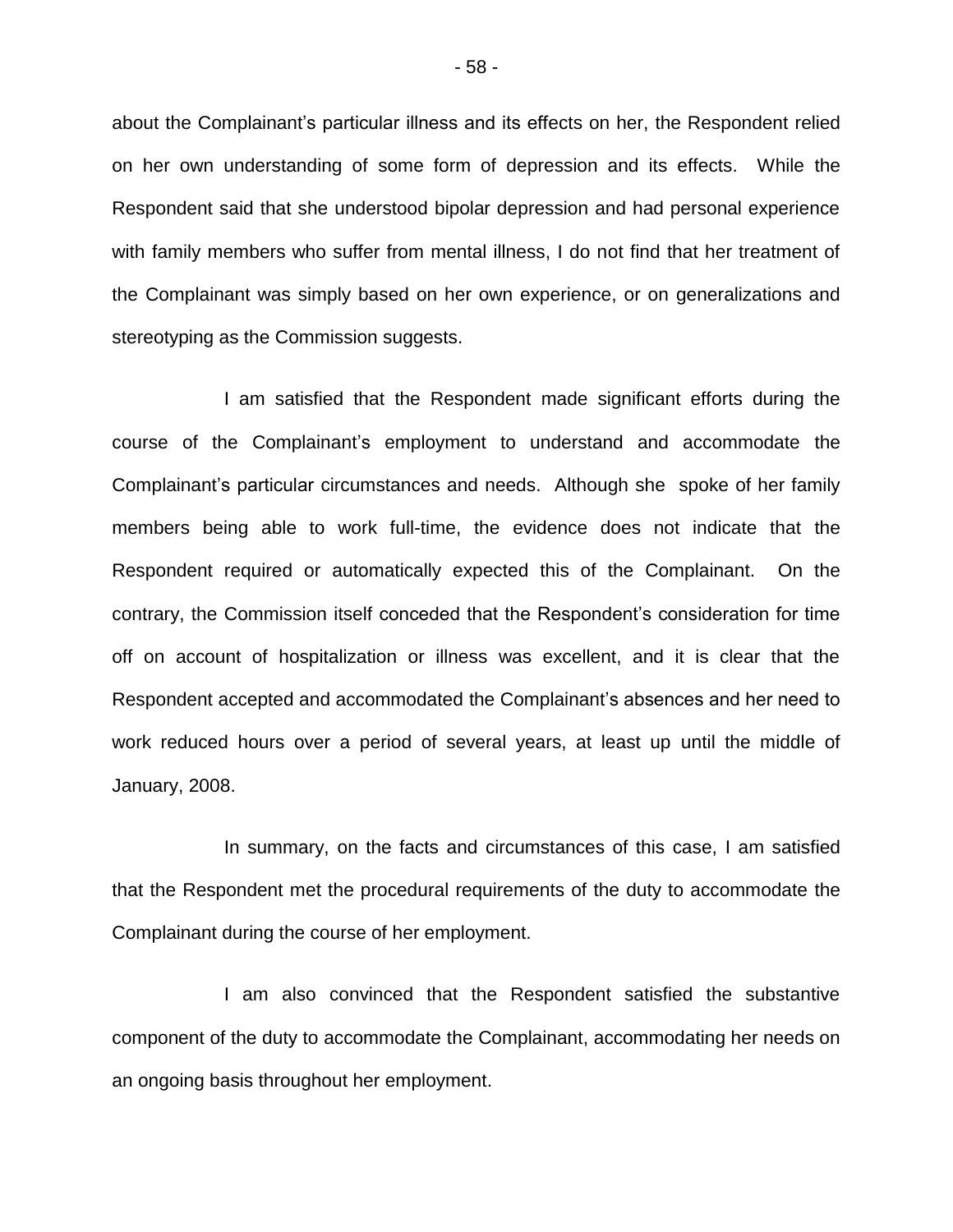As previously stated, several forms of accommodation were implemented by the Respondent over the years, including time off whenever requested or required for hospitalization or time at home due to illness, reduced hours, additional breaks, purchase of special equipment and supplies, assistance with tasks that the Complainant was unable to do or had difficulty doing, and assignment of other tasks that she could perform.

Dr. D.H. testified that the kinds of needs the Complainant might have at her workplace were "not really unusual accommodations". Accommodations which Dr. D.H. referred to in his testimony were implemented by the Respondent, and it is significant, in my view, that there was no evidence of any further accommodations which he had recommended or felt ought to have been considered or implemented by the Respondent during the course of the Complainant's employment, but were not.

Based on the foregoing, I am satisfied that the Respondent fulfilled her obligation to reasonably accommodate the needs of the Complainant during the course of her employment.

The same does not apply, however, with respect to the termination of the Complainant's employment. Having carefully reviewed and considered all of the evidence in this case, I am satisfied that the Respondent has failed to establish, on the balance of probabilities, that reasonable accommodation had been made or was not possible when the Complainant's employment was terminated, for the reasons which follow.

The Respondent's position was that she was justified in terminating the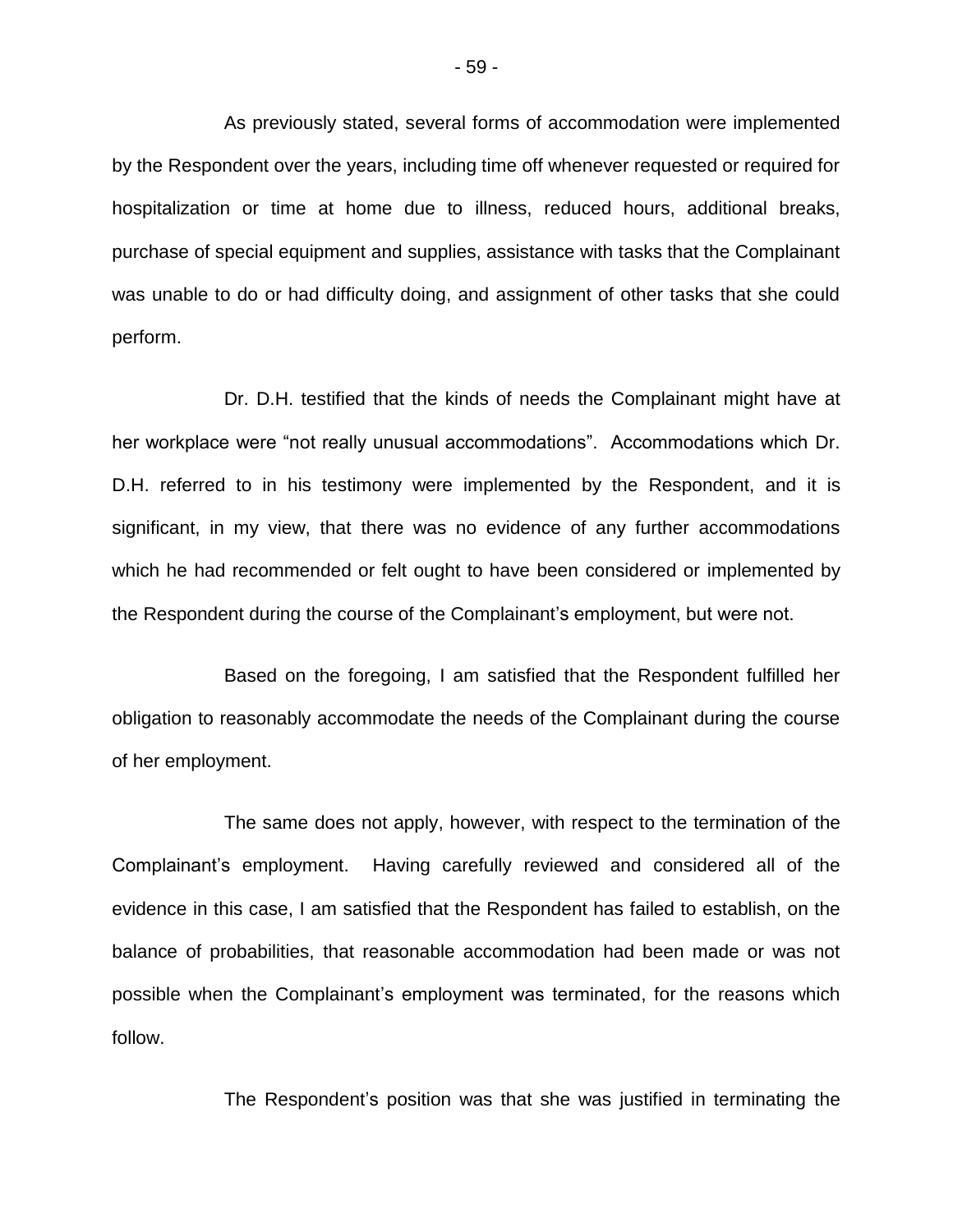Complainant's employment on the grounds that the cost to the business of continuing to employ her constituted undue hardship. She argued that the Complainant's performance and its impact on the business had become worse over time, and that she could not jeopardize her business any longer.

While financial cost is a relevant consideration in assessing what constitutes reasonable accommodation, there must be evidence of a sufficiently substantial and quantifiable or provable financial cost to the business to establish undue hardship. The evidence in this case falls short of this.

The Respondent relied on Exhibit 10. That Exhibit is a one page document which was prepared after the Complaint was filed, based on tapes of what was punched in for "sales". No other documents or records were filed in support of that document. Exhibit 10 shows that the amount of money which the Complainant received from her employment and the amount of money which she brought into the business in 2007 from "sales" or hair services that she provided were roughly equivalent. I have already referred to problems with the accuracy of the figures and calculations in Exhibit 10, and have previously found that, calculated correctly, the figures actually disclose a small net gain due to the Complainant's "sales", as opposed to the net loss shown on that document or identified by W.T.

In addition, it is apparent that Exhibit 10 does not provide a complete picture of the Complainant's contribution to or impact on the business. It does not, for example, give any indication of the benefit which the Respondent and others may have derived from different tasks performed by the Complainant. That there was such a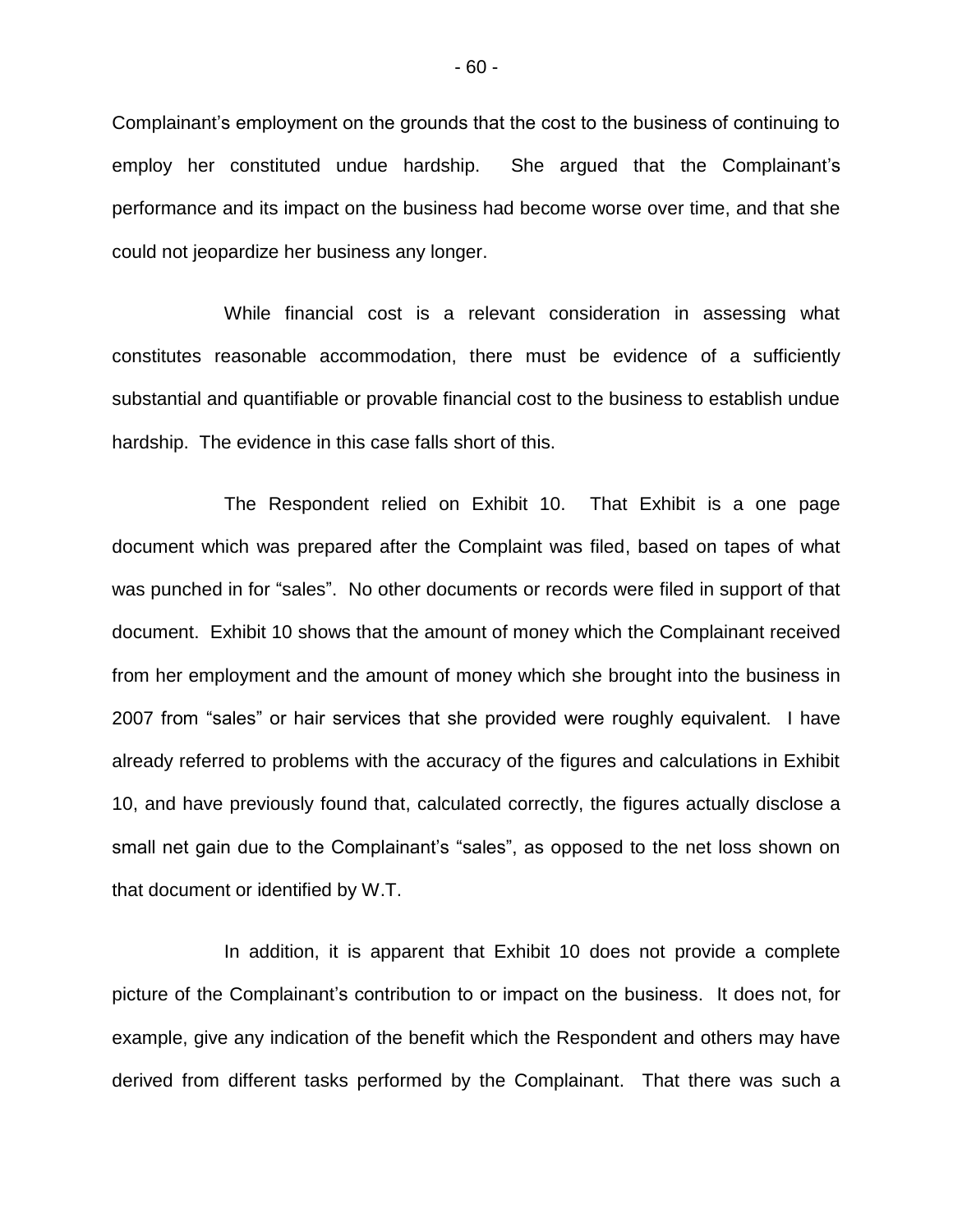benefit is demonstrated by the evidence of B.A., who testified that after the Complainant left in the afternoon, she would have to help the Respondent out more and would have to help with answering the phone, doing towels and cleaning the shop, all of which would impact her work or sales.

Exhibit 10 also gives no indication of the overall financial impact of the Complainant's employment on the business in 2007 itself, or as compared to previous years. With respect to previous years, W.T. simply stated that 2006 was a bad year also. That statement was not supported by any documentary evidence or figures.

There was the evidence of various witnesses, which I accept, that they and others had been unhappy and complained about hair services provided by the Complainant, particularly in 2007, and would not go back to her, or in some cases to the shop, while she was there. I am also satisfied, based on the evidence, that in 2007 at least, the Respondent had had to address complaints and fix problems arising out of services provided by the Complainant, at the shop's expense.

Hair Passion is a small shop, and I appreciate that problems relating to the performance or a reduction in the services of one of only three or four hairstylists could have had a significant and noticeable financial impact on the business. The Respondent would undoubtedly have been concerned that she was losing clients and valuable time and money whenever she had to deal with such problems. Again, however, there was nothing to indicate or quantify the extent to which problems with the Complainant's performance, or complaints and fixes, may have cost the Respondent in terms of lost revenue or otherwise.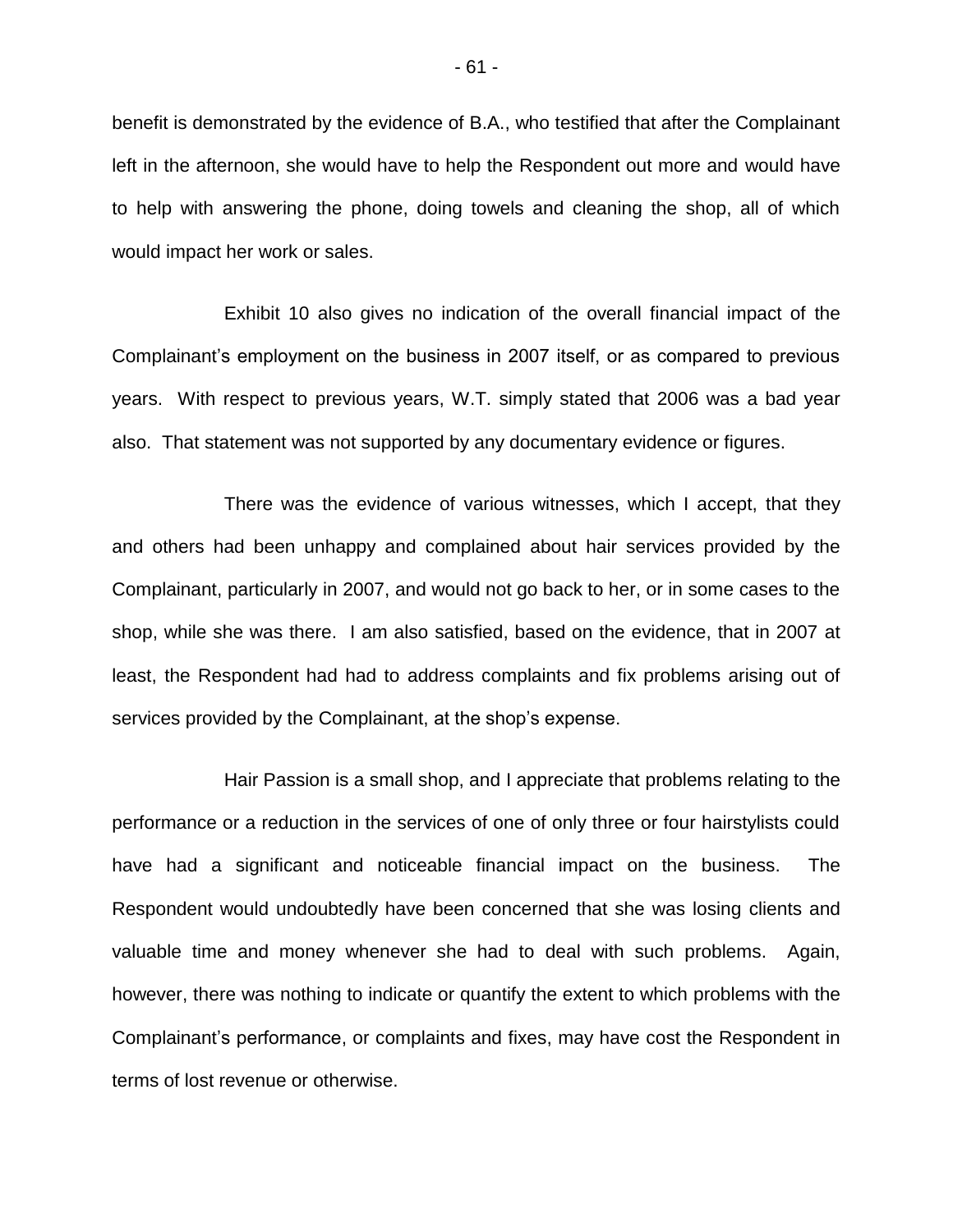Furthermore, the Respondent's position that the cost of continuing to employ the Complainant constituted undue hardship fails to take into account the nature of the Complainant's illness and the extent to which the Complainant's "diminishing performance", particularly in late 2007, had resulted from a relapse of her illness.

The nature of the illness, as described by Dr. D.H., is that it is one where individuals generally suffer from episodes or periods of mania and depression. They are treated and hospitalized, where necessary, to bring the symptoms of their illness under control or back under control. When their symptoms are stabilized and under control, most such individuals can function in the workplace.

There is evidence in this case that the Complainant had been able to function effectively in the workplace. Dr. D.H. stated that when the Complainant is well and her symptoms are under control, she is as capable as any other individual. Witnesses indicated that they had been satisfied with the Complainant's services in the past and that her attitude had been professional. The evidence of D.B., for example, one of the Respondent's own witnesses, was that she had seen the Complainant repeatedly as a hairstylist for six years. She said that haircuts by the Complainant were fine when she was first hired; it was in the last year that the Complainant made mistakes and D.B. was not happy. Similarly, D.B. said that the Complainant's attitude was professional when she first started, but not in the last year or so. C.W., another of the Respondent's witnesses, said that the Complainant was very good at what she did at the beginning, but was not very professional at the end.

In previous years, the Complainant had suffered from relapses. She had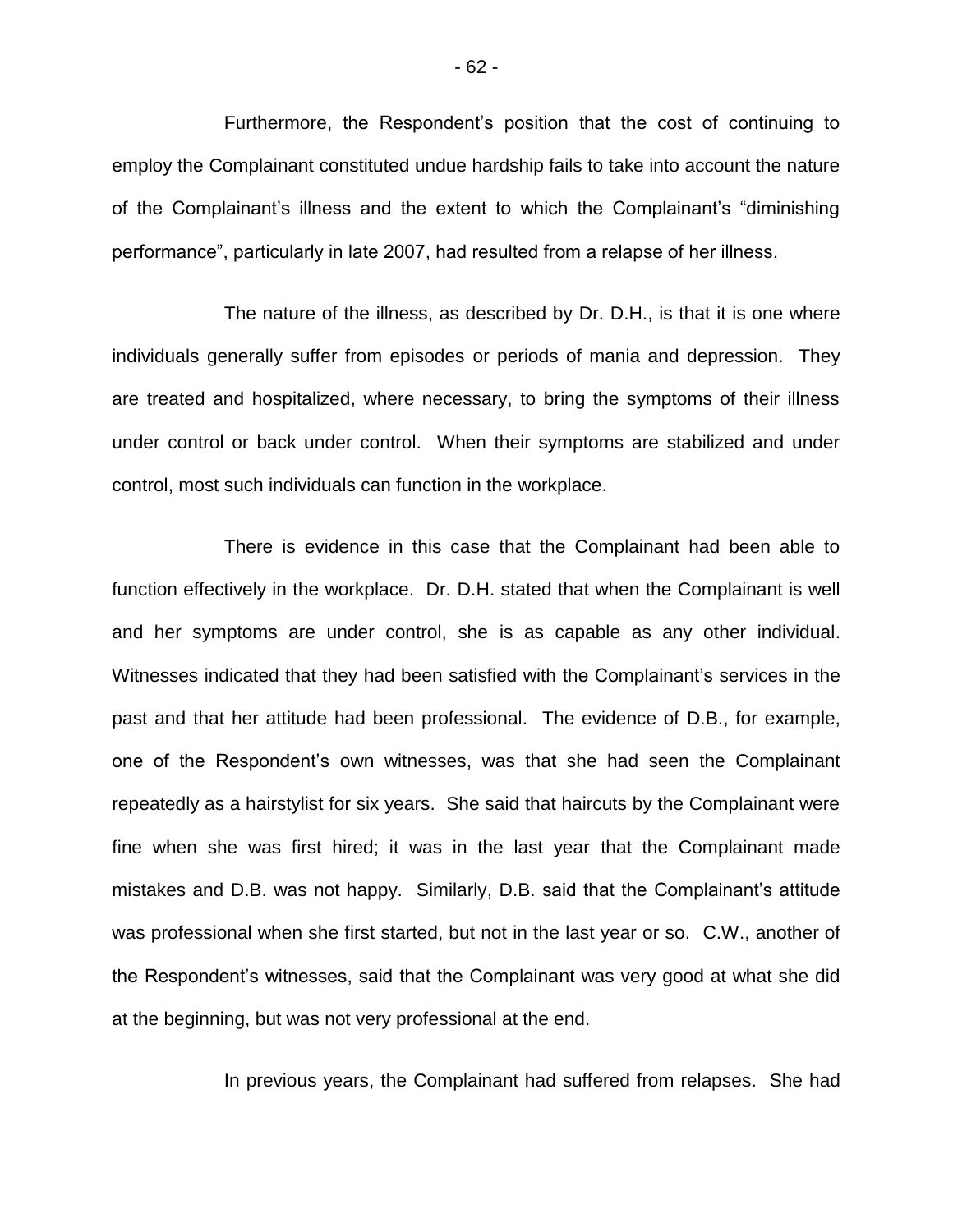had time off and been treated to stabilize her condition, after which she had always been able to return and continue working at the shop, with accommodations when needed.

In 2007, the Complainant was approaching or in another episode. In mid-December, she was again hospitalized to bring her symptoms back under control. By mid-January 2008, she had been in hospital for a month. She had reached the stage where she was able to go home from hospital on her first weekend pass, but her condition was still being brought under control and she was not ready to return to work.

The Respondent acknowledged that when she spoke to the Complainant in mid-January 2008, she knew that the Complainant was on leave and not well enough to be at work. In these circumstances, I am not satisfied that the Respondent could reasonably assess whether she would ultimately be able to accommodate the Complainant, in any of the ways in which she had previously accommodated her or otherwise, short of undue hardship.

The Respondent terminated the Complainant's employment without making any inquiries as to the Complainant's status or prognosis, including when or if she might be able to come back to work, and what she might or might not be able to do at that time. Having failed to make any such inquiries or obtain further information, the Respondent was not in a position to consider, and did not consider, whether or how she might reasonably accommodate the Complainant if or when the Complainant was able to return to work.

Further, there was no evidence and no explanation as to why it had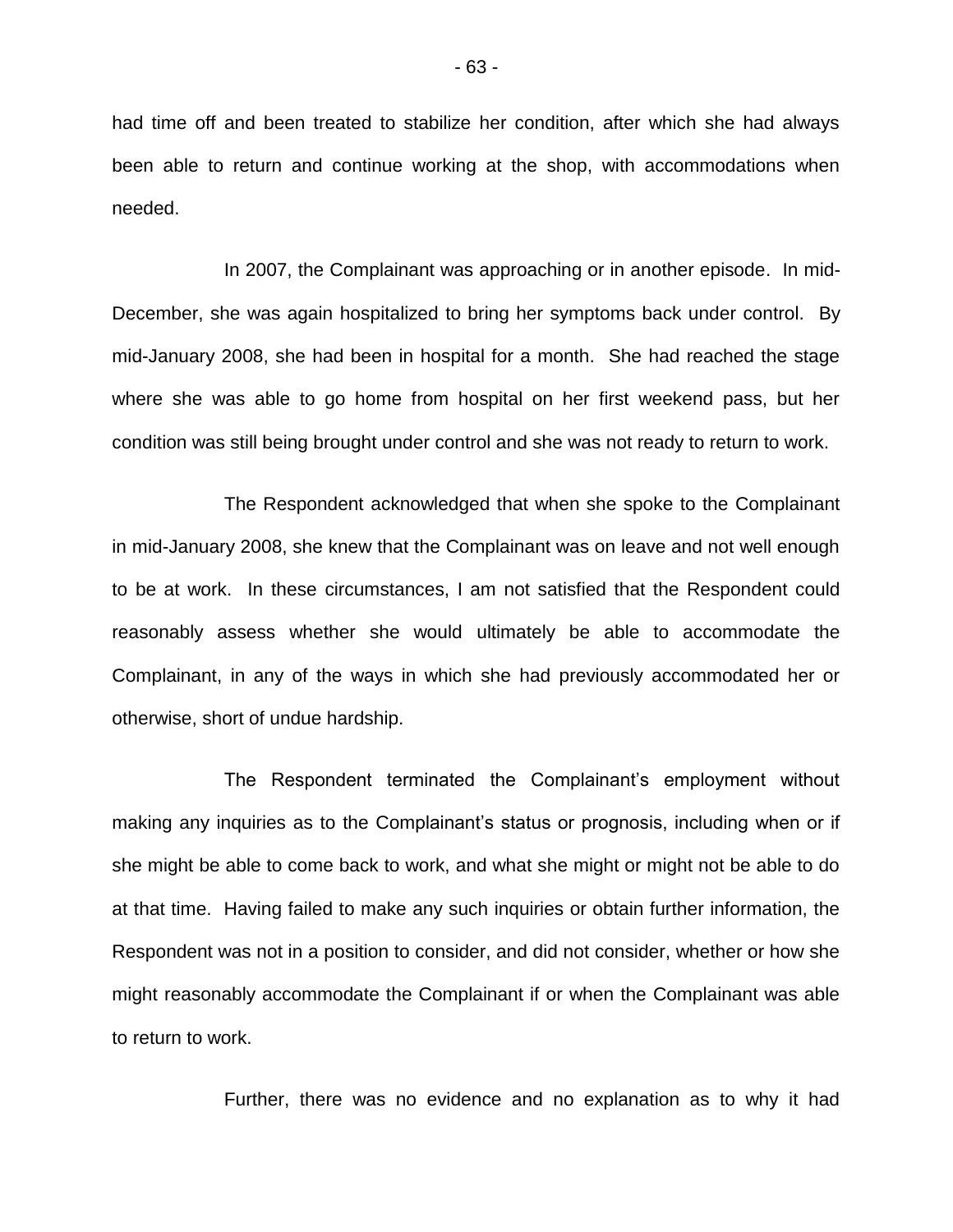become necessary for the Respondent to terminate the Complainant's employment at that time, while the Complainant was on leave, or in other words, why it was not possible to allow her to remain on leave while her condition was being stabilized, or at least until such time as proper consideration could be given to whether or how her needs could be reasonably accommodated.

I am satisfied that the Respondent had real and legitimate concerns, based on the Complainant's past history. To a certain extent, therefore, I do not agree with the Commission's submission that the Respondent's position is based on speculative or unsubstantiated concern or after-the-fact justification. The Respondent's concerns did not, however, justify her terminating the Complainant's employment in January 2008.

The duty to accommodate is of an ongoing nature. The Respondent had a continuing obligation to take into consideration changes in the Complainant's condition and needs, and to look at what else she could do in the circumstances, if anything, to accommodate the Complainant's needs based on her illness, short of undue hardship.

In fact, in this case, it is clear that there was an appropriate and viable alternative in early 2008, namely granting the Complainant a leave of absence so that her symptoms could be brought under control and her condition stabilized.

There was no question that when the Complainant had previously suffered relapses of her illness, the Respondent had accommodated her by allowing her to take time off. There was nothing to suggest that this was not reasonably possible, or that the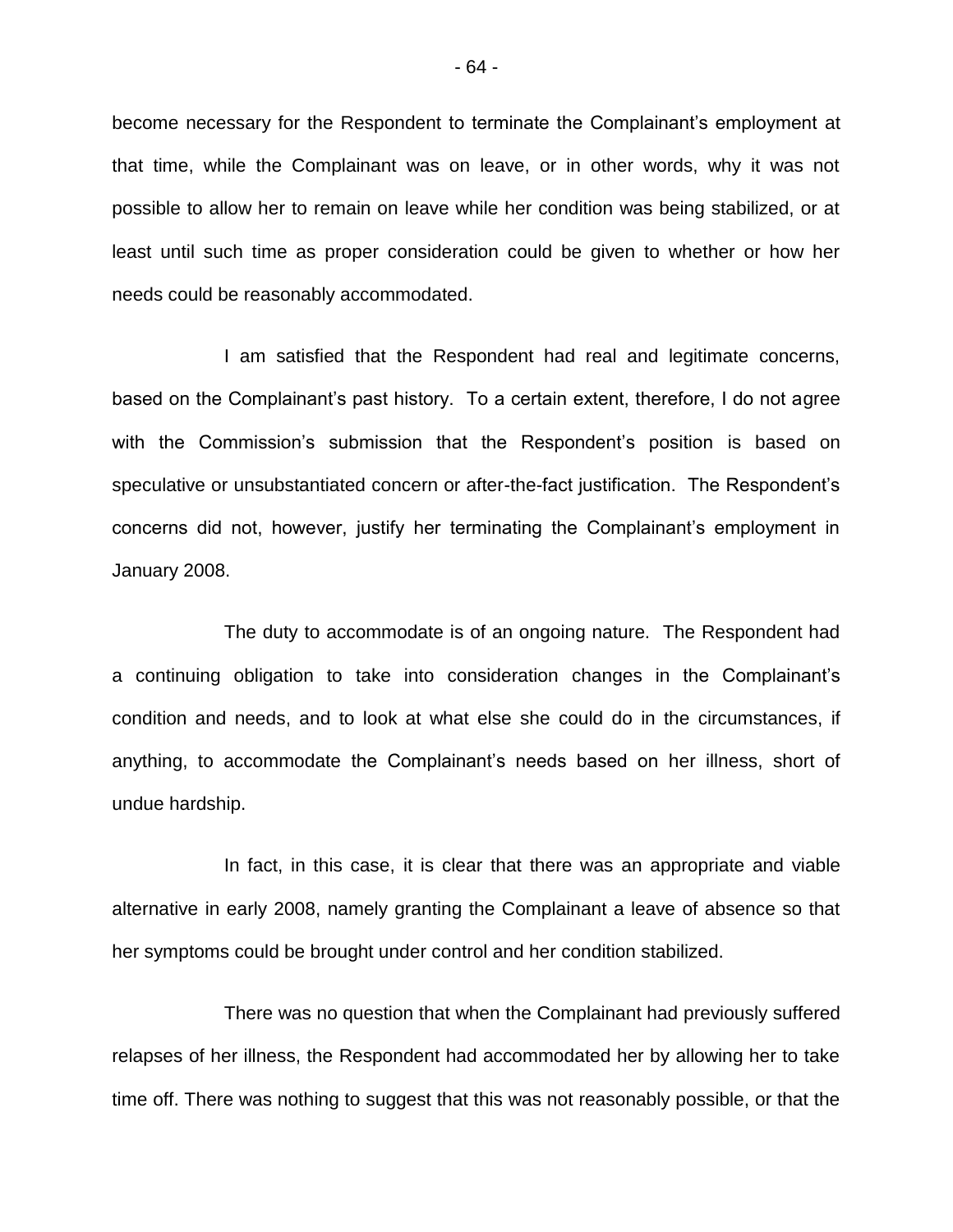Respondent was not prepared to accommodate the Complainant in the same way when the Complainant contacted her in mid-December 2007 to let her know that she was being hospitalized.

Rather, the evidence indicates that the Respondent was at least initially prepared to accommodate the Complainant by allowing her to take time off as she had in the past. The Respondent did not tell the Complainant that her employment was terminated when she first called, or in the month that followed. She testified that she spoke to the Complainant on the phone probably five or six more times between mid-December and mid-January, but did not suggest that she indicated to the Complainant during any of those phone calls that the Complainant's job was or might be in jeopardy.

It was not until mid-January, when the Complainant asked whether she had a job to come back to, that the Respondent abruptly terminated the Complainant's employment, effective December 15, 2007.

Had the situation changed in the one month period between mid-December 2007 and mid-January 2008 such as to justify the termination of the Complainant's employment on the grounds that the Respondent could no longer accommodate the Complainant's disability short of undue hardship? I am not satisfied that it had.

There was evidence that at least some of the complaints relating to the Complainant's performance were received after she had gone or was on leave. I have already concluded that the evidence in that regard was insufficient to establish undue hardship. In any event, any such complaints would clearly have related to the period of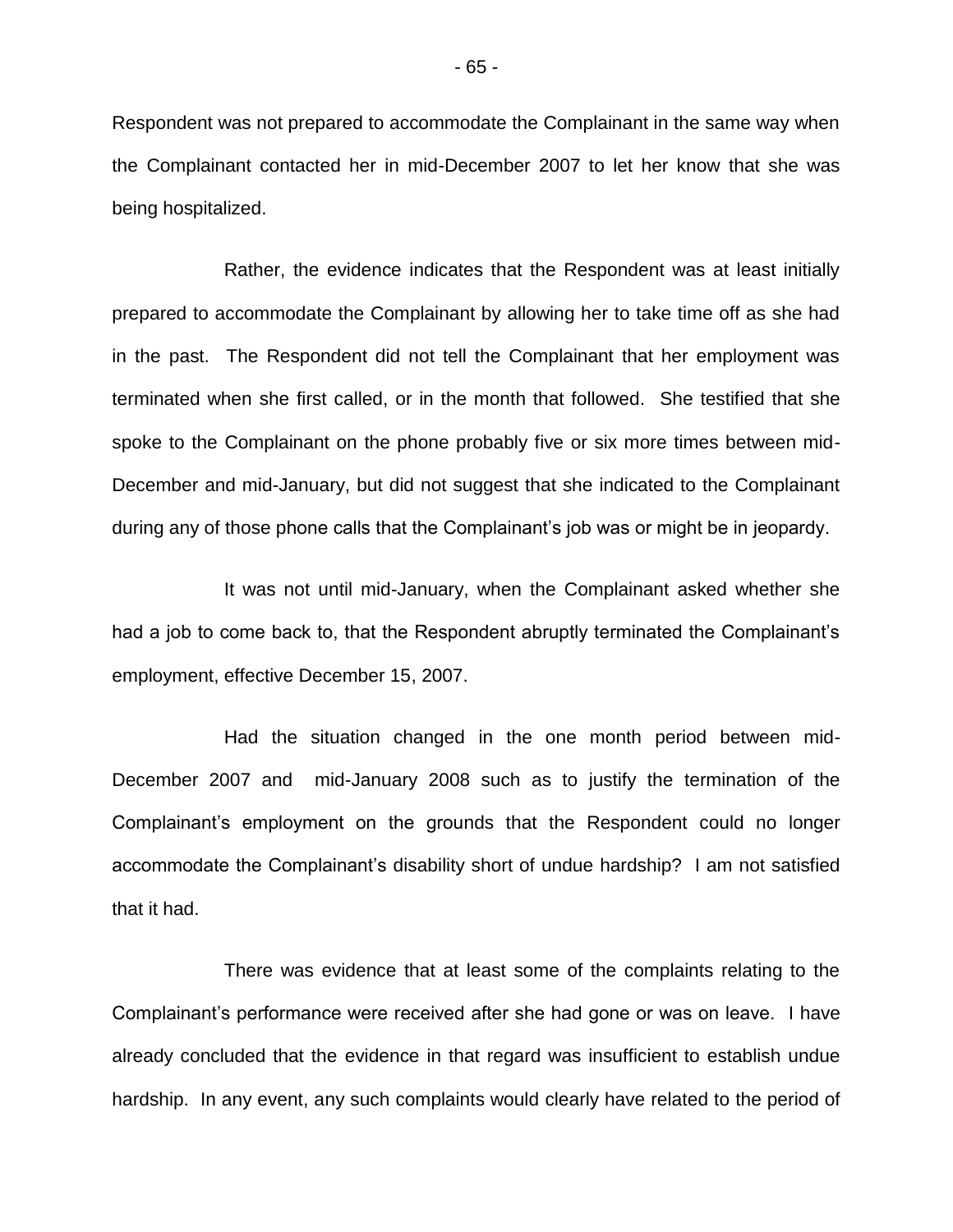time prior to her hospitalization.

The Complainant had been on leave for a month. There was no evidence that her being on leave had resulted in any cost to the Respondent, and nothing to suggest that accommodating or continuing to accommodate her with a leave of absence was not a viable alternative or would have resulted in hardship, much less undue hardship, to the Respondent.

I agree with the Commission that in the end, when the Respondent decided to terminate and terminated the Complainant's employment in January 2008, the process of accommodation simply failed. The substance of accommodation similarly failed. The accommodation which had been in place for the past month, the leave of absence, was withdrawn, and no alternatives to termination were considered.

In light of the foregoing, I find that the Respondent has failed to establish that she was justified in terminating the Complainant's employment in mid-January (effective December 15, 2007) on the grounds that she had reasonably accommodated or could not reasonably accommodate the special needs of the Complainant arising out of her disability. The Respondent did not consider or take into account whether or to what extent problems in 2007 had resulted from a relapse of the Complainant's illness, whether or to what extent such problems would continue at least in the foreseeable future, and whether or how the Complainant's needs could be reasonably accommodated once her condition was stabilized. The termination of the Complainant's employment while she was absent due to illness was, at the very least, premature.

In the result, I find that the Respondent discriminated against the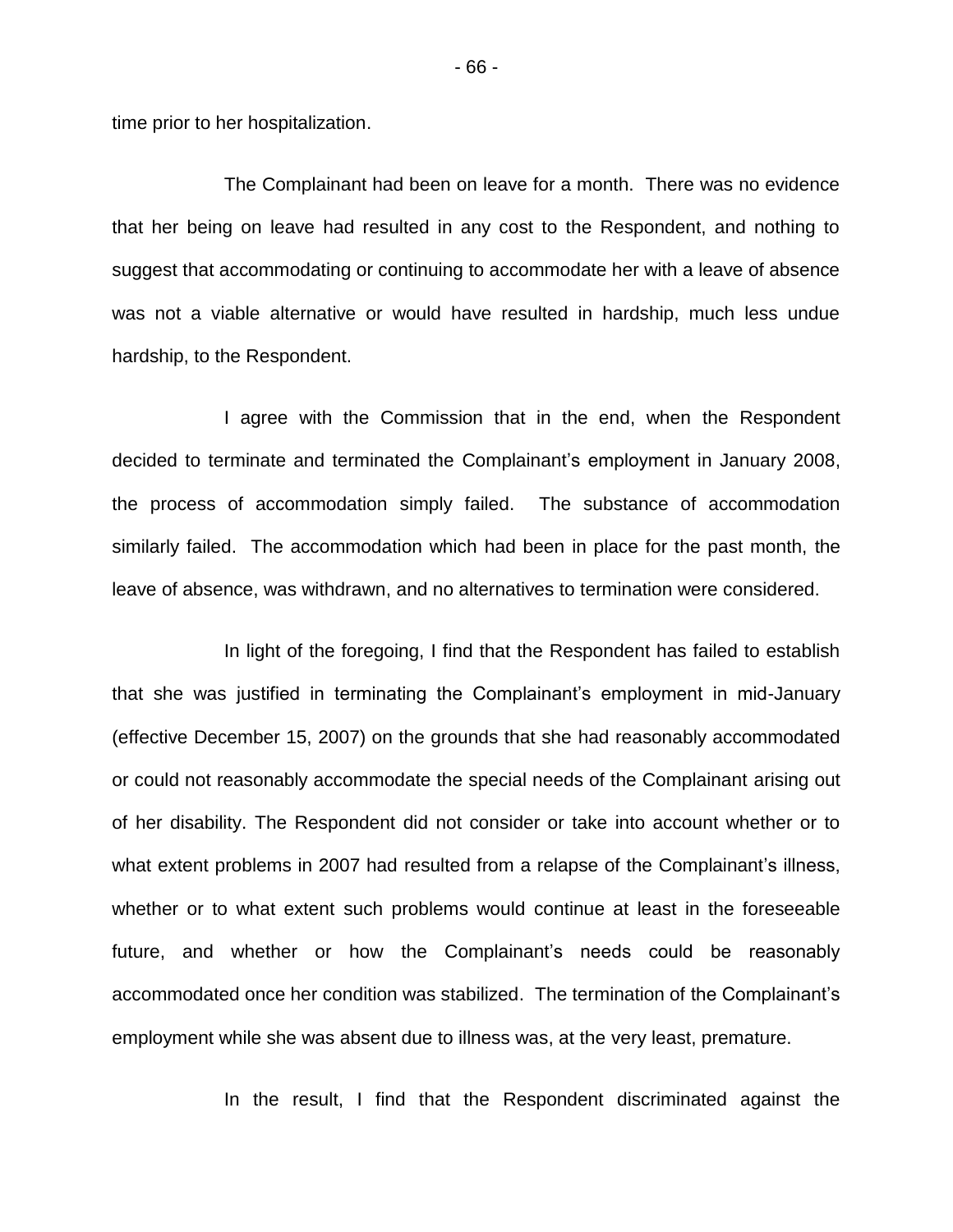Complainant on the basis of her disability by terminating her employment in January 2008, contrary to section 14 of the *Code*.

#### Remedies

Commission counsel advised that they were seeking three remedial orders in this case. The first was an order for general damages in favour of the Complainant, pursuant to clause 43(2)(c) of the *Code*, in the amount of \$2,000.00, on account of injury to self-respect and dignity.

In the Commission's submission, there was a substantial impact on the Complainant. Her employment was terminated when she was on medical leave, and only when she herself inquired after receiving a chilly response from her employer during a phone conversation. She lost her job at a very difficult time in her life, and her evidence and that of her doctor substantiate that her hospitalization and period of treatment were protracted as a result of the stress and upset caused by the termination of her employment.

Counsel for the Commission stated that the cases which they had located in this regard were not particularly apposite, if only because there was some accommodation in this case. It was again noted, however, that the accommodation process, if there was any (which the Commission denies), simply broke down. Counsel referred to the decision in *Budge* v. *Thorvaldson Care Homes Ltd.* (2002), 42 C.H.R.R. D/232 (Man. Bd. Adj.), noting that the Board of Adjudication in that case recognized that awards in Manitoba have generally been unreasonably low. In *Budge*, a sexual harassment case, the Board awarded \$4,000.00 as damages for injury to the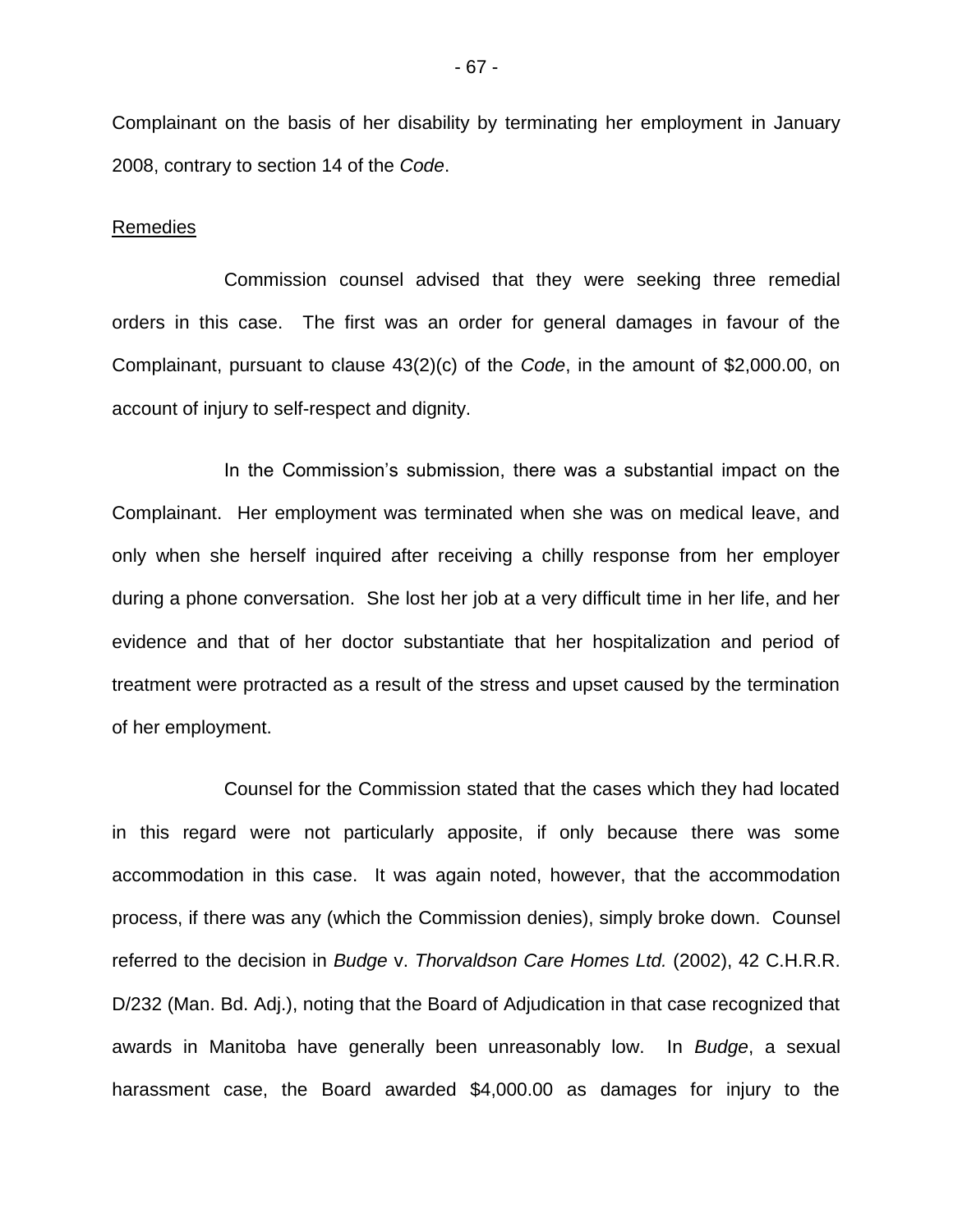complainant's dignity, feelings and self-respect. In awarding that amount, the Board considered, among other things, that the case involved a vulnerable employee. It was submitted that the sum of \$2,000.00 would take into account not only the lower awards in Manitoba, but also the specific circumstances of this case.

Under clause 43(2)(c) of the *Code*, where an adjudicator decides that a party has contravened the *Code*, the adjudicator may order that the party "pay any party adversely affected by the contravention damages in such amount as the adjudicator considers just and appropriate for injury to dignity, feelings or self-respect."

While the Commission has argued that the testimony of both Dr. D.H. and the Complainant substantiates that her hospitalization and period of treatment were protracted as a result of the stress and upset caused by the termination of her employment, it is my view that the evidence is not nearly as compelling as the Commission suggests.

The evidence in this regard is somewhat vague. What Dr. D.H. stated was that the termination of the Complainant's employment "*likely* protracted her hospitalization" (emphasis added). He further qualified this statement by emphasizing that he was not present during the Complainant's hospitalization. The Complainant testified that her stay in hospital was "*extended* by *probably* another two weeks" (emphasis added).

When the Complainant was advised by the Respondent that her employment was terminated, she was on her first weekend pass since being hospitalized a month earlier. It is clear that she was still under hospitalization at that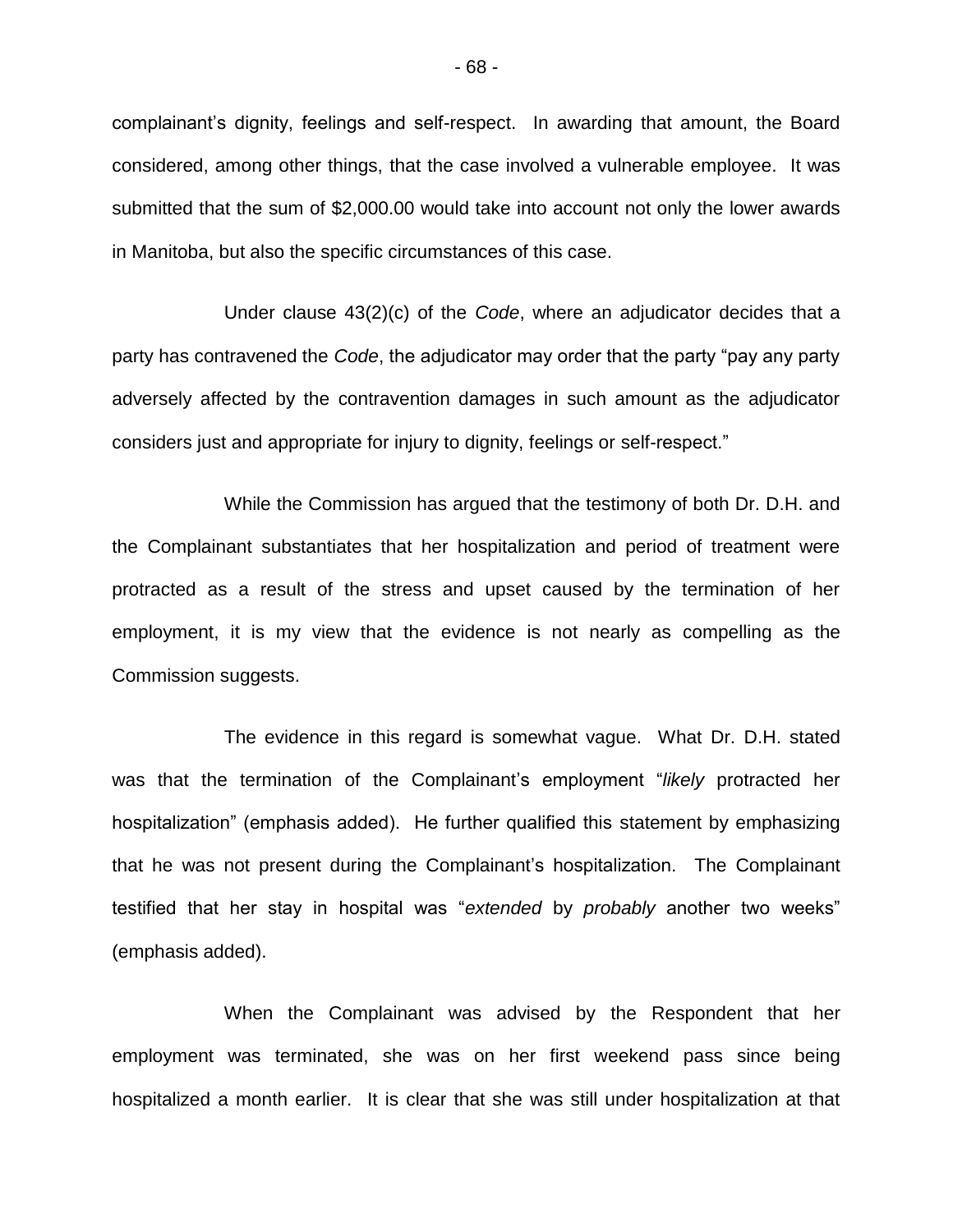time, and was to return to the Hospital at the end of the weekend. Other than the fact that she had been given a weekend pass, there was no evidence of her situation at that juncture, and in particular, of how much longer her hospitalization would have been expected to continue in the normal course of events.

The evidence discloses that the Complainant was discharged from the Hospital in February 2008, but is silent as to whether this occurred at the beginning, the middle, or the end of February. Thus, her hospitalization may only have continued for as little as two and a half weeks more, or it may have continued for as much as six and a half weeks more.

In the circumstances, I cannot conclude that the Complainant's hospitalization was in fact protracted.

I certainly accept, as Dr. D.H. stated, that the loss of her job was another stressor and that it would not have promoted the Complainant's recovery. The question remains as to what is the measure of the injury caused to the Complainant by the additional stressor.

A complicating factor in this regard is the close relationship which existed between the Complainant and the Respondent, who were repeatedly described as being very close, like sisters. The evidence shows that what was most significant for the Complainant was not the loss of her job, but the loss of her close personal relationship with the Respondent. As Dr. D.H. stated, what was most significant for the Complainant was that she felt let down and hurt by someone she considered to be more than a friend; she felt more distraught and sad because she was losing a very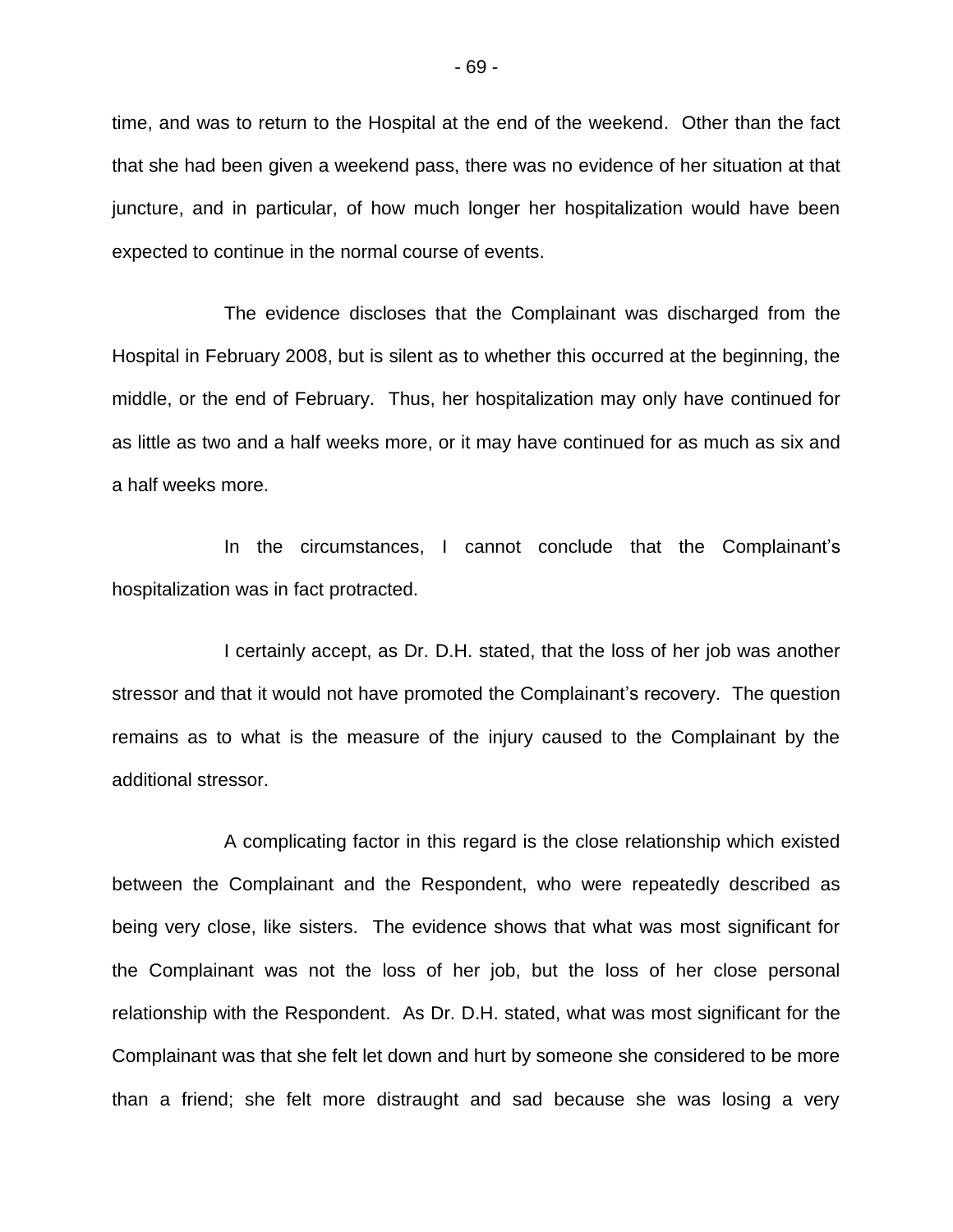significant relationship in her life.

The purpose of the *Code* is to remedy the effects of discrimination. A remedy under clause 43(2)(c) is to compensate a party for injuries to dignity, feelings or self-respect arising out of the contravention of the *Code*.

As the Commission itself has argued, however, this case is not about the personal relationship between the Complainant and the Respondent. It is about the Respondent's obligations as an employer to her employee, as it is the employment relationship which the *Code* seeks to protect.

The importance of an individual's employment to their self-esteem and sense of identity is referred to an oft-cited passage from *Reference re Public Service Employee Relations Act (Alberta)*, [1987] 1 S.C.R. 313, where Chief Justice Dickson (writing in dissent) stated, at page 368:

> Work is one of the most fundamental aspects in a person's life, providing the individual with a means of financial support and, as importantly, a contributory role in society. A person's employment is an essential component of his or her sense of identity, self-worth and emotional well-being.

In the circumstances of this case, I am satisfied that while the personal relationship was very important to the Complainant, the employment itself was also important to her, and that the termination of her employment would have had, and did have, a significant impact on her sense of identify and self-respect.

In light of the foregoing, and based on the facts of this case, I find that an award in favour of the Complainant in the amount of \$2,000.00 under section 43(2)(c) of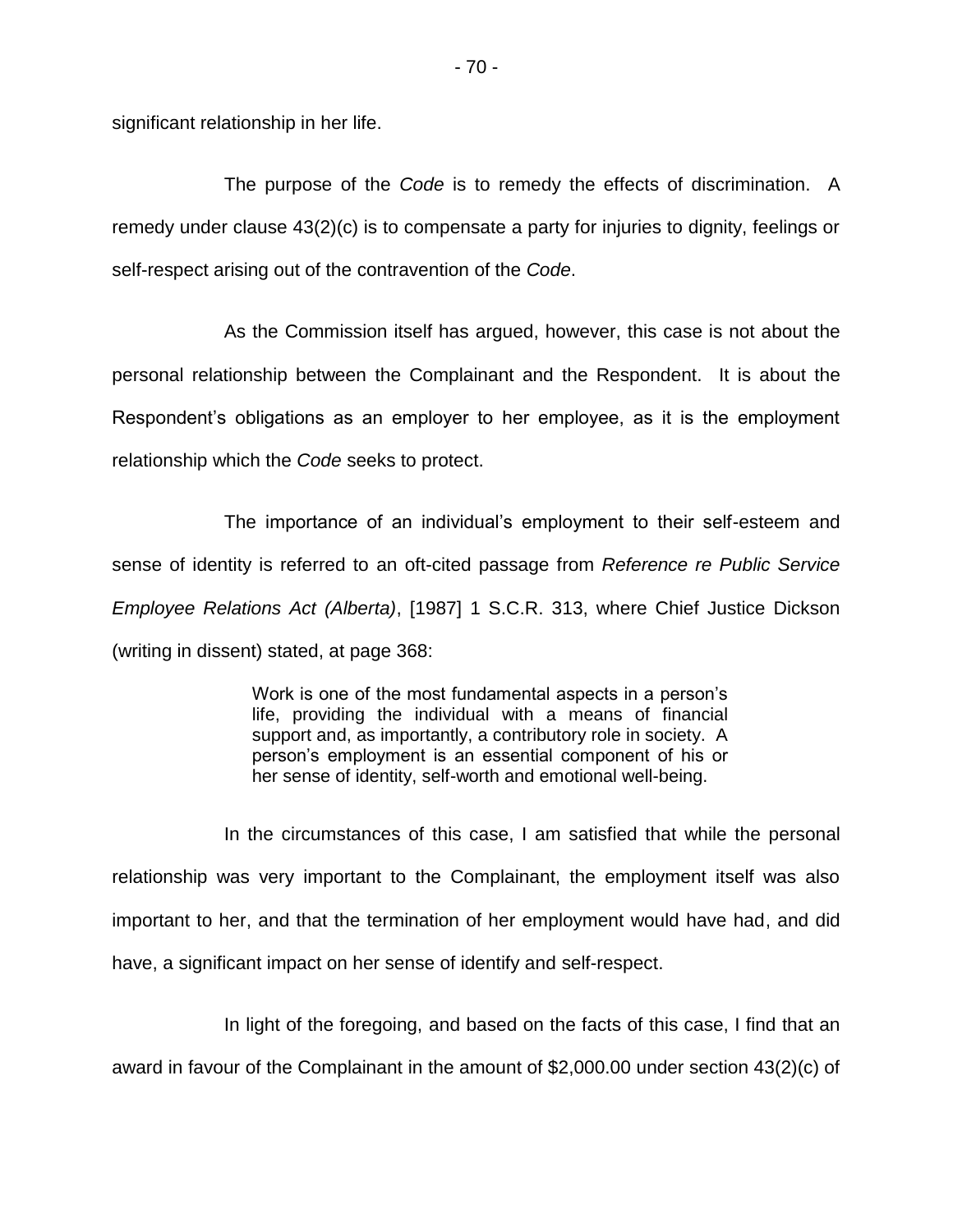the *Code* is just and appropriate. As a result, I order the Respondent to pay \$2,000.00 for injury to the Complainant's dignity, feelings and self-respect arising out of the Respondent's contravention of the *Code*.

The second order being sought is an order, pursuant to clause 43(2)(b) of the *Code*, for an additional eight weeks' wages in lieu of notice. The Commission acknowledged that the Complainant had already received six weeks' wages in lieu of notice, as contemplated under *The Employment Standards Code*. In seeking an additional eight weeks' wages, the Commission was seeking reasonable notice at common law. The Commission submitted that the purpose of such an award would be to compensate the Complainant for the harm caused by the discrimination and the loss of her job, and thus the lost income for the period of time that the Complainant would have been employed had the discrimination not occurred. The Commission referred to the decision in *Bardal* v. *Globe & Mail Ltd.* (1960), 24 D.L.R. (2d) 140 (Ont. H.C.) ("*Bardal*") as setting out the factors for determining reasonable notice, and submitted that the equivalent of an additional eight weeks' wages, resulting in a total of fourteen weeks' wages in lieu of notice, would represent reasonable notice at common law on the facts of this case.

The position advanced by the Commission equates the remedy under clause 43(2)(b) of the *Code* with the remedy of wages in lieu of notice at common law. There are significant differences, however, between the nature and purpose of these two types of remedies.

An award on account of wages in lieu of notice is the measure of damages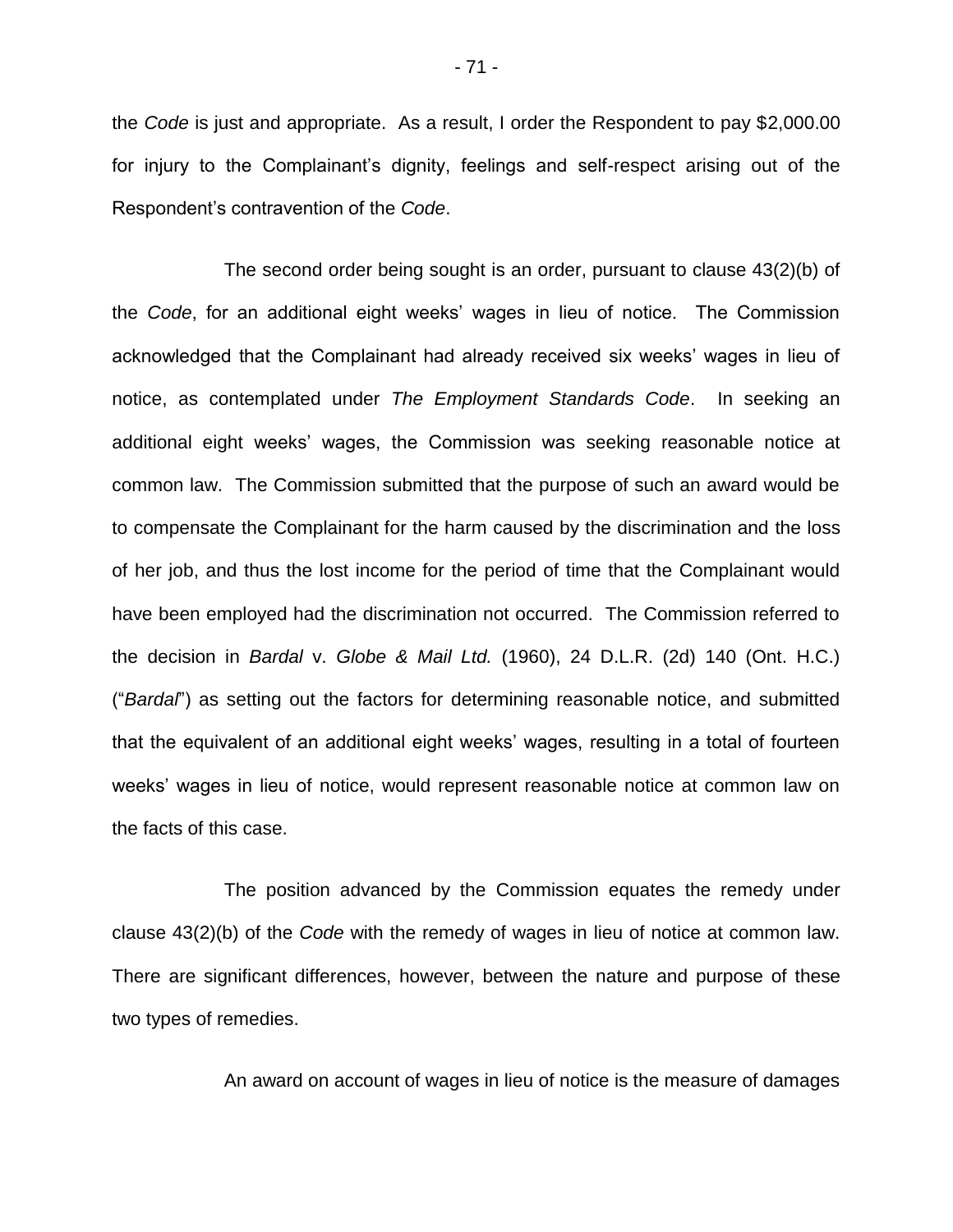in a claim for wrongful dismissal at common law, and is based on a contractual obligation to give an employee reasonable notice of an intention to terminate his or her employment. (*Bardal*, at paras. 12 to 14) The purpose of an award of damages in a wrongful dismissal case is to place the former employee in the position the employee would have been in if reasonable notice had been given, as contemplated under the contract.

A remedy under clause 43(2)(b), on the other hand, is aimed at compensating the affected party for financial losses sustained by reason of the contravention of the *Code*. The purpose of such compensation is to restore the affected party so far as is reasonably possible or appropriate to the position he or she would have been in if the discrimination had not occurred.

Having carefully reviewed all of the evidence in this case, I am unable to identify any financial losses sustained, expenses incurred or benefits lost by the Complainant by reason of the termination of her employment.

The Complainant was on medical leave when her employment was terminated. I must conclude, based on the evidence, that that leave was on an unpaid basis, there having been no indication or suggestion that the Complainant had been entitled to, or had received or expected to receive, any wages or other financial benefits while she was on medical leave.

In mid-January, the Complainant was neither ready nor able to return to work. While I have found that the termination of her employment while she was on medical leave was premature, that does not necessarily mean that it resulted in a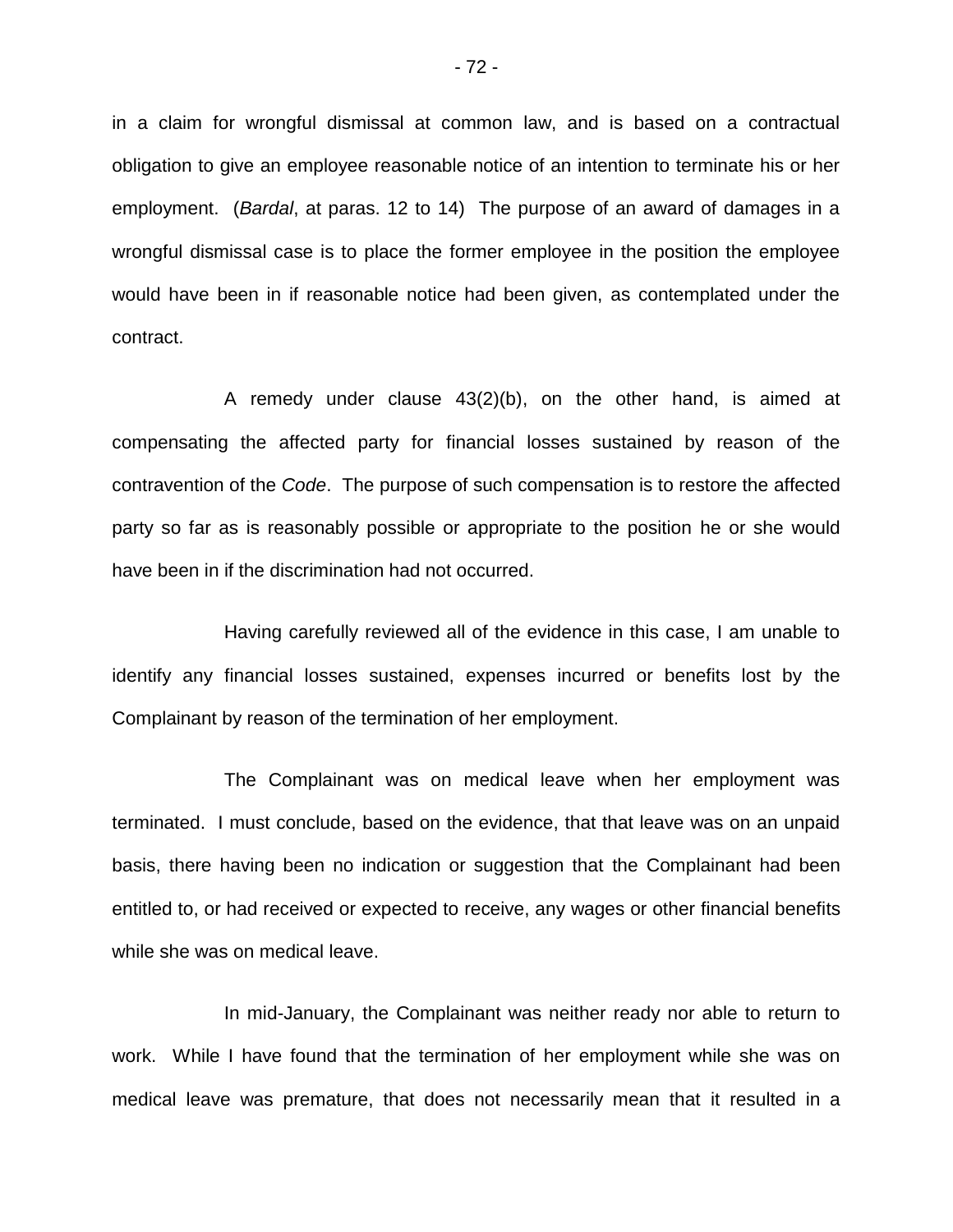compensable loss. Had the Complainant been allowed to remain on leave, it would have been on the same basis as before, that is on an unpaid leave of absence. I am unable to find, therefore, that she sustained any financial loss as a result of the premature termination of that leave, at least in respect of any extended period of time during which she ought to have been allowed to remain on sick leave.

In addition, there is no evidence as to if or when the Complainant would ultimately have been able to return to work as a hairstylist or in any other capacity for the Respondent, or as to what, if any, accommodations might then have been necessary to enable her to resume working for the Respondent. There is evidence that she began working at a day care in May 2008, but there is no indication that the Complainant was able to work at all prior to that time. Nor is there any evidence of what her duties entailed at the day care, and what her capabilities and restrictions were at that time. There is also no evidence as to whether the compensation which the Complainant received from her employment at the day care was less or more that what she had been receiving or would have received from the Respondent.

Based on the evidence or lack of evidence before me, I am unable to conclude that the Complainant would ultimately have been capable of performing the essential duties of her position with the Respondent or that the Respondent could have reasonably accommodated her needs in that or any other appropriate position.

In conclusion, I am not satisfied that the Complainant sustained any financial loss as a result of the termination of her employment. I am therefore precluded from making any order under clause 43(2)(b) of the *Code*.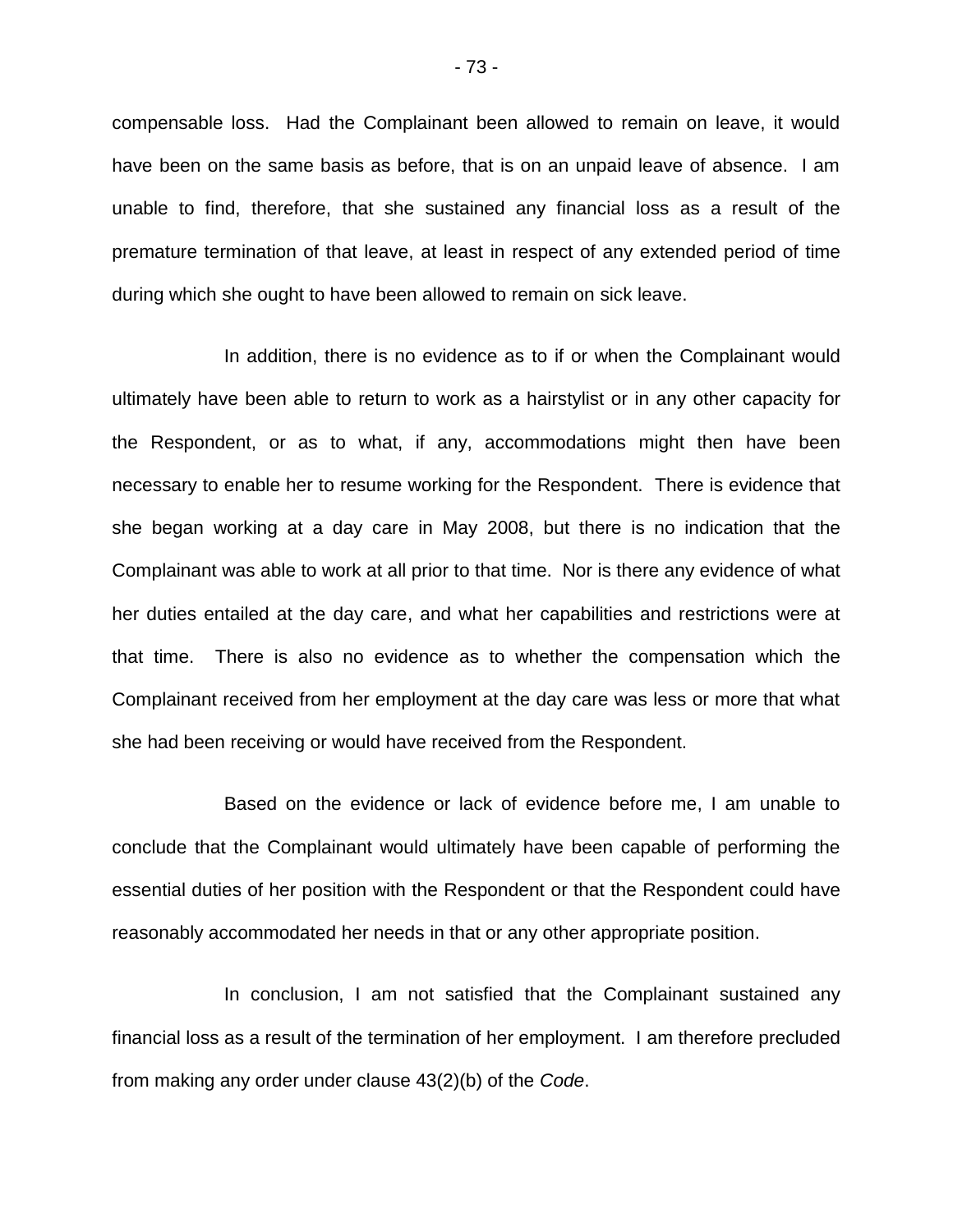The third order being sought was an order that the Respondent adopt and post a suitable written policy for its employees, based in part on the Commission's policy on reasonable accommodation and acceptable to the Commission, and that the Respondent implement that policy in an expeditious manner. The Commission recognized that the Respondent operates a small hair salon and cannot necessarily be expected to have a formal and comprehensive set of employee policies. What the Commission was seeking was that there be some process, even a relatively informal one, with thought and consideration being given to the entitlement and protections provided in the *Code*.

In the circumstances, I am not satisfied that such an order is warranted or would serve any useful purpose. Under clause 43(2)(a) of the *Code*, an adjudicator may order a party to "do or refrain from doing anything in order to secure compliance with the *Code*, to rectify any circumstance caused by the contravention, or to make just amends for the contravention". An order under this heading is discretionary, and in my view, is not to be awarded automatically every time there is a breach of the *Code*.

In this case, I am satisfied that the Respondent was generally aware of and complied with her obligations under the *Code*. She recognized and made considerable efforts to accommodate the Complainant's condition over a period of several years. While I have found that the Respondent ultimately breached the *Code* by terminating the Complainant's employment while she was absent due to illness, I am satisfied that she did so in the mistaken belief that she had the right to terminate the Complainant's employment at that time, so as not to jeopardize her business, and did not intend to discriminate against her.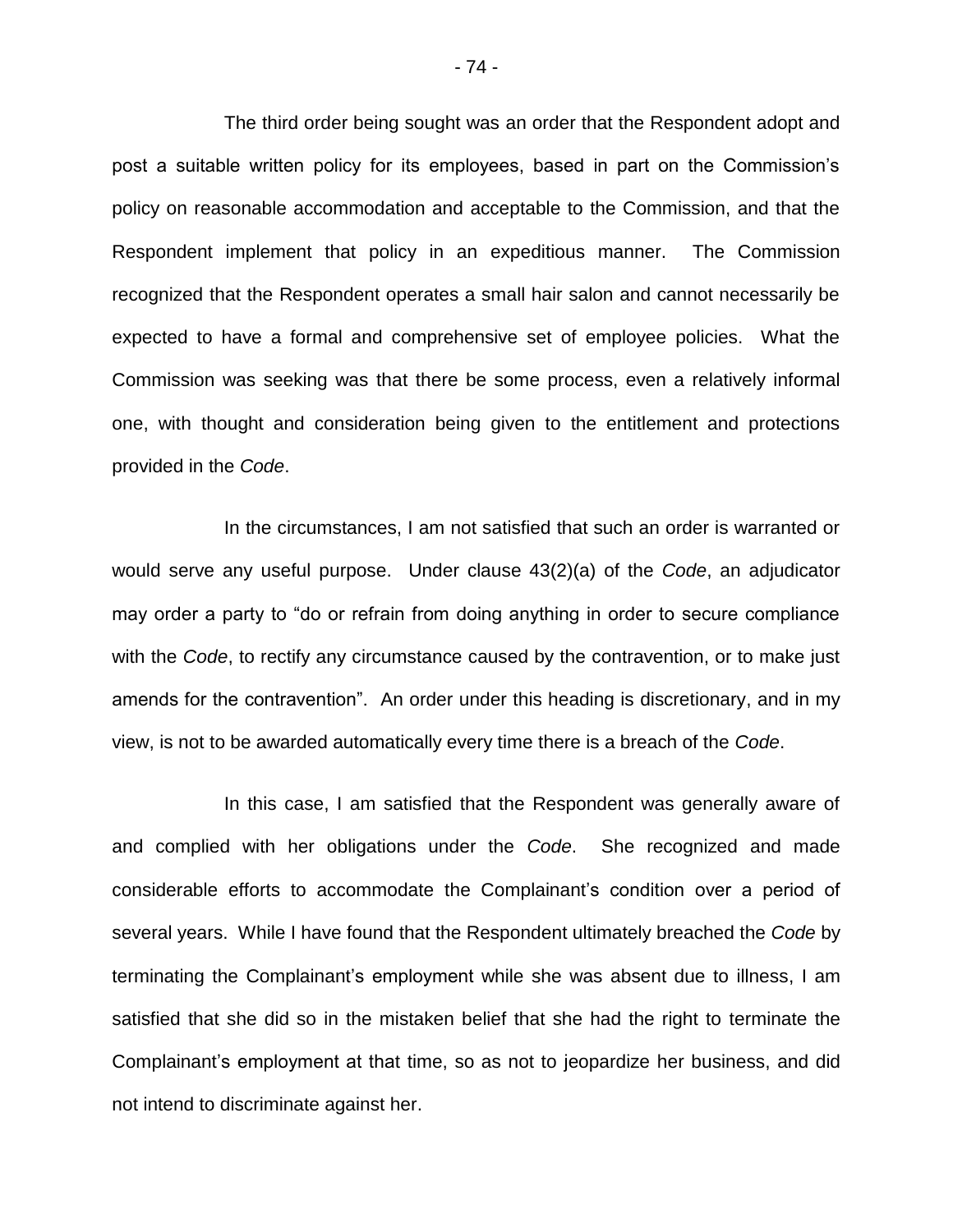What the Commission has proposed is a policy based in part on its own policy on reasonable accommodation. I am satisfied, however, that the Respondent is currently well aware of the Commission's policy, and do not see any value or benefit to be gained in requiring that the Respondent repeat or incorporate all or part of that policy in a separate policy.

To the extent that the Commission would appear to be seeking to have something else included in any such policy, it has not indicated what that might be or why it would be warranted or appropriate in this case.

In the result, the Commission's request for such a remedy is denied.

The Commission also asked that the Complainant's full name not be used in the written reasons for decision, to preserve her privacy. Counsel noted that this case involves personal health information of the Complainant which is very sensitive and highly protected under *The Personal Health Information Act*, C.C.S.M. c. P33.5. The Respondent did not comment on this request.

Initials have been substituted for names of individuals, including parties and witnesses, in various decisions under the *Code* involving sensitive personal health information. (See, e.g., *A*. v. *Natural Progress Inc.* (2005), 51 C.H.R.R. D/305)

In light of the foregoing, and in the circumstances of this case, I have similarly substituted initials for the names of individuals, both parties and witnesses, in these Reasons for Decision.